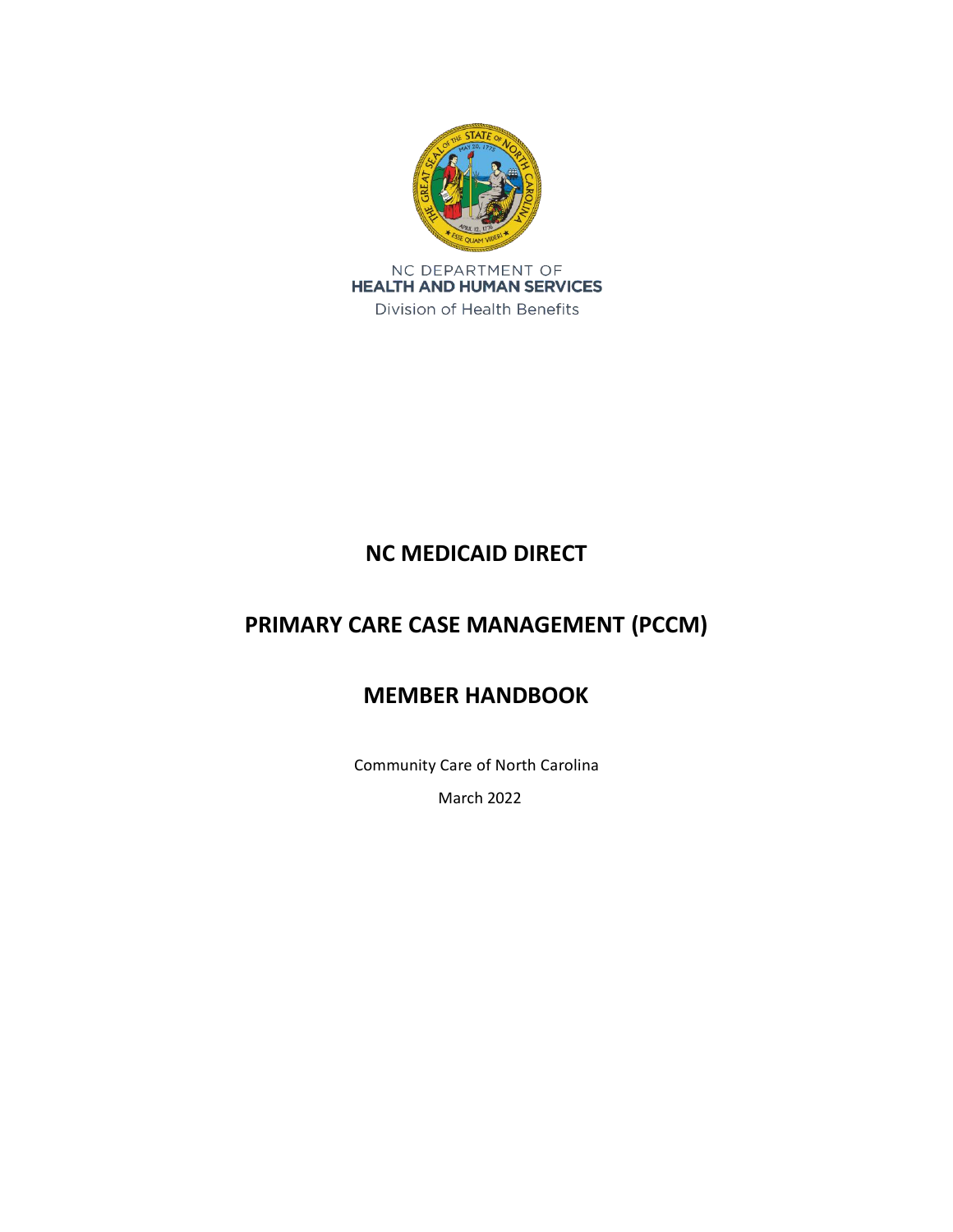# **Auxiliary Aids and Interpreter Services**

You can request free auxiliary aids and services, including this material and other information in large print. Call **1-877-566-0943 (TTY 711).** If English is not your first language, we can help. Call **1-877-566-0943 (TTY 711).** We can give you, free of charge, the information in this material in your language orally or in writing, access to interpreter services, and can help answer your questions in your language.

**Español (Spanish):** Puede solicitar ayudas y servicios auxiliares gratuitos, incluido este material y otra información en letra grande. Llame al **1-877-566-0943 (TTY 711).** Si el inglés no es su lengua nativa, podemos ayudarle. Llame al **1-877-566-0943 (TTY 711)**. Podemos ofrecerle, de forma gratuita, la información de este material en su idioma de forma oral o escrita, acceso a servicios de interpretación y podemos ayudarle a responder a sus preguntas en su idioma.

中国人 **(Chinese):** 您可以申请免费的辅助工具和服务,包括本资料和其他计划信息的大 字版 • 请致电 **1-877-566-0943 (TTY 711)**。如果英语不是您的首选语言 · 我们能提供帮助 • 请致电 1-877-566-0943 (TTY 711). 我们可以通过口头或书面形式, 用您使用的语言免费为 您提供本资料中的信息,为您提供翻译服务,并且用您使用的语言帮助回答您的问题。

**Tiếng Việt (Vietnamese):** Bạn có thể yêu cầu các dịch vụ và hỗ trợ phụ trợ miễn phí, bao gồm tài liệu này và các thông tin khác dưới dạng bản in lớn. Gọi **1-877-566-0943** (**TTY 711**). Nếu Tiếng Anh không phải là ngôn ngữ mẹ đẻ của quý vị, chúng tôi có thể giúp quý vị. Gọi đến **1-877-566-0943** (**TTY 711**). Chúng tôi có thể cung cấp miễn phí cho quý vị thông tin trong tài liệu này bằng ngôn ngữ của quý vị dưới dạng lời nói hoặc văn bản, quyền tiếp cận các dịch vụ phiên dịch, và có thể giúp trả lời các câu hỏi của quý vị bằng chính ngôn ngữ của quý vị.

**한국인 (Korean):** 귀하는 무료 보조 자료 및 서비스를 요청할 수 있으며, 여기에는 큰 활자체의 자료 및 기타정보가있습니다. **1-877-566-0943 (TTY 711)** 번으로 전화주시기 바랍니다.

영어가 모국어가 아닌 경우 저희가 도와드리겠습니다. **1-877-566-0943 (TTY 711)**번으로 전화주시기 바랍니다. 저희는 귀하께 구두로 또는 서면으로 귀하의 언어로 된 자료의 정보를, 그리고 통역 서비스의 사용을 무료 제공해 드리며 귀하의 언어로 질문에 대한 답변을 제공해 드리겠습니다.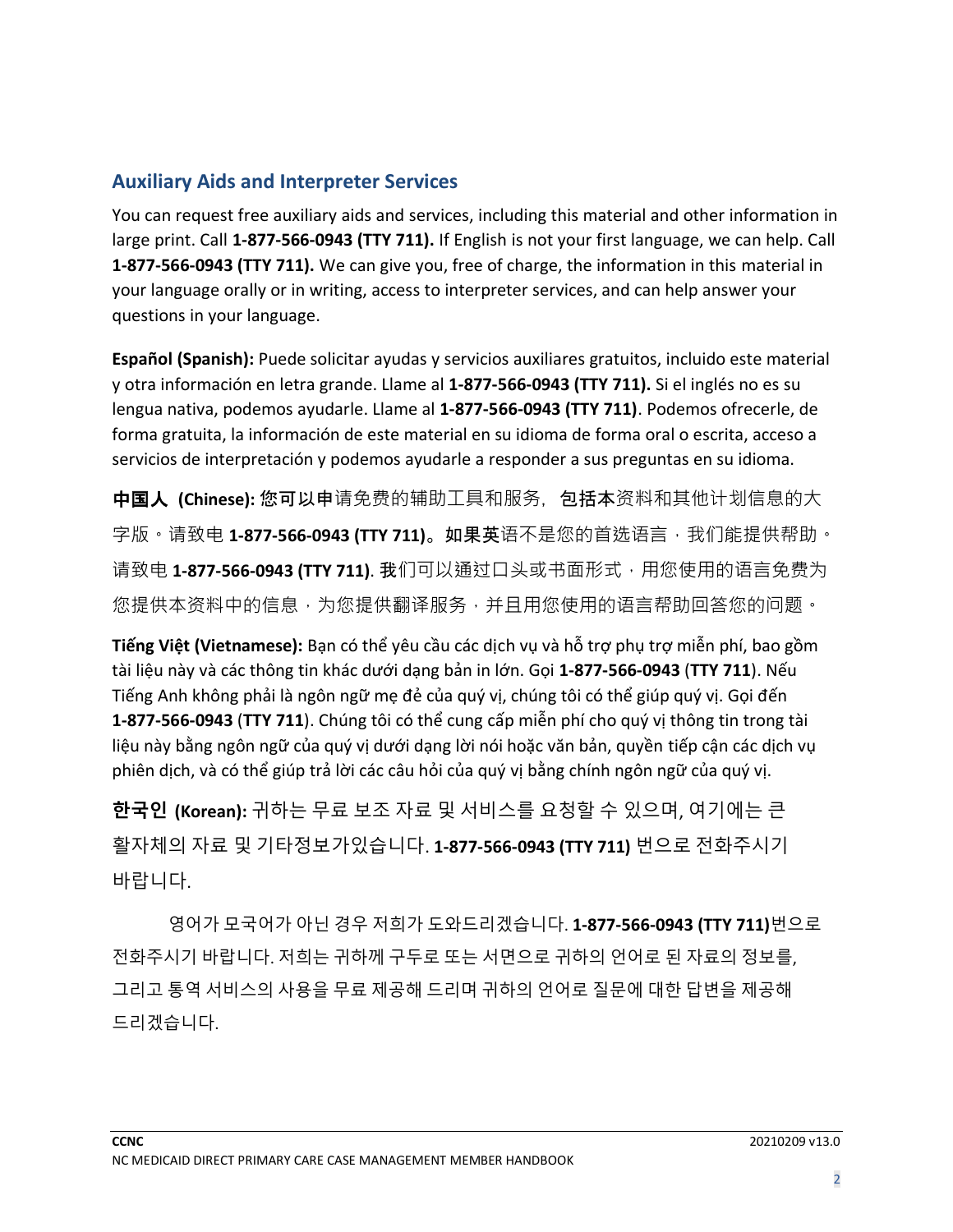**Français (French):** Vous pouvez demander des aides et des services auxiliaires gratuits, y compris ce document et d'autres informations en gros caractères. Composez le **1-877-566-0943 (TTY 711).**

Si votre langue maternelle n'est pas l'anglais, nous pouvons vous aider. Composez le **1-877-566-0943 (TTY 711).** Nous pouvons vous fournir gratuitement les informations contenues dans ce document dans votre langue, oralement ou par écrit, vous donner accès aux services d'un interprète et répondre à vos questions dans votre langue.

**Hmoob (Hmong):** Koj tuaj yeem thov tau cov khoom pab cuam thiab cov kev pab cuam, suav nrog rau tej ntaub ntawv no thiab lwm lub phiaj xwm tej ntaub ntawv kom muab luam ua tus ntawv loj. Hu rau **1-877-566-0943 (TTY 711).** Yog tias Lus Askiv tsis yog koj thawj hom lus hais, peb tuaj yeem pab tau. Hu rau

**1-877-566-0943 (TTY 711).** Peb tuaj yeem muab tau rau koj yam tsis sau nqi txog ntawm tej ntaub ntawv muab txhais ua koj hom lus hais ntawm ncauj los sis sau ua ntawv, mus siv tau cov kev pab cuam txhais lus, thiab tuaj yeem pab teb koj cov lus nug hais ua koj hom lus.

## **:(Arabic (عربي**

يمكنك طلب الخدمات والمساعدات اإلضافية المجانية بما في ذلك، هذا المستند ومعلومات أخرى حول الخطة بأحرف كبيرة. اتصل على الرق

# .**1-877-566-0943 (TTY 711)**

 **TTY (1-877-566-0943** . إذا كانت اللغة اإلنجليزية ليست لغتك األولى، فيمكننا المساعدة. اتصل على الرقم يمكننا أن نقدم لك المعلومات الواردة في هذا المستند بلغتك شفهيًا أو كتابيًا إلى خدمات**(711**

**Pусский (Russian):** Вы можете запросить бесплатные вспомогательные средства и услуги, включая этот справочный материал и другую информацию напечатанную крупным шрифтом. Позвоните по номеру **1-877-566-0943 (TTY 711).** Если английский не является Вашим родным языком, мы можем Вам помочь. Позвоните по номеру **1-877-566-0943 (TTY 711).** Мы бесплатно предоставим Вам более подробную информацию этого справочного материала в устной или письменной форме, а также доступ к языковой поддержке и ответим на все вопросы на Вашем родном языке.

**Tagalog (Tagalog):** Maaari kang humiling ng libreng mga auxiliary aid at serbisyo, kabilang ang materyal na ito at iba pang impormasyon sa malaking print. Tumawag sa **1-877-566-0943 (TTY 711).** Kung hindi English ang iyong unang wika, makakatulong kami. Tumawag sa **1-877-566-0943 (TTY 711).** Maaari ka naming bigyan, nang libre, ng impormasyon sa materyal na ito sa iyong wika nang pasalita o nang pasulat, access sa mga serbisyo ng interpreter, at matutulungang sagutin ang mga tanong sa iyong wika.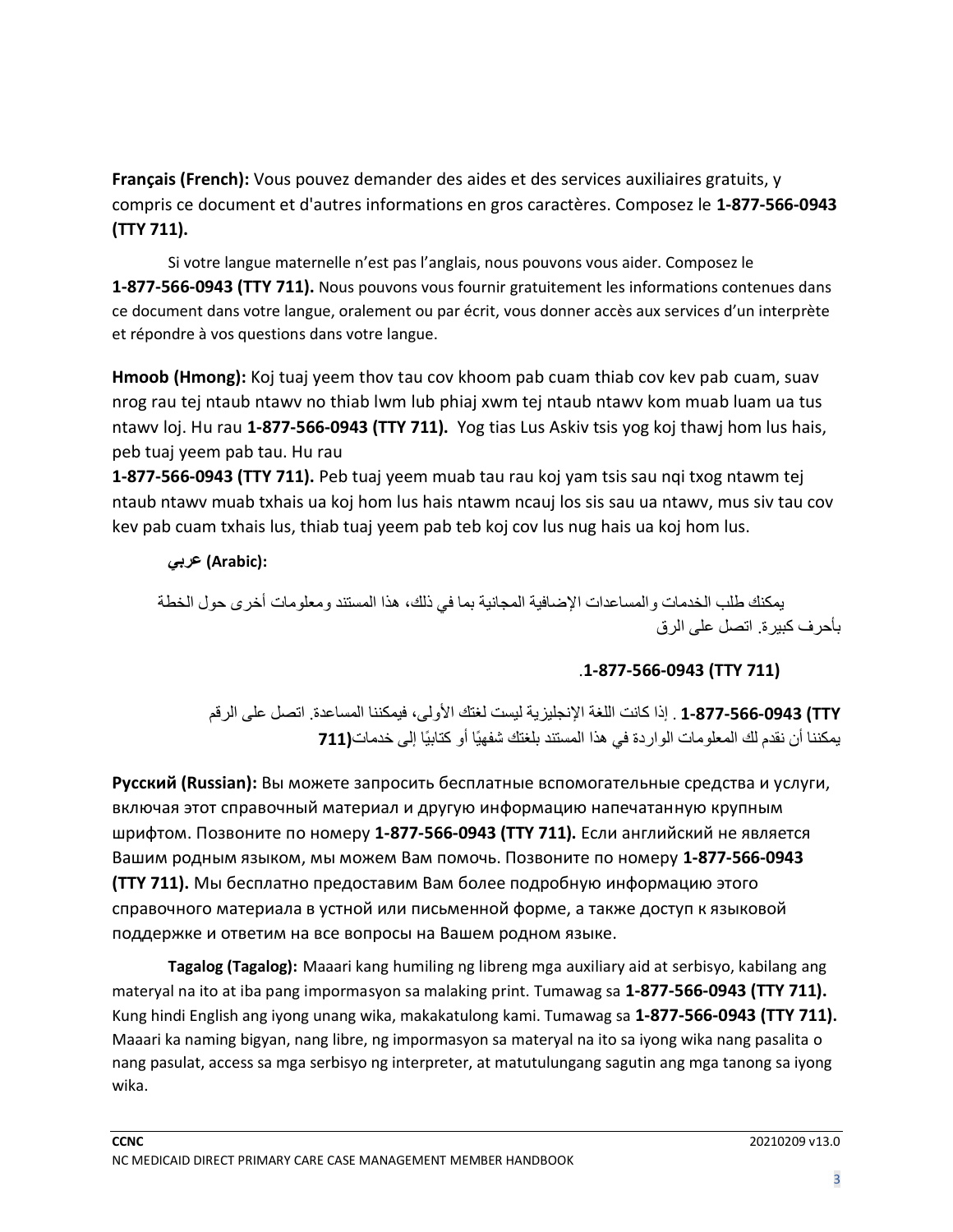**ગુજરાતી (Gujarati):** તમે મોટી પ્રિન્ટમાં આ સામગ્રી અને અન્ય માહિતી સહિત મફત સહ્યવક સહ્યવ અનેસેવ ઓની પ્રવનાંતી કરી શકો છો. **1-877-566-0943 (TTY 711).** પર કૉલ કરો

જો અંગ્રેજી તમ રી િથમ ભ ષ ન િોય, તો અમેમદદ કરી શકીએ છીએ. **1-877-566-0943 (TTY**  <mark>711).</mark> પર કૉલ કરો તમારી ભાષામાં મૌખિક રીતે અથવા લેખિતમાં તમને આ સામગ્રીની માહિતી અમે વિના મૂલ્યે આપી શકીએ છીએ, દુભાષિયા સેવાઓની સુલભતા આપી શકીએ છીએ અને તમારી ભાષામાં તમારા પ્રશ્નોના જવાબ આપવામાં અમે સહ્યચતા કરી શકીએ છીએ.

**ខ្មែរ (Khmer):** អ្នកអាចស្តើសុំសម្ភារ:និងសេវាជំនួយដោយឥតគិតថ្លៃ រួមទាំងព័ត៌មានអំពីសម្ពារ:នេះ និងព័ត៌មានអំពី ផ្សេងទៀតនៅជាអក្សរពុម្ពធំ។ សៅ ូរ្ពទសៅសេខ **1-877-566-0943 (TTY 711) ។**

ប្រសិនបើភាសាអង់គ្លេសមិនមែនជាភាសាទីមួយរបស់អ្នក យើងអាចជួយអ្នកបាន។ សៅ ូរ្ពទសៅសេខ **1-877-566-0943 (TTY 711)** យើងអាចផ្តល់ជូនអ្នកដោយឥតគិតថ្លៃនូវព័ត៌មាននៅក្នុងឯកសារនេះជាភាសារបស់អ្នក ដោយផ្ទាល់មាត់ឬជាលាយលក្ខណ៍អក្សរ ទទួលបានសេវាអ្នកបកប្រែ និងអាចជួយឆ្លើយសំណួររបស់អ្នកជាភាសារបស់អ្នក ។

**Deutsch (German):** Sie können kostenlose Hilfsmittel und Services anfordern, darunter diese Unterlagen und andere informationen in Großdruck. Rufen Sie uns an unter **1-877-566-0943 (TTY 711).** Sollte Englisch nicht Ihre Muttersprache sein, können wir Ihnen behilflich sein. Rufen Sie uns an unter **1-877-566-0943 (TTY 711).** Wir können Ihnen die in diesen Unterlagen enthaltenen Informationen kostenlos mündlich oder schriftlich in Ihrer Sprache zur Verfügung stellen, Ihnen einen Dolmetscherdienst vermitteln und Ihre Fragen in Ihrer Sprache beantworten.

**हिंदी (Hindi):** आप इस सामग्री और अन्य की जानकारी बड़े प्रिंट में दिए जाने सहित मुफ्त अतिरिक्त सिायता और स़ेवाओिंका अनुरोध कर सकत़ेिैं। **1-877-566-0943 (TTY 711) पर कॉल करें।**

अगर अिंग्ऱेजी आपकी पिली भाषा निीिंिै, तो िम मिि कर सकत़ेिैं। **1-877-566-0943 (TTY711) पर कॉल करें।** हम आपको मुफ्त में इस सामग्री की जानकारी आपकी भाषा में जबानी या लिखित रूप में दे सकते हैं, दुभाषिया सेवाओं तक पहुंच दे सकते हैं और आपकी भाषा में आपके सवालों के जवाब देने में मदद कर सकते हैं

ພາສາ**ລາວ (Lao):** ທ່ານສາມາດຂໍການຊ່ວຍເຫຼືອເສີມ ແລະ ການບໍລິການຕ່າງໆໄດ້ແບບຟຣີ, ລວມທັງ ເອກະສານນີ້ ແລະ ຂໍ້ມູນອື່ນໆເປັນຕົວພິມໃຫຍ່. ໂທຫາເບີ **1-877-566-0943 (TTY 711).** ຖ້າພາສາແມ່ຂອງ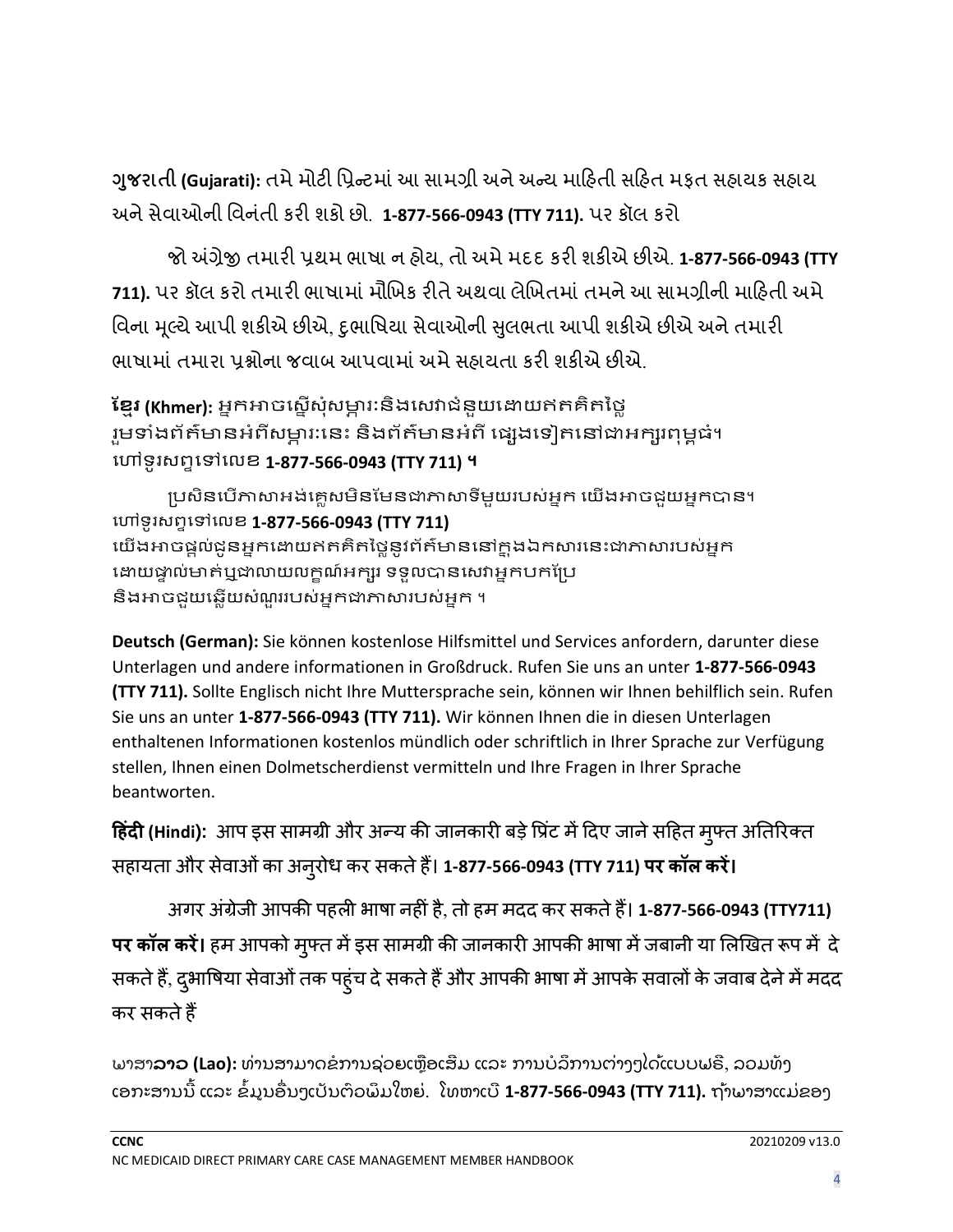ທ່ານ ບໍ່ແມ່ນພາສາອັງກິດ, ພວກເຮົາສາມາດຊ່ວຍໄດ້. ໂທຫາເບີ **1-877-566-0943 (TTY 711).** ພວກເຮົາ ສາມາດໃຫ້ຂໍ້ມູນໃນເອກະສານນີ້ ເປັນພາສາຂອງທ່ານທາງປາກເປົ່າ ຫຼື ເປັນລາຍລັກອັກສອນ, ການເຂົ້າ ເຖິງການບໍລິການນາຍແປພາສາ ໃຫ້ແກ່ທ່ານໂດຍບໍ່ເສຍຄ່າຫຍັງ ແລະ ສາມາດຊ່ວຍຕອບຄຳຖາມຂອງທ່ານ ເປັນພາສາຂອງທ່ານ.

日本 **(Japanese):** この資料やその他の計画情報を大きな文字で表示するなど、無料の補 助支援やサービスを要請することができます。**1-877-566-0943 (TTY 711)** に電話してくだ さい。 英語が母国語でない方はご相談ください。**1-877-566-0943 (TTY 711)**に電話してく ださい。この資料に記載されている情報を、お客様の言語で口頭または書面にて無料 でお伝えするとともに、通訳サービスへのアクセスを提供し、お客様のご質問にもお客 様の言語でお答えします。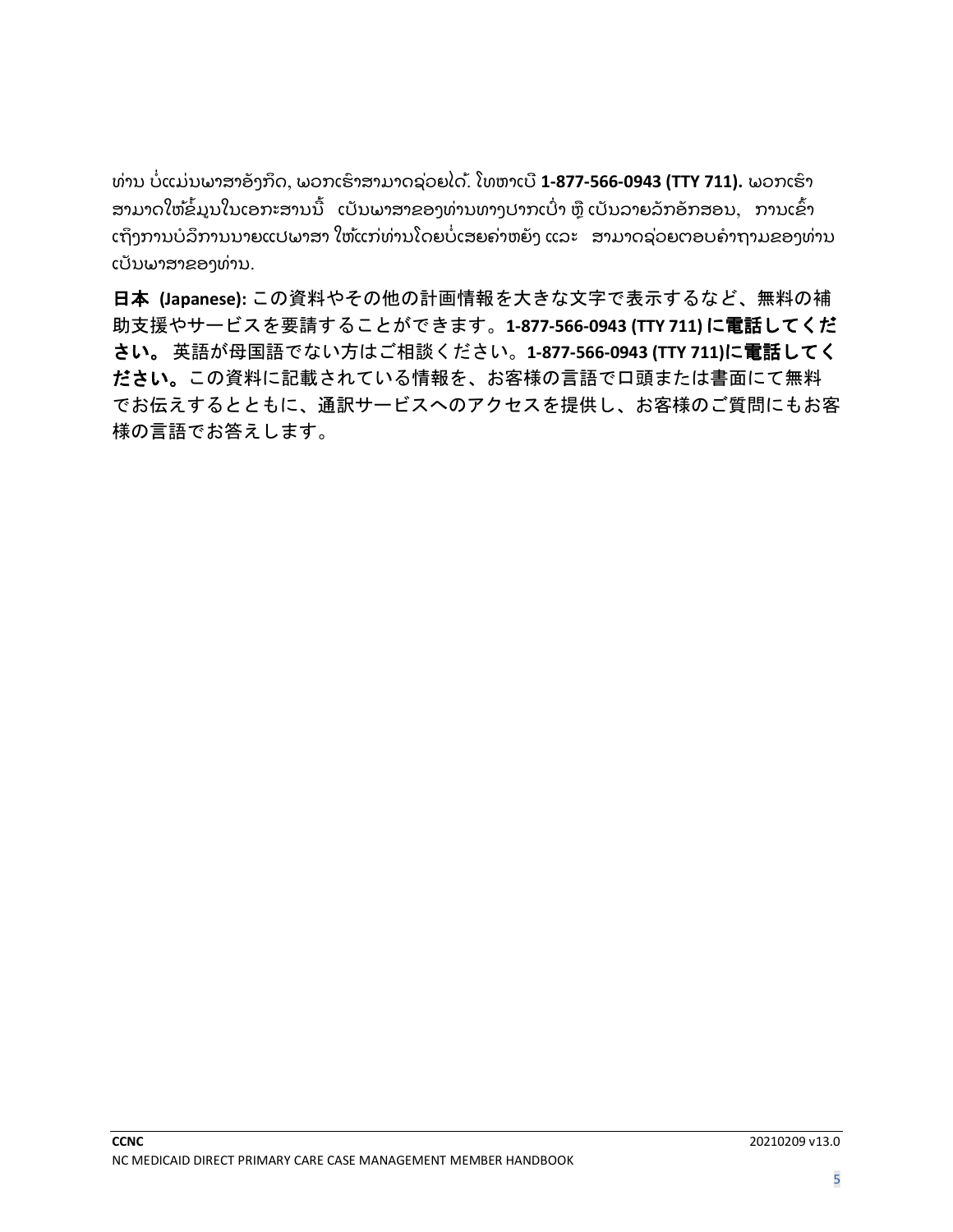# **Notice of Non-Discrimination**

CCNC complies with applicable federal civil rights laws and does not discriminate based on race, color, national origin, age, disability, creed, religious affiliation, ancestry,sex, gender identity or expression, or sexual orientation. CCNC does not exclude people or treat them differently because of race, color, national origin, age, disability, creed, religious affiliation, ancestry, sex, gender, gender identity or expression, or sexual orientation.

CCNC providesfree auxiliary aids and servicesto people with disabilitiesto communicate effectively with us, such as:

- Qualified American Sign Language interpreters
- Written information in other formats (large print, audio, accessible electronic formats, other formats)

CCNC provides free language services to people whose primary language is not English, such as:

- Qualified interpreters
- Information written in other languages

#### If you need these services, call **1-877-566-0943 (TTY 711)**.

If you believe that CCNC hasfailed to provide these services or discriminated in another way based on race, color, national origin, age, disability orsex, you can file a grievance with:

#### **CCNC Complaint Coordinator**

Online: <https://complaint.n3cn.org/form/webform.asp>

By mail: 1000 CentreGreen Drive, Suite 300, Cary, NC 27513

#### By phone: **1-877-566-0943 (TTY 711)**

You can also file a civil rights complaint with the U.S. Department of Health and Human Services, Office for Civil Rights:

- Online: [ocrportal.hhs.gov/ocr/portal/lobby.jsf](https://ocrportal.hhs.gov/ocr/smartscreen/main.jsf)
- By mail:

U.S. Department of Health and Human Services 200 Independence Avenue SW., Room 509F, HHH Building Washington, DC 20201

• By phone: **1-800-368-1019 (TDD: 1-800-537-7697)**

Complaint forms are available at [hhs.gov/ocr/office/file/index.html.](https://www.hhs.gov/ocr/complaints/index.html)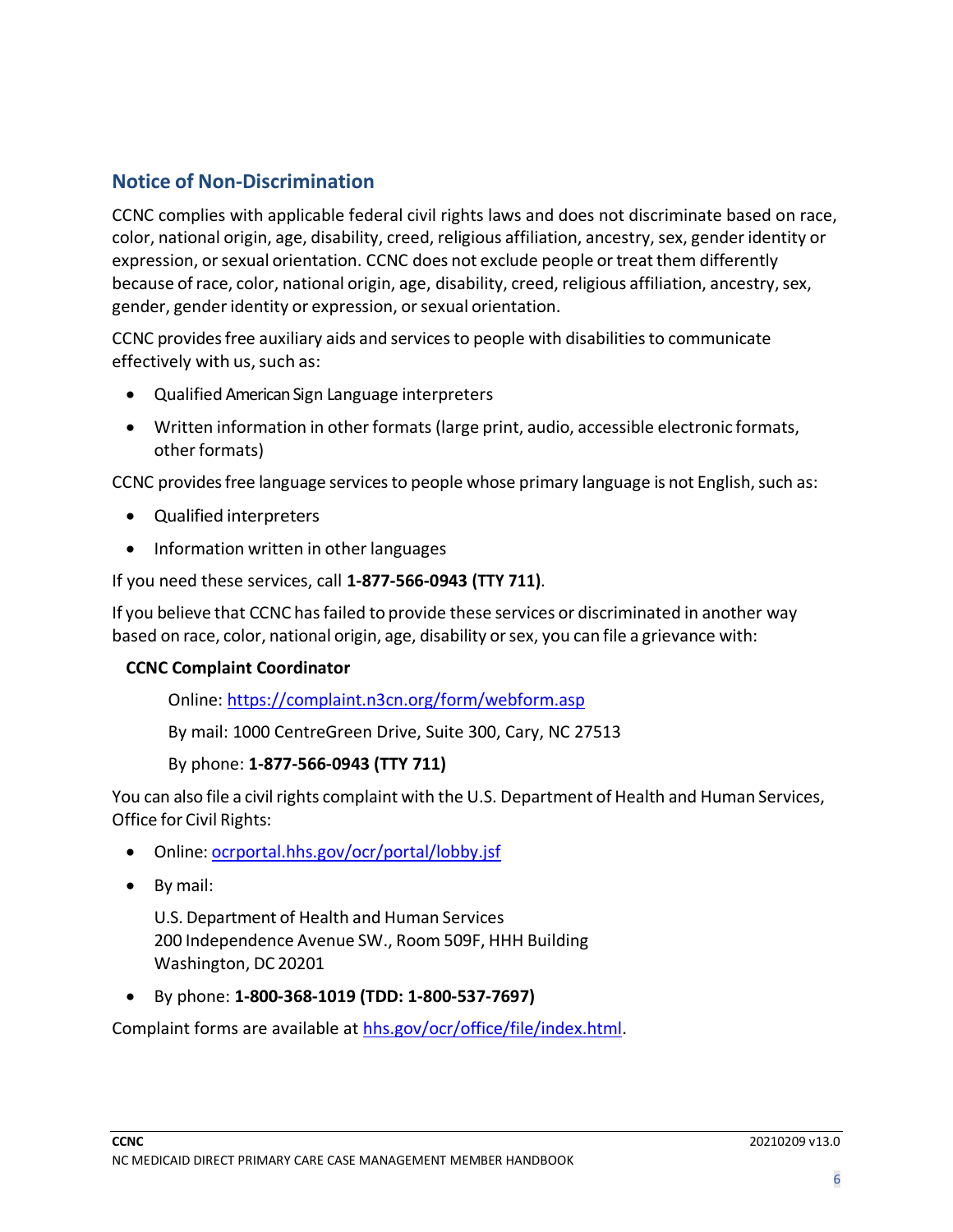# **Aviso de no discriminación**

CCNC cumple con las leyes federales de derechos civiles aplicables y no discrimina por motivos de raza, color, nacionalidad, edad, discapacidad, credo, afiliación religiosa, ascendencia, sexo, identidad o expresión de género u orientación sexual. CCNC no excluye a las personas ni las trata de forma diferente por motivos de raza, color, origen nacional, edad, discapacidad, credo, afiliación religiosa, ascendencia, sexo, género, identidad o expresión de género u orientación sexual.

CCNC proporciona ayuda y servicios auxiliares gratuitos a las personas con discapacidades para que se comuniquen eficazmente con nosotros, por ejemplo:

- Intérpretes calificados de lenguaje de señas americano
- Información escrita en otros formatos (letra grande, audio, formatos electrónicos accesibles, otros formatos)

CCNC ofrece servicios lingüísticos gratuitos a las personas para las cual el idioma principal no es el inglés, por ejemplo:

- Intérpretes calificados
- Información escrita en otros idiomas

Si necesita estos servicios, llame al **1-877-566-0943 (TTY 711)**.

Si cree que CCNC no le ha prestado estos servicios o lo ha discriminado de alguna otra manera por motivos de raza, color, nacionalidad, edad, discapacidad o sexo, puede presentar una queja ante:

- En línea: <https://complaint.n3cn.org/form/webform.asp>
- Por correo: 1000 CentreGreen Drive, Suite 300, Cary, NC 27513
- Por teléfono: 1-877-566-0943 (TTY 711)

También puede presentar una queja de derechos civiles ante la Oficina de Derechos Civiles del Departamento de Salud y Servicios Humanos de los Estados Unidos:

En línea: [ocrportal.hhs.gov/ocr/portal/lobby.jsf](https://ocrportal.hhs.gov/ocr/smartscreen/main.jsf) Por correo:

U.S. Department of Health and Human Services 200 Independence Avenue SW., Room 509F, HHH Building Washington, DC 20201

• Por teléfono: 1-800-368-1019 (TDD: 1-800-537-7697)

Los formularios de quejas están disponibles en: [hhs.gov/ocr/office/file/index.html.](https://www.hhs.gov/ocr/complaints/index.html)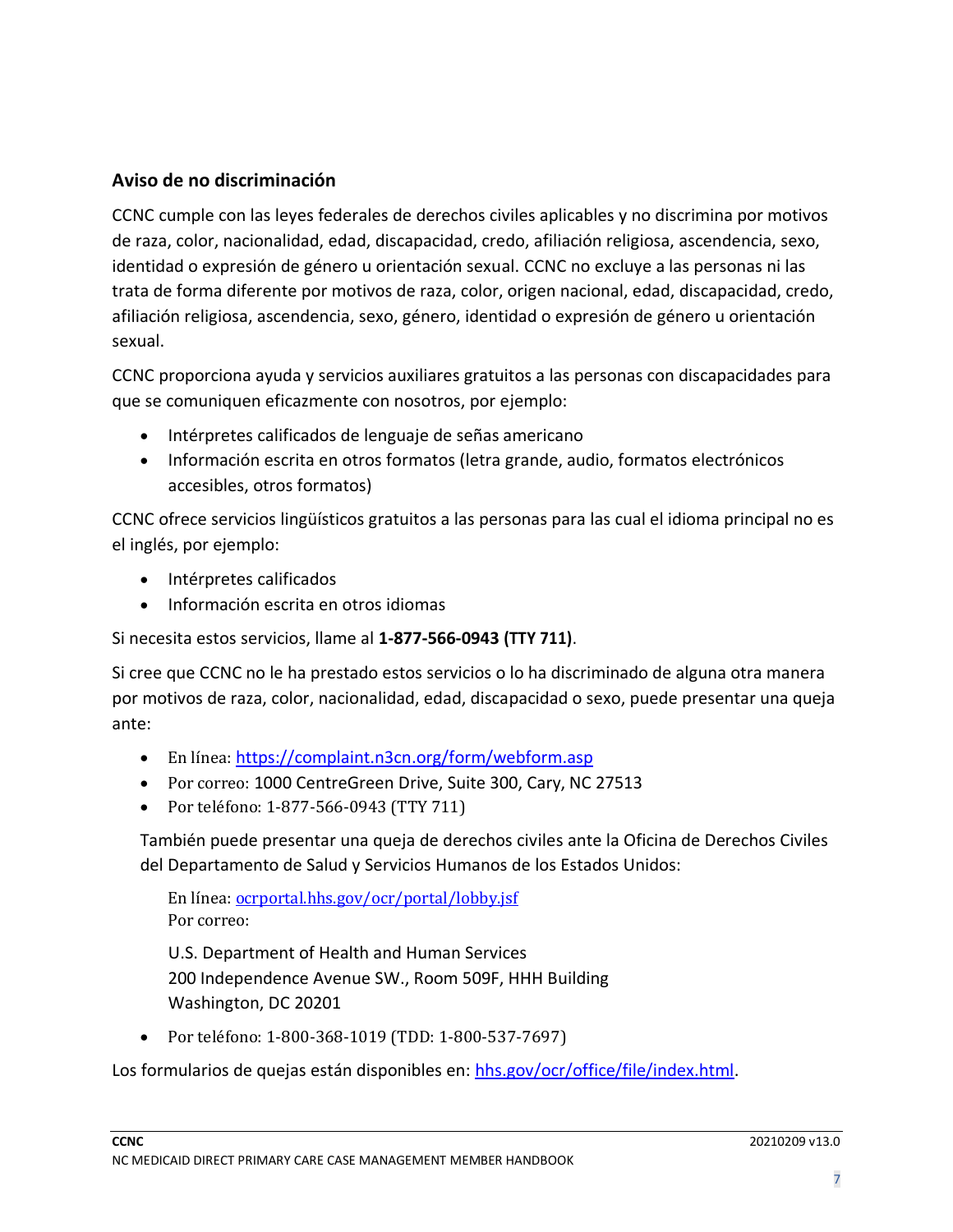El NC Medicaid Ombudsman puede proporcionarle apoyo, educación gratuita y confidencial sobre los derechos y responsabilidades que tiene bajo NC Medicaid. Llame al 1-877-201-3750 o visite [ncmedicaidombudsman.org.](https://ncmedicaidombudsman.org/)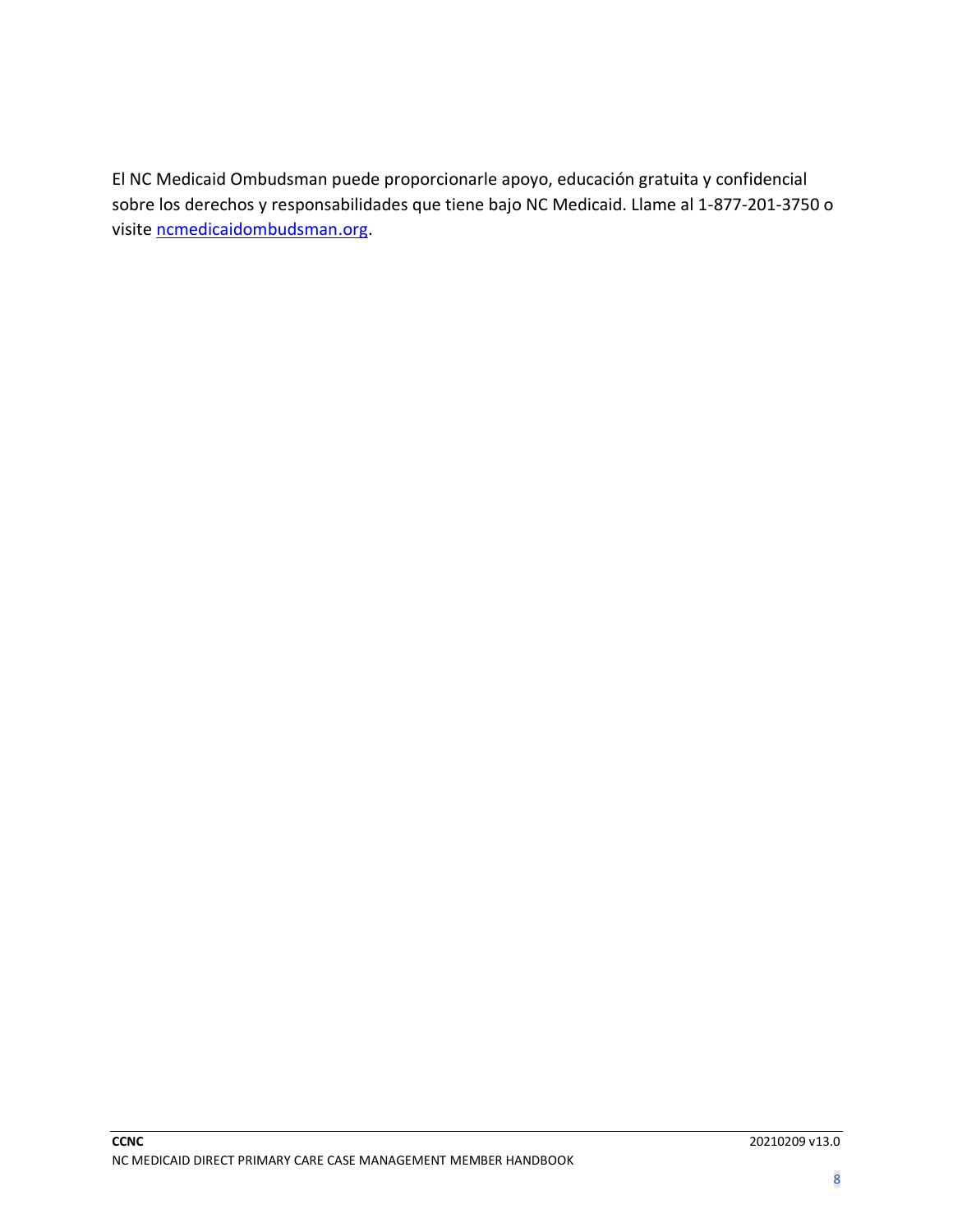# **Your CCNC Quick Reference Guide**

| <b>I WANT TO:</b>                                                                                        | <b>I CAN CONTACT:</b>                                                                                                                                                          |
|----------------------------------------------------------------------------------------------------------|--------------------------------------------------------------------------------------------------------------------------------------------------------------------------------|
| Find a doctor, specialist or<br>health care service                                                      | My primary care provider (PCP). To change your PCP, call<br>your local Department of Social Services (DSS). A list of<br>DSS locations can be found here: ncdhhs.gov/localdss. |
| Get this handbook in another<br>format or language                                                       | CCNC at 1-877-566-0943 (TTY 711)                                                                                                                                               |
| Keep track of my appointments<br>and health services                                                     | My PCP or CCNC at 1-877-566-0943 (TTY 711)                                                                                                                                     |
| Get help with getting to and<br>from my doctor's appointments                                            | Call your local DSS office to learn more about<br>transportation services. A list of DSS locations can be<br>found here: ncdhhs.gov/localdss.                                  |
| • Understand the services<br>available through CCNC                                                      | CCNC at 1-877-566-0943 (TTY 771) or the NC Medicaid<br>Ombudsman at 1-877-201-3750.                                                                                            |
| Understand a letter or notice I<br>$\bullet$<br>got in the mail from CCNC<br>File a complaint about CCNC | You can also find more information about the NC<br>Medicaid Ombudsman in this handbook on page 6.                                                                              |
| Update my address                                                                                        | Call your local DSS office to report an address change. A<br>list of DSS locations can be found here:<br>ncdhhs.gov/localdss.                                                  |
| Find general information about<br><b>CCNC</b>                                                            | CCNC at 1-877-566-0943 (TTY 711) or<br>communitycarenc.org                                                                                                                     |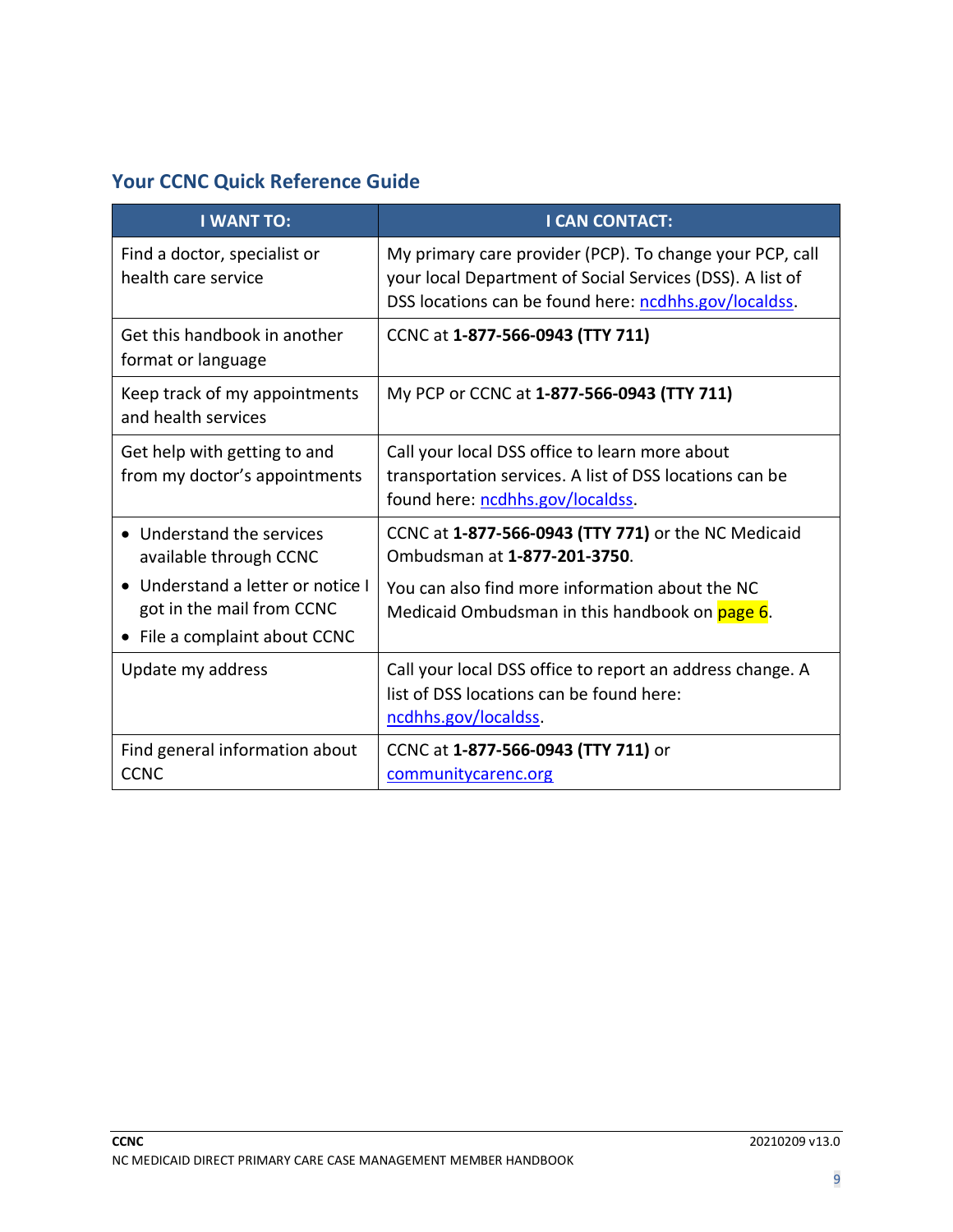# **Key Words Used in This Handbook**

As you read this handbook, you may see some new words. Here is what we mean when we use them.

- 1. **Advance Directive:** A written set of directions about how medical or mental health treatment decisions are to be made if you lose the ability to make them for yourself.
- 2. **Adverse Determination**: A decision by NC Medicaid Direct to deny, stop or limit your health care services that are provided by NC Medicaid providers.
- 3. **Appeal:** If NC Medicaid Direct makes a decision you do not agree with, you can ask them to review it. This is called an "appeal." Ask for an appeal when you do not agree with your health care service being denied, reduced, stopped or limited. When you ask NC Medicaid Direct for an appeal, you will get a new decision within 30 days. This decision is called a "resolution." Appeals and grievances are different.
- 4. **Copayment (Copay):** A fixed amount you pay when you get certain health care services or prescriptions. The copay amount may vary by service or provider. Copays are not required for IHS eligible individuals.
- 5. **Durable Medical Equipment (DME):** Certain items (like a walker or a wheelchair) your doctor can order for you to use at home if you have an illness or an injury.
- 6. **Emergency Medical Condition:** A situation in which your life could be threatened, or you could be hurt permanently if you do not get care right away.
- 7. **Emergency Medical Transportation:** Ambulance transportation to the nearest hospital or medical facility for an emergency medical condition.
- 8. **Emergency Department Care (or Emergency Room Care):** Care you receive in a hospital if you are experiencing an emergency medical condition.
- 9. **Emergency Services:** Services you receive to treat your emergency medical condition.
- 10. **Grievance:** Complaint about your provider, care or services. Contact CCNC and tell them you have a "grievance" about your services. Grievances and appeals are different.
- 11. **Habilitation Services and Devices:** Health care services that help you keep, learn or improve skills and functioning for daily living. **Home Health Care:** Certain services you receive outside a hospital or a nursing home to help with daily activities of life, like home health aide services, skilled nursing or physical therapy services.
- 12. **Hospitalization:** Admission to a hospital for treatment that lasts more than 24 hours.
- 13. **Medicaid:** A health coverage program that helps certain families or individuals who have low income or serious medical problems. It is paid with federal, state and county dollars and covers many physical health, behavioral health and I/DD services you might need. You must apply through your local Department of Social Services. When you qualify for Medicaid, you are entitled to certain rights and protections.
- 14. **Medically Necessary:** Medical services, treatments or supplies that are needed to diagnose or treat an illness, injury, condition, disease or its symptoms and that meet accepted standards of medicine.
- 15. **Member:** A person enrolled in NC Medicaid Direct.
- 16. **NC Health Choice:** NC Health Choice offers health insurance coverage for children ages 6 through 18 when their families do not qualify for Medicaid. Medicaid and NC Health Choice are different. You must apply through your local Department of Social Services. NC Health Choice benefits are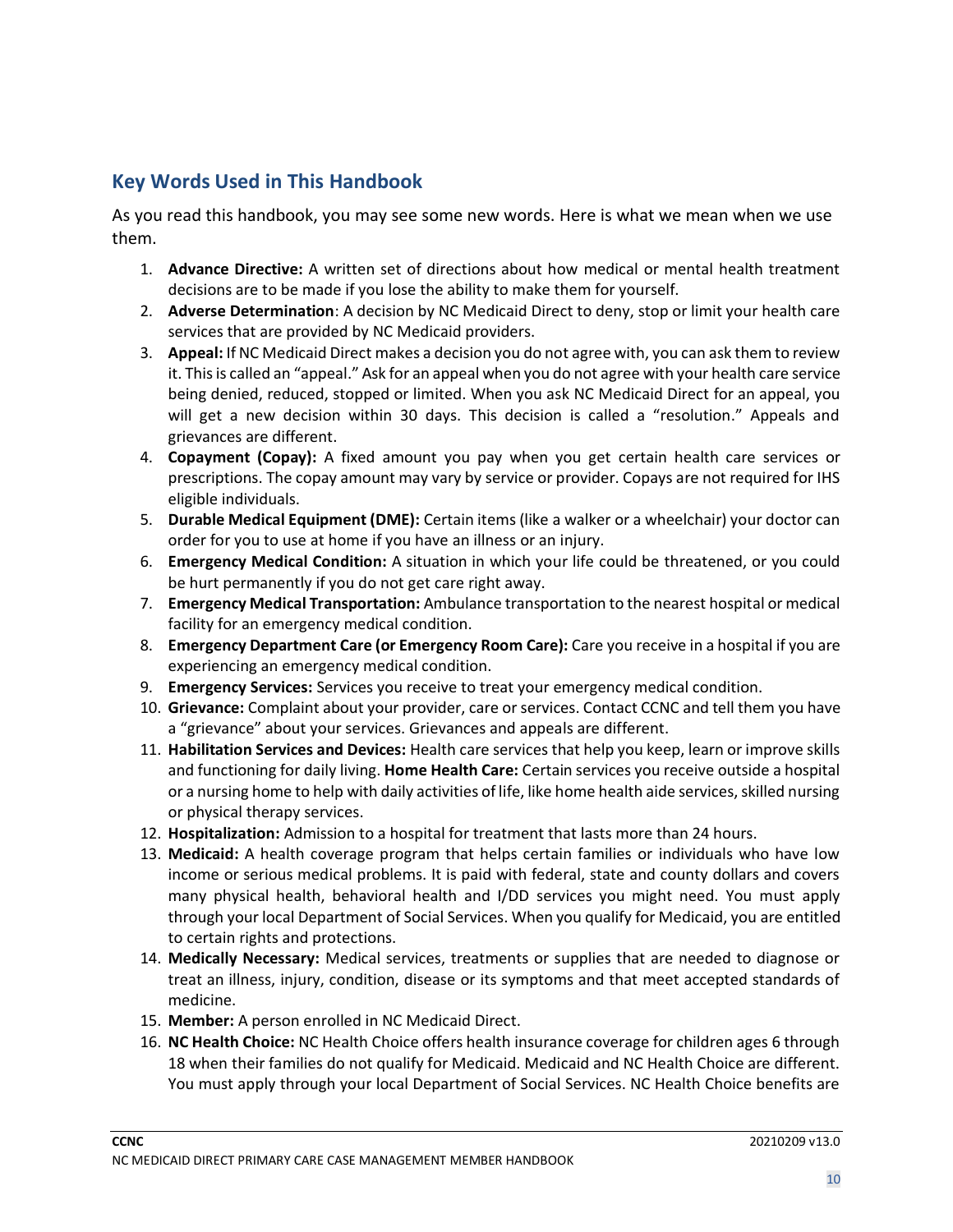not the same as Medicaid benefits. The guarantees of Medicaid's "EPSDT benefit" and Non-Emergency Medical Transportation (NEMT) do not apply.

- 17. **NC Medicaid Direct:** Previously known as Medicaid Fee-For-Service, this category of care includes those who are not a part of NC Medicaid Managed Care.
- 18. **NC Medicaid Ombudsman:** A Department program that provides education and advocacy for Medicaid beneficiaries whether they are in NC Medicaid Managed Care or NC Medicaid Direct. The NC Medicaid Ombudsman provides issue resolution for NC Medicaid Managed Care members. A resource to be used when you have been unable to resolve issues with CCNC or your PCP. The NC Medicaid Ombudsman is separate and distinct from the Long-Term Care Ombudsman Program.
- 19. **Physician Services:** Health care services you receive from a physician, nurse practitioner or physician assistant.
- 20. **Plan:** The health benefit option in which a member is enrolled.
- 21. **Premium:** The amount you pay for your health insurance every month. Most Medicaid and NC Health Choice beneficiaries do not have a premium.
- 22. **Prescription Drug Coverage**: Refers to how members' prescription drugs and medications are covered under the NC Medicaid and NC Health Choice State Plan.
- 23. **Prescription Drugs:** A drug that, by law, requires a provider to order it before a beneficiary can receive it.
- 24. **Primary Care Provider or Primary Care Physician (PCP):** The doctor or clinic where you get your primary care (immunizations, well-visits, sick visits, visits to help you manage an illness like diabetes). Your PCP should also be available after hours and on weekends to give you medical advice. They also refer you to specialists (cardiologists, behavioral health providers) if you need it. Your PCP should be your first call for care before going to the emergency room.
- 25. **Provider:** A health care professional or a facility that delivers health care services, like a doctor, clinician, hospital or pharmacy.
- 26. **Rehabilitation and Therapy Services and Devices:** Health care services and equipment that help you recover from an illness, accident, injury or surgery. These services can include physical or speech therapy.
- 27. **Skilled Nursing Care:** Health care services that require the skill of a licensed nurse.
- 28. **Specialist:** A provider who is trained and practices in a specific area of medicine.
- 29. **State Fair Hearing:** The hearing or hearings conducted at the State Office of Administrative Hearings (OAH) under Article 2, Part 6A of Chapter 108A of the General Statutes to resolve a dispute related to an Adverse Determination and under Article 2 of Chapter 108D of the NC General Statutes to resolve a dispute related to an Adverse Determination.
- 30. **Urgent Care:** Care for a health condition that needs prompt medical attention but is not an emergency medical condition. You can get urgent care in a walk-in clinic for a non-life-threatening illness or injury.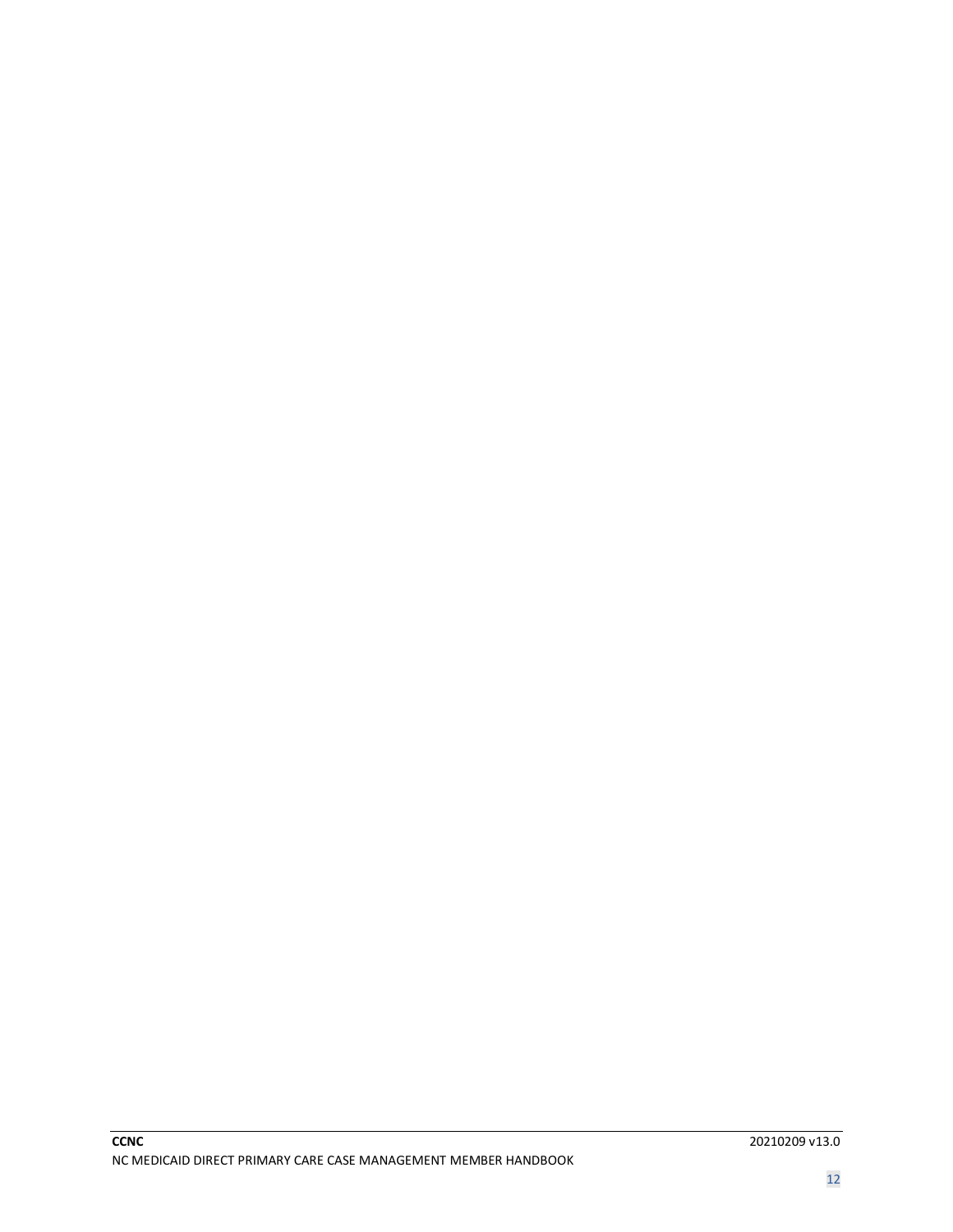### **Welcome to CCNC**

# **NC Medicaid Direct Primary Care Case Management Program**

- **How NC Medicaid Direct Works**
- **How NC Medicaid Direct Primary Care Case Management Works**
- **How to Use This Handbook**
- **Help from CCNC**
- **Special Aids and Services**
- **Your Medicaid ID Card**
- **Part I: Your Primary Care Case Management Services**
- **Accessing Primary Care Case Management Services**
- **Help with Problems beyond Medical Care**

#### **Other Programs to Help You Stay Healthy**

- Opioid Misuse Prevention Program
- Pharmacy Lock-in Program

#### **If You Have Problems with CCNC, You Can File a Grievance**

Resolving Your Grievance

#### **If You Have Problems with your PCP, You Can File a Grievance**

#### **Appeals**

#### **Transition of Care**

Your Care When You Change Health Plans or Providers

#### **Member Rights and Responsibilities**

Your Rights Your Responsibilities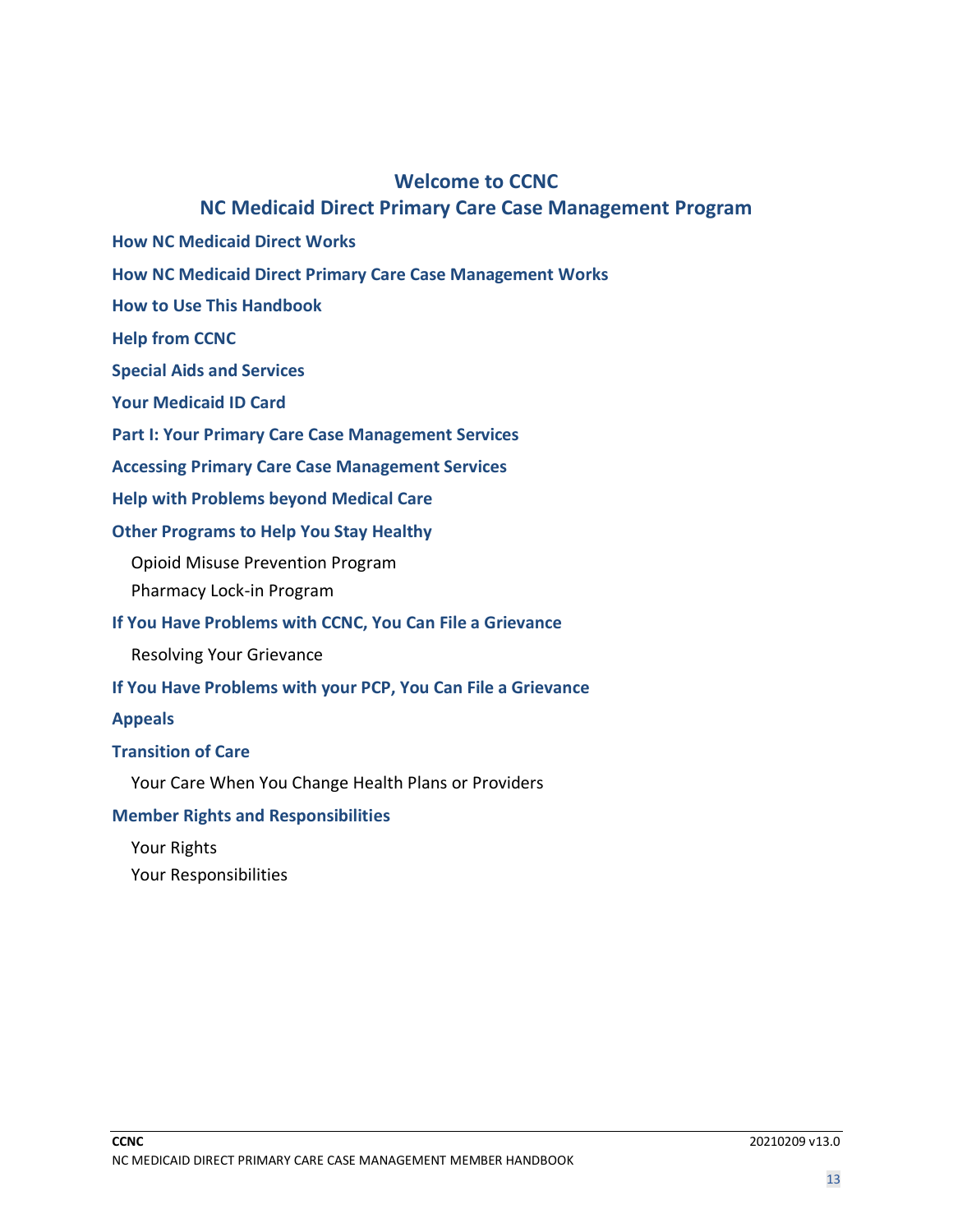**Concerns About Abuse, Neglect and Exploitation**

**Fraud, Waste and Abuse**

**Important Phone Numbers**

**Keep Us Informed**

**NC Medicaid Ombudsman**

**Part II: Things You Should Know**

**How to Choose Your PCP**

If Your PCP Leaves NC Medicaid Direct

**How to Change Your PCP**

**How to Get Regular Health Care**

#### **Emergencies**

Care Outside North Carolina and the United States

#### **Appendix A: Services Covered by NC Medicaid Direct**

Regular Health Care

Early and Periodic Screening, Diagnosis and Treatment (EPSDT) services for members under age 21

Early and Periodic Screening and Diagnosis

The "T" in EPSDT: Treatment for Members under 21 years old

Maternity Care

Hospital Care

Behavioral Health Services (Mental Health and Substance Use Disorder Services)

Home Health Services

Personal Care Services (Adults Only)

Hospice Care

HIV and STI Screening

Vision Care

Pharmacy

Emergency Care

Specialty Care

Nursing Home Services

Transportation Services

Long-Term Services and Supports (LTSS)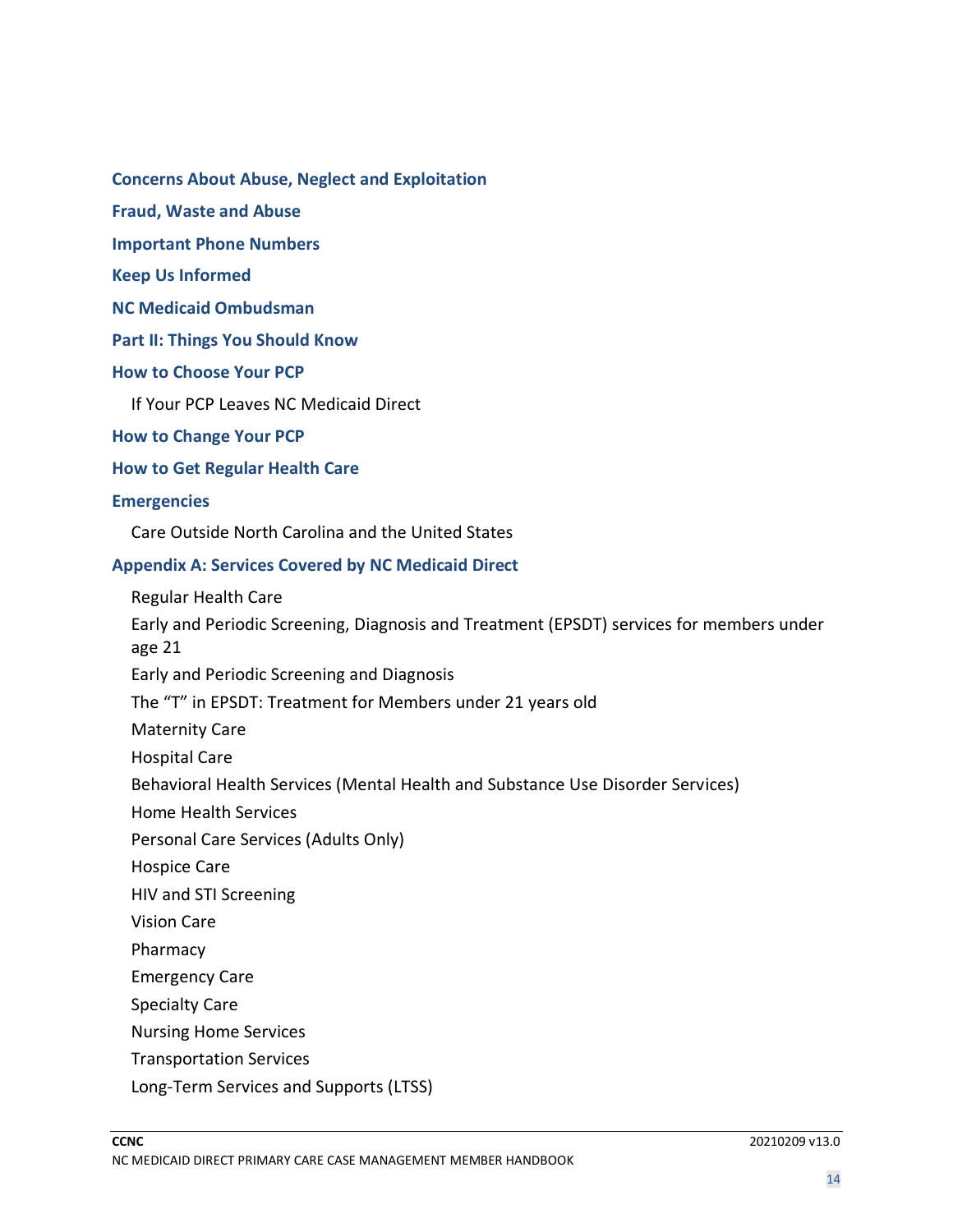Family Planning Other Covered Services

**Copays**

**Services NOT Covered**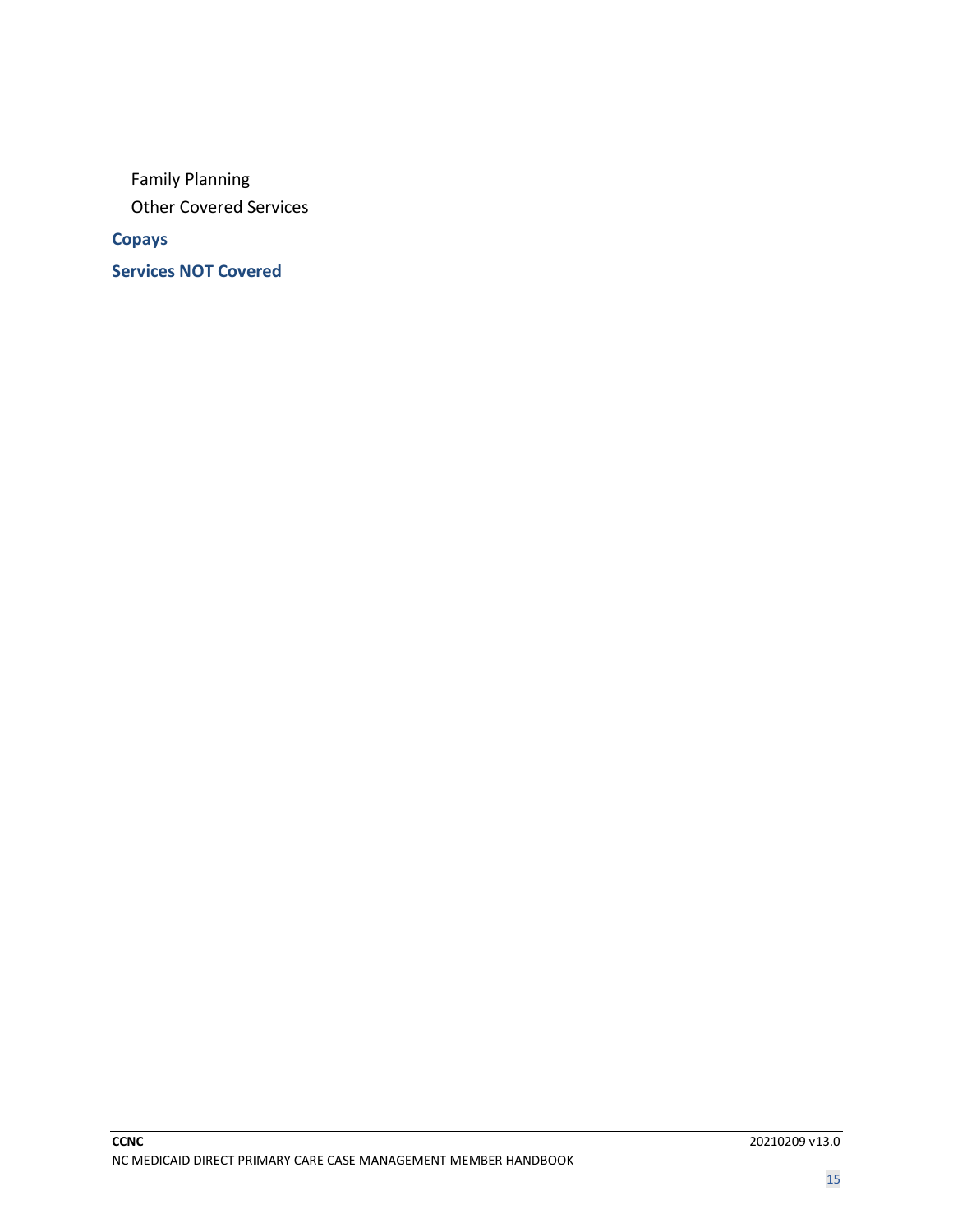# **NC Medicaid Direct Primary Care Case Management Program**

This handbook will help you understand the Medicaid primary care case management services available to you. You can also call CCNC with questions at **1-877-566-0943 (TTY 711)** or visit our website at [https://www.communitycarenc.org/what-we-do/care-management.](https://www.communitycarenc.org/what-we-do/care-management)

## **How NC Medicaid Direct Works**

Welcome to CCNC's primary care case management program. CCNC is part of NC Medicaid Direct. Our care management team works with you and your providers to help improve your health and wellness. Some of the services our team can provide are to:

- Listen to you and answer questions about your health
- Teach you about your health conditions and ways to take care of yourself
- Help you learn more about the medicines you take
- Connect you with resources and support in your community
- Work with you to find doctors and dentists

NC Medicaid Direct is North Carolina's health care program for Medicaid and NC Health Choice beneficiaries who are not enrolled in a health plan. NC Medicaid Direct includes:

- Regular health care services provided by NC Medicaid Primary Care Providers (PCPs)
- Care management provided by Community Care of North Carolina (CCNC)
- Six regional Local Management Entity-Managed Care Organizations (LME-MCOs) that coordinate services for a mental health disorder, substance use disorder, intellectual/developmental disability (I/DD) or traumatic brain injury (TBI)

#### **How NC Medicaid Direct Primary Care Case Management Works**

As a member of CCNC, you may qualify for a care manager who will coordinate with your primary care provider to connect you with the right specialists and health resources to address your complete care needs. The care manager can help make sure you get the medical, behavioral health, I/DD, TBI, pharmacy and additional care beyond medical needs you may need, such as help with housing or food assistance.

**You Have a Health Care Team.** CCNC has a contract to meet the health care needs of people enrolled in NC Medicaid Direct. We partner with a group of primary care providers and have care managers who work with your health care providers and coordinate all your services. CCNC can work closely with you and your primary care practice to coordinate services, arrange appointments or help to coordinate transportation. CCNC can also help you after you've been to the emergency room or after being discharged from the hospital.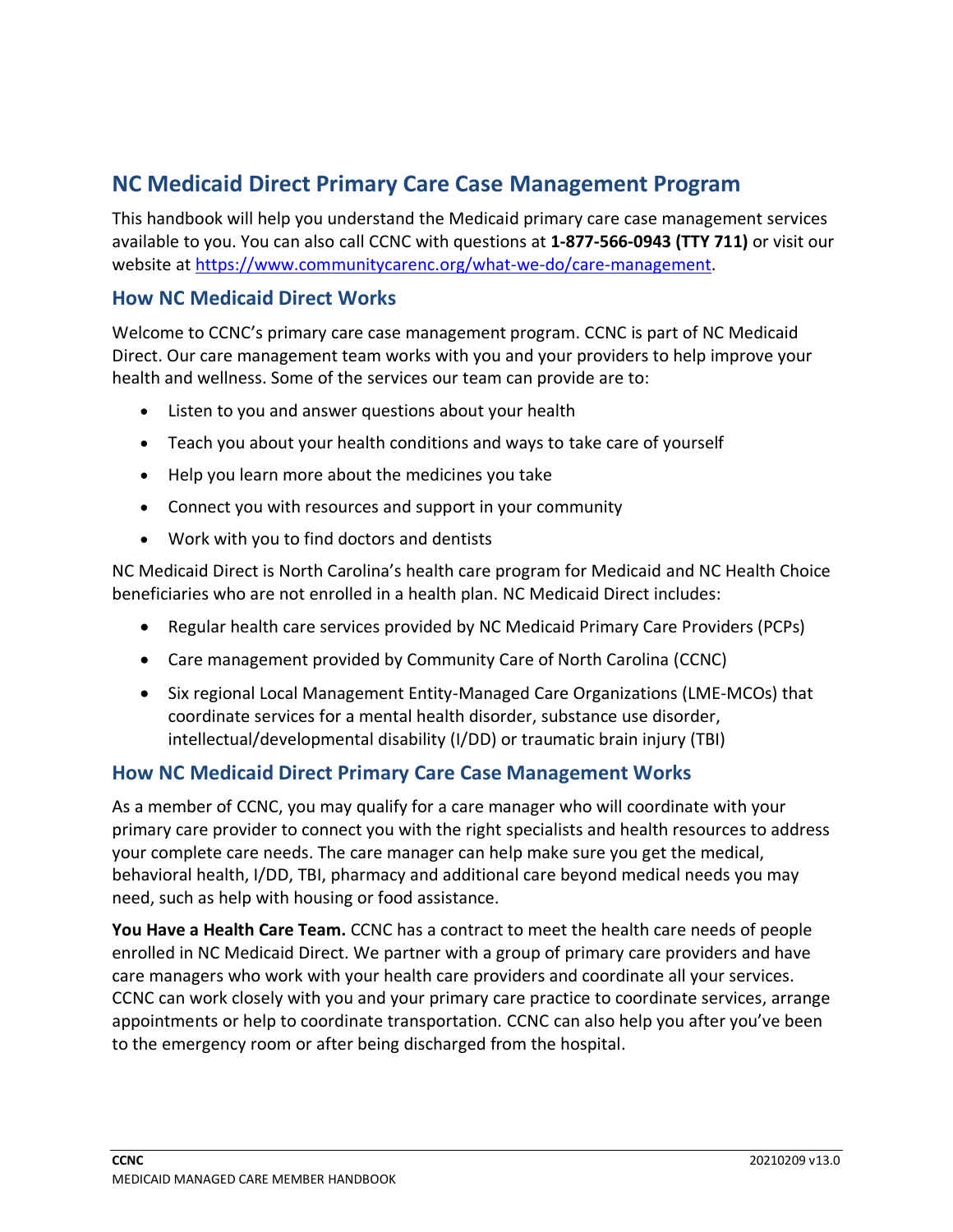# **How to Use This Handbook**

This handbook tells you how CCNC works. It is your guide to health and wellness services.

Read pages 2-15 now. These pages have information that you need to start using your primary care case management services.

When you have questions about your primary care case manager, you can:

- Use this handbook
- Ask your primary care provider (PCP)
- Ask your care manager
- Call CCNC at **1-877-566-0943 (TTY 711)**
- Visit our website at:<https://www.communitycarenc.org/what-we-do/care-management>

#### **Help from CCNC**

CCNC has people to help you. You can call CCNC at **1-877-566-0943 (TTY 711).**

- For help with non-emergent care management issues and questions, call CCNC Monday Saturday, 8:30 a.m. to 4:30 p.m. If you leave a message after normal business hours, someone from our care team will call you back on the next business day during normal business hours. **In case of a medical emergency, call 911.**
- **You can call to get help when you have a question.** You may call us to get information about choosing or changing your primary care provider (PCP), to ask about resources and services, to talk to a care manager about your medical or behavioral health conditions and medications, to get help with referrals or ask about any change that might affect you or your family's benefits.
- If English is not your first language, we can help. Call us and we will find a way to talk with you in your own language.
- **For people with disabilities:** 
	- If you have difficulty hearing or need assistance communicating, please call us. If you are reading this on behalf of someone who is blind, deaf-blind or has difficulty seeing, we can help. We can tell you if a doctor's office is equipped with special communications devices. Also, we have services like:
		- TTY 711 [RelayNC.com](https://www.relaync.com/)
		- Information in large print, when available
		- Help in making or getting to appointments
		- Care managers who can help you get the care you need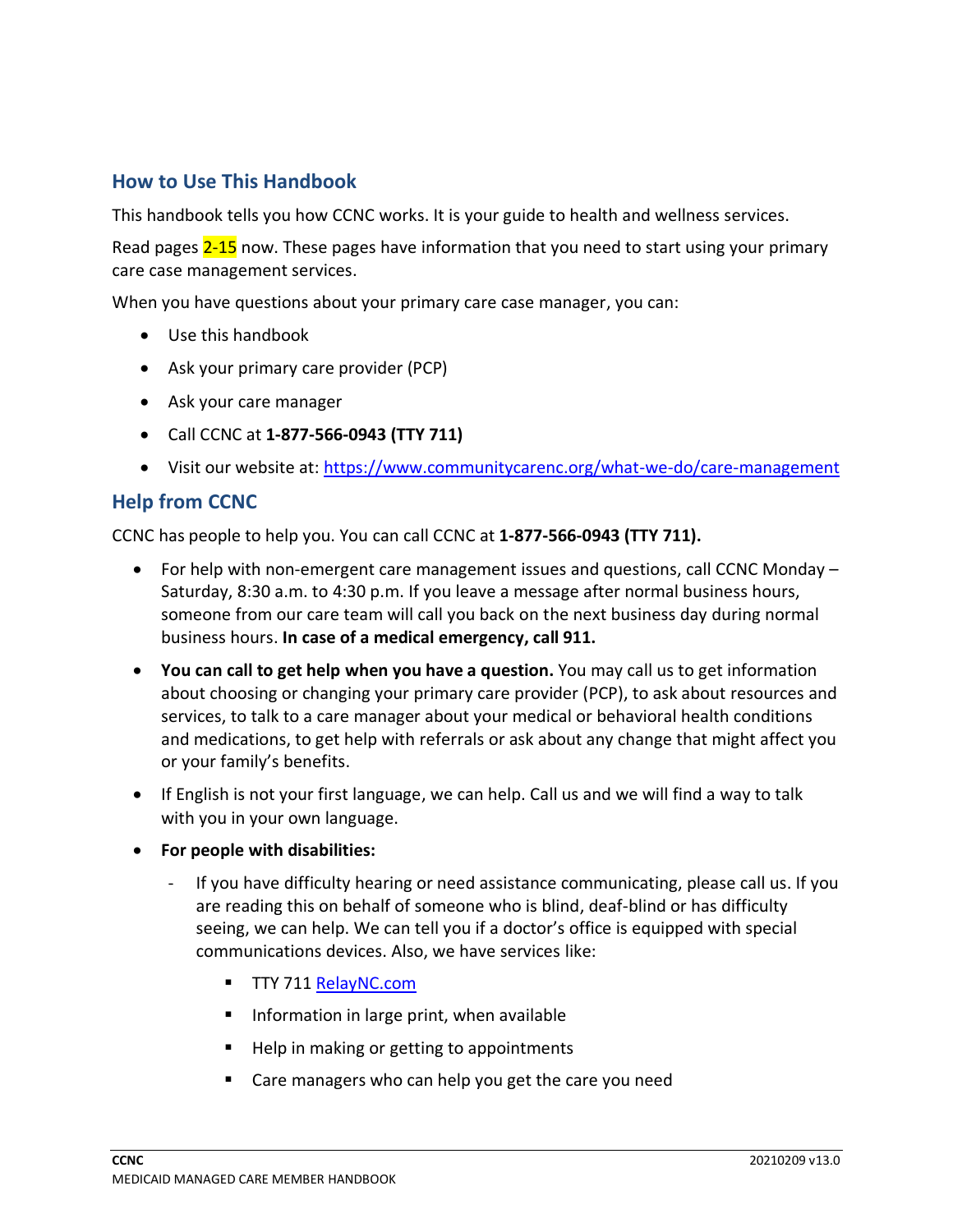- Names and addresses of providers who specialize in your condition
- If you use a wheelchair, we can tell you if a doctor's office is wheelchair accessible and assist in making or getting to appointments.

# **Special Aids and Services**

If you have a hearing, vision or speech disability, you have the right to receive information about your care and services in a format that you can understand and access. CCNC provides free services to help people communicate effectively with us, like:

- A TTY machine (Enrollee must have a TTY machine)
- Qualified American Sign Language interpreters, where available
- Written information in other formats (like large print, accessible electronic format and other formats)

These services are available for free. To ask for services, call CCNC at **1-877-566-0943 (TTY 711).**

CCNC complies with federal civil rights laws and does not leave out or treat people differently because of race, color, national origin, age, disability or sex. If you believe that CCNC failed to provide these services, you can file a complaint. To file a complaint or to learn more, call CCNC at **1-877-566-0943 (TTY 711).**

# **Your Medicaid ID Card**

Your Medicaid ID card has been mailed to you. The mailing address on the card is the same as the address on file at your local DSS office. Your Medicaid ID card has:

- Your primary care provider's (PCP's) name and phone number
- Your Medicaid Identification Number

If anything is wrong on your Medicaid ID card or if you lose your Medicaid ID card, call your local DSS office right away. A list of DSS locations can be found here: [ncdhhs.gov/localdss.](https://www.ncdhhs.gov/divisions/social-services/local-dss-directory) Always carry your Medicaid ID card with you. You will need to show it each time you go for care.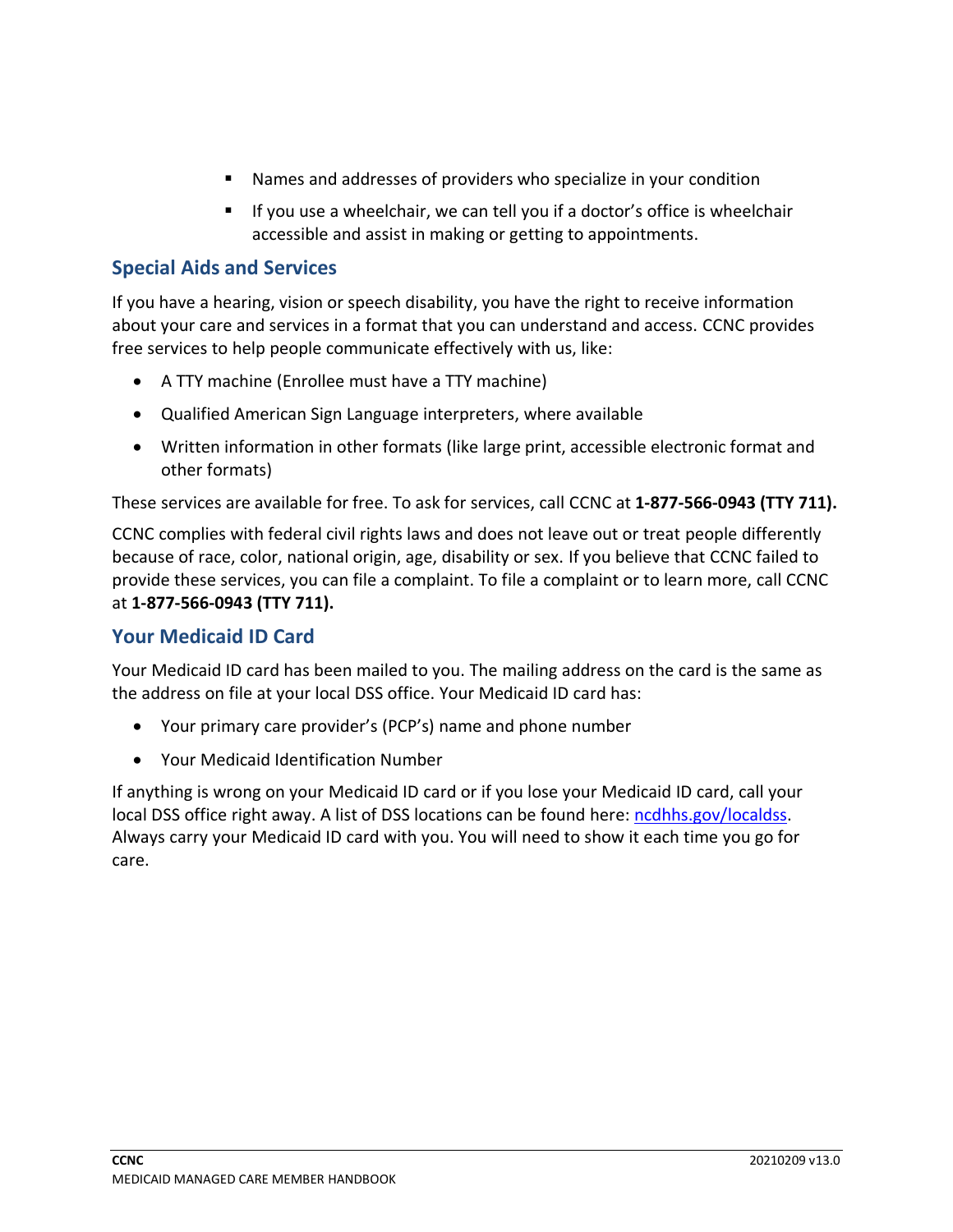# **Part I: Your Primary Care Case Management Services**

## **Accessing Primary Care Case Management Services**

CCNC provides care management services in addition to the benefits and health care services covered by NC Medicaid Direct. A description of benefits provided by NC Medicaid Direct is included in Appendix A.

Managing your health care alone can be hard, especially if you are dealing with many health problems at the same time. If you need extra support to get and stay healthy, we can help. As a member of CCNC, you are eligible to have a care manager on your health care team unless you are getting certain services that provide care management. A care manager is a specially trained health care worker who works with you and your doctors to make sure you get the right care when and where you need it. The care manager knows what resources are available in your community and will work with local providers to get you the help you need.

CCNC will match you to a care manager that has specialized training to meet your needs. You may change your care manager at any time and for any reason.

Your care manager can:

- Help connect you to your PCP
- Help understand your Medicaid benefits, including transportation benefits
- Help you understand your medications and find a pharmacy
- Help your transition home from the hospital
- Help arrange your appointments and transportation to and from your doctor
- Support you in reaching your goals to better manage your ongoing health conditions
- Answer questions about what your medicines do and how to take them
- Follow up with your doctors or specialists about your care
- Connect you to helpful resources in your community
- Help you continue to receive the care you need if you switch doctors

To help you manage your health care needs, your care manager will ask about your health concerns and create a care plan with your input that lists your specific goals and ways to reach them. This care plan will cover your complete health and other related needs as needed, including:

- Care from your PCP
- Pharmacy/medications
- Behavioral health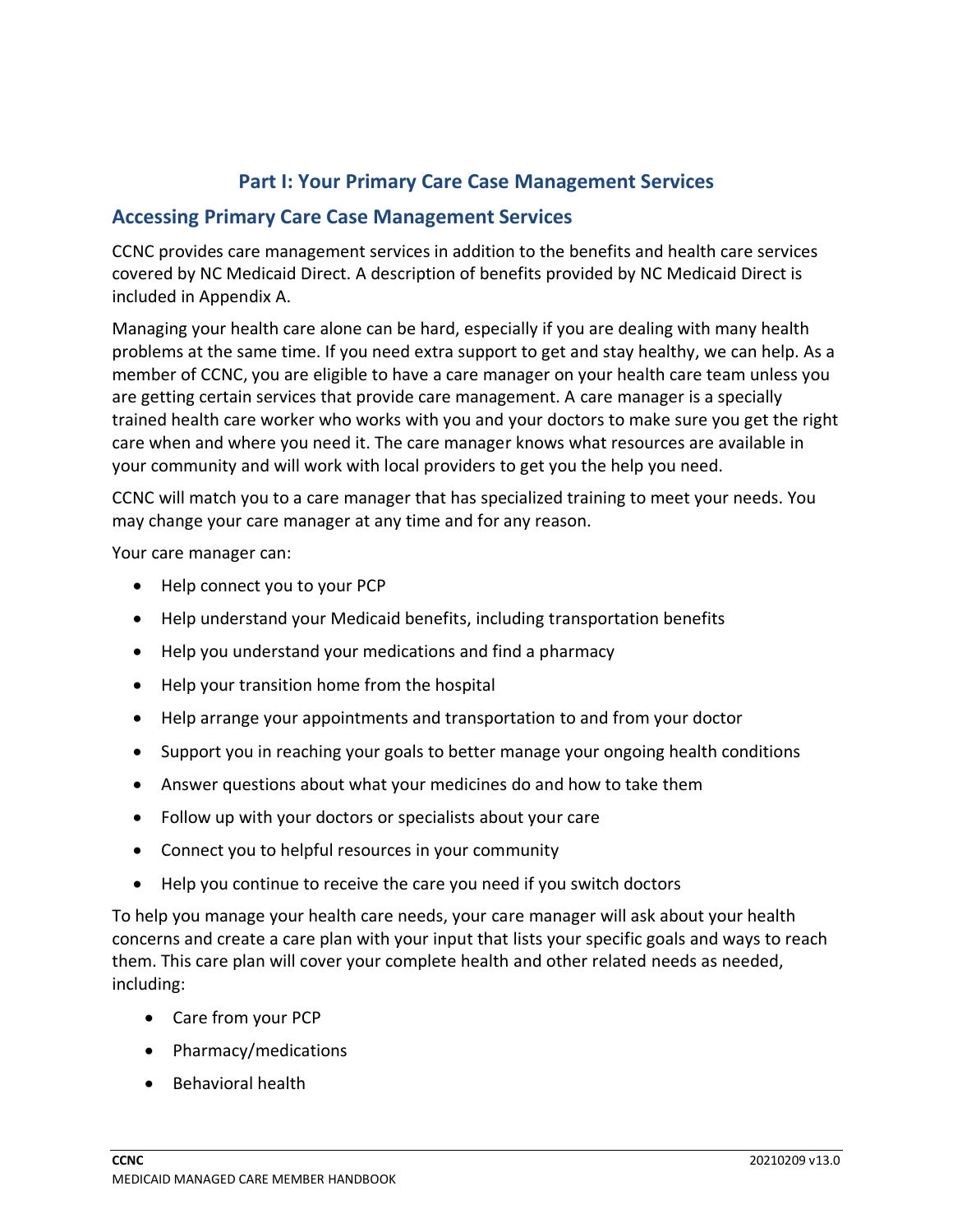- Long-term services and supports
- Health-related resource needs

Your care manager may use your health records, discussions with other health care and social services providers, and other documents to help create the care plan. The care plan will also list services in the community that can help you reach your health goals. Your care manager will review your care plan at least once a year or whenever your circumstances, needs or health condition changes significantly. You may also ask for a review of your care plan at any time.

Your care manager will work with a team of health care professionals and service providers, who will help you get services in your community to address your care needs. Your care management team will generally include your primary care provider (PCP) and other health care professionals who can help you with your needs and goals. Your care manager will task one of the members of your team to help you get each service listed in your care plan. Your care manager can work with family members and friends on this team if you want.

As part of the care management process, your care manager will meet with you regularly, either in person, over the phone or using video chat. Your care manager will also have regular conversations with your care management team to make sure they are helping you make progress on your health goals and getting you the services that you need. Your care manager will also track and monitor the services you receive. Your health needs and goals will be at the center of the care management process, and you will have an important role in creating your care plan and making decisions about your care.

Your care manager will be in touch with you soon after you enroll to find out what care you need and to help you with appointments. Your care manager or someone from your care team is available to you 24 hours a day, 7 days a week. To learn more about how you can get extra support to manage your health, talk to your PCP or care manager, or call CCNC at **1-877-566- 0943 (TTY 711).**

# **Help with Problems beyond Medical Care**

It can be hard to focus on your health if you have problems with your housing or worry about having enough food to feed your family. CCNC can connect you to resources in your community to help you manage issues beyond your medical care.

Call CCNC at **1-877-566-0943 (TTY 711)** if you:

- Worry about your housing or living conditions
- Have trouble getting enough food to feed yourself or your family
- Find it hard to get to appointments, work or school because of transportation issues
- Feel unsafe or are experiencing domestic or community violence. If you are in immediate danger, **call 911**.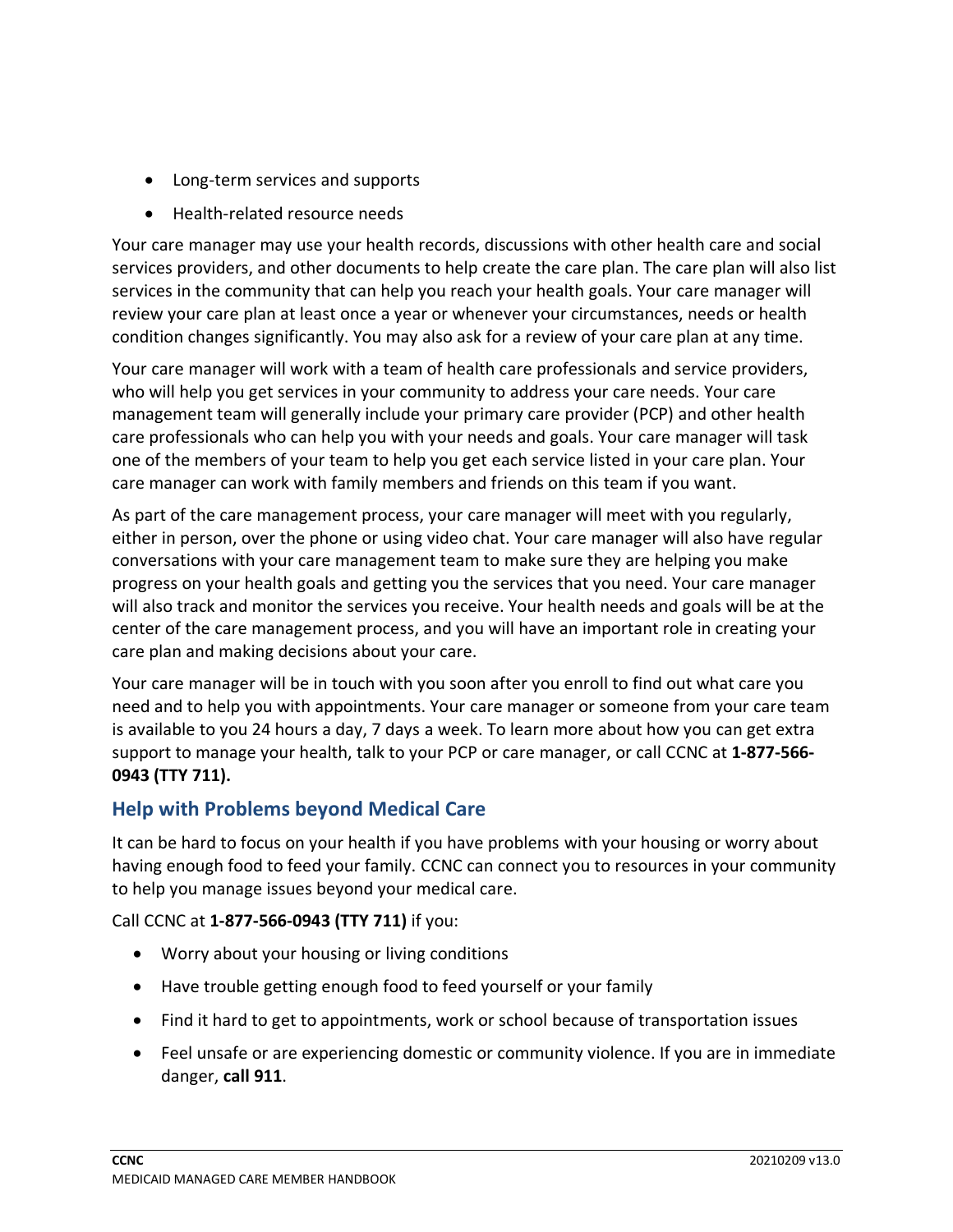# **Other Programs to Help You Stay Healthy**

CCNC wants to help you and your family get and stay healthy. If you want to quit smoking or are a new mom who wants to learn more about how to best feed your baby, we can connect you with the right program for support.

Call CCNC at **1-877-566-0943 (TTY 711)** to learn more about:

- Tobacco cessation services to help you stop smoking or using other tobacco products
- Women, Infants and Children (WIC) special supplemental nutrition program
- Newborn screening program
- Hearing screening program
- Early intervention program

#### **Opioid Misuse Prevention Program**

Opioids are powerful prescription medications that can be the right choice for treating severe pain; however, opioids may also have serious side effects, such as addiction and overdose. CCNC supports safe and appropriate opioid use through our Opioid Misuse Prevention Program. If you have any questions about our program, call CCNC at **1-877-566-0943 (TTY 711)**.

# **If You Have Problems with CCNC, You Can File a Grievance**

We hope CCNC serves you well. If you are unhappy or have a complaint, you may talk with your primary care provider, and you may call CCNC at **1-877-566-0943 (TTY 711)** or write to: **1000 CentreGreen Drive, Suite 300, Cary, NC 27513**.

**A grievance and a complaint are the same thing.** Contacting us with a grievance means that you are unhappy with CCNC or your care manager. Most problems like this can be solved right away. Whether we solve your problem right away or need to do some work, we will document your call, your problem and our solution. We will inform you when we have received your grievance. We will also notify you when we have finished working on your grievance.

You can ask a family member, a friend, your provider or a legal representative to help you with your complaint. If you need our help because of a hearing or vision impairment, or if you need translation services, or help filling out any forms, we can help you.

You can contact us by phone or in writing at any time:

- By phone, call CCNC at **1-877-566-0943 (TTY 711)**, Monday Saturday, 8:30 a.m. to 4:30 p.m.
- You can write to us with your complaint at: **1000 CentreGreen Drive, Suite 300, Cary, NC 27513**.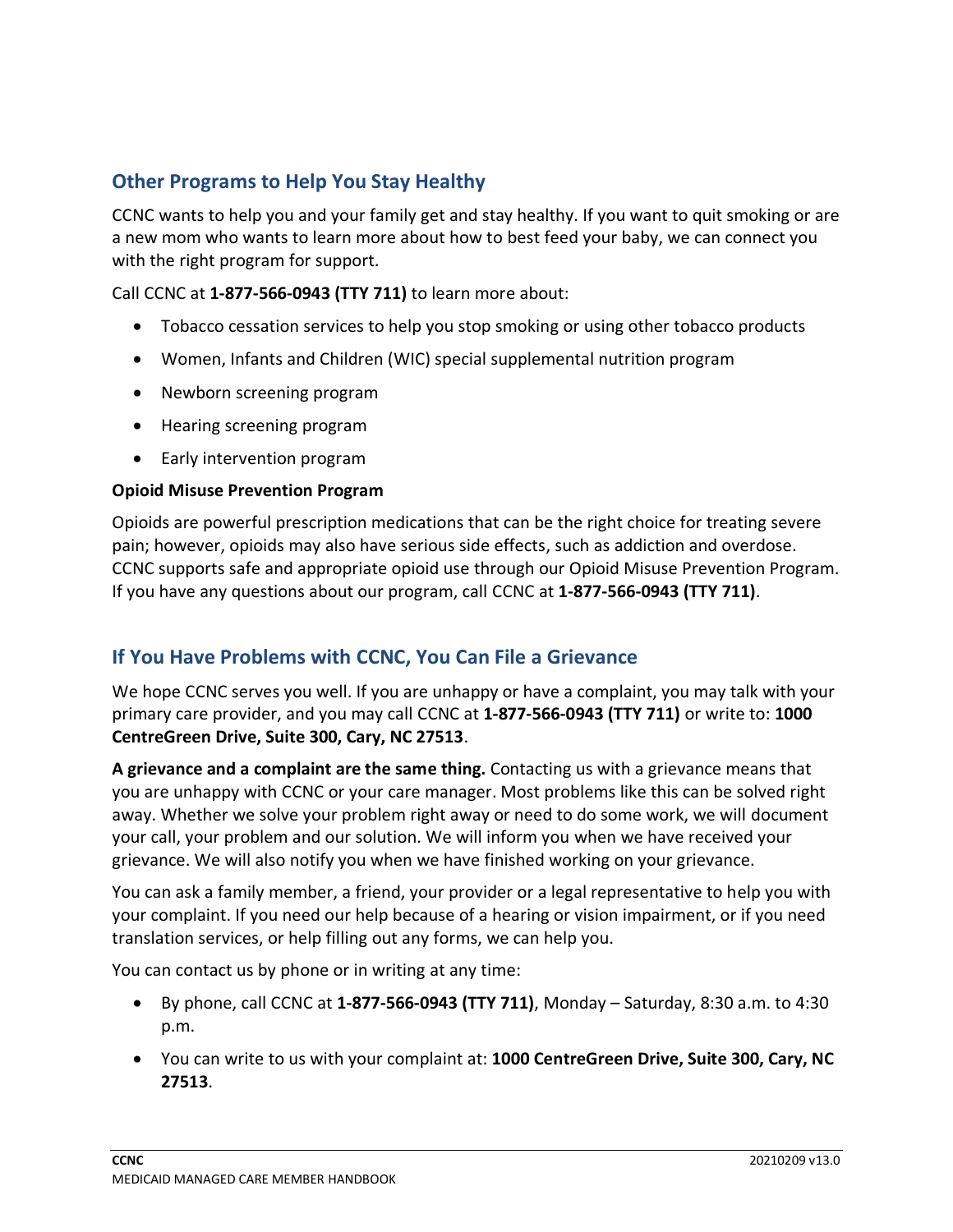#### **Resolving Your Grievance**

We will let you know in writing that we got your grievance. We will review your complaint and tell you how we resolved it within 45 days of receiving your complaint.

# **If You Have Problems with your PCP, You Can File a Grievance**

You have a right to make a complaint if you think your primary care doctor has not provided good care. To file a complaint, contact the **CCNC Complaint Coordinator** in one of the following ways:

Online:<https://complaint.n3cn.org/form/webform.asp>

By mail: 1000 CentreGreen Drive, Suite 300, Cary, NC 27513

By phone: **1-877-566-0943 (TTY 711)**

# **Appeals**

CCNC members have a right to appeal decisions stopping, limiting or denying a health service requested by your doctor. If a health service is stopped, limited or denied, you will receive a letter from either NC Medicaid Direct or your LME/MCO. The path for your appeal depends on whether you receive an Adverse Determination letter from NC Medicaid or whether you receive a Notice of Adverse Determination from an LME/MCO. No matter who sends the decision stopping, limiting or denying a health service, the letter will explain how to file an appeal and what happens next. Here is an overview of the appeals processes.

#### **Appealing an Adverse Determination from NC Medicaid**

In most cases, a decision to stop, deny or limit services will be made by NC Medicaid. If NC Medicaid decides to stop, limit or deny a health care service requested by your doctor, they will send you a letter of Adverse Determination along with an Appeal Request Form. This letter and form will explain your right to appeal NC Medicaid's decision by requesting a State Fair Hearing.

- If you do not agree with the Adverse Determination, you have the right to appeal the decision by requesting a State Fair Hearing. A State Fair Hearing will be held by the North Carolina Office of Administrative Hearings. An administrative law judge will review your request and any new information you may provide to make a decision about your service request.
- You have thirty (30) days from the date on the Adverse Determination letter to ask for a State Fair Hearing.
- You can request a State Fair Hearing by using one of the options below:
	- o **MAIL:** Fill out and sign the Appeal Request Form that you receive with the letter of Adverse Determination. Mail it to the address listed on the form. Your request must be received no later than thirty (30) days after the date on the Adverse Determination letter.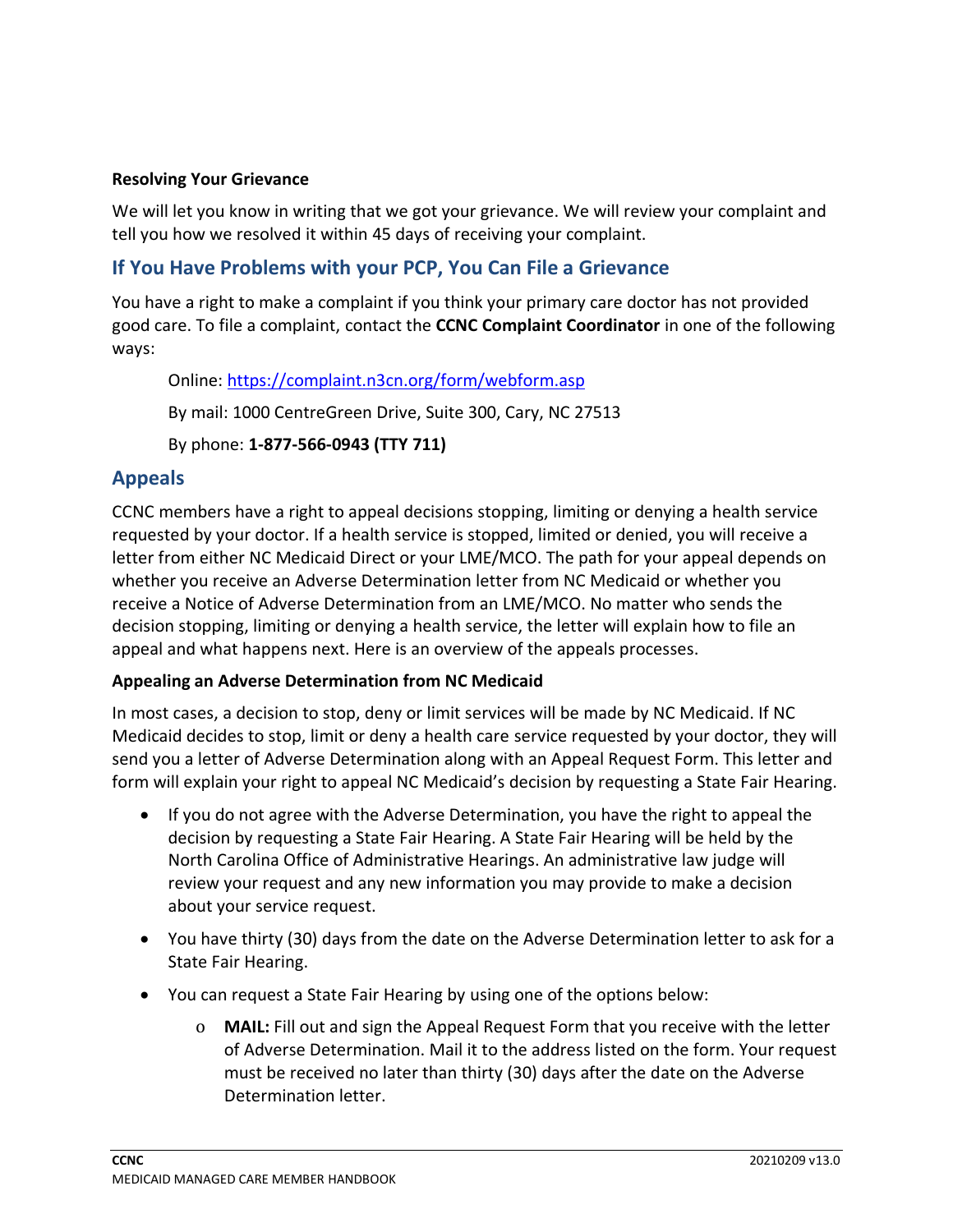- o **FAX:** Fill out, sign and fax the Appeal Request Form no later than thirty (30 days after the date on the Adverse Determination letter. You will find the fax number listed on the form.
- o **BY PHONE:** You can call the Office of Administrative Hearings at **1-984-236-1860**  and ask for an appeal. There are instructions on the form that tell you what to do.
- You can ask for a State Fair Hearing yourself. You may also ask a friend, a family member, your provider or a lawyer to help you. You can call the NC Medicaid Contact Center at **1-888-245-0179** if you need help with your State Fair Hearing request.
- When you request a State Fair Hearing, you and any person you have chosen to help you can see the health records and criteria NC Medicaid used to make the decision you are appealing. If you choose to have someone help you, you must give them written permission.
- Once you file your State Fair Hearing request, you do not need to take any other action to continue receiving your services. If you file your State Fair Hearing request within ten (10) days of the date on the Adverse Determination letter you will continue to receive services without interruption. If you file your State Fair Hearing request between day eleven (11) and thirty (30) from the date on the letter of Adverse Determination, you may experience an interruption in services before they are reinstated pending the outcome of your appeal. This level of service will continue until a Final Decision is issued on your appeal.
- If you need any assistance understanding the Adverse Determination letter or the State Fair Hearing process, you can contact the **NC Medicaid Contact Center at 1-888-245- 0179, the Medicaid Appeals Line at 919-855-4350 or the NC Medicaid Ombudsman at 1-877-201-3750.**
- If you need a quick decision because your life, physical or mental health, or ability to attain, maintain, or regain good health is in danger, you may request an expedited State Fair Hearing by phone, mail or fax. The Appeal Request Form received with your Adverse Determination letter will provide instructions on how to ask for an expedited appeal.
	- o If your request for an Expedited State Fair Hearing is granted, you will have a State Fair Hearing as quickly as possible.
	- o If your request for an Expedited State Fair Hearing is denied, your State Fair Hearing will be decided in the standard appeal timeline.
- When you request a State Fair Hearing, you will be contacted by the Mediation Network of North Carolina within five (5) business days to schedule a telephone mediation to resolve your appeal quickly. You do not have to participate in mediation. You can ask for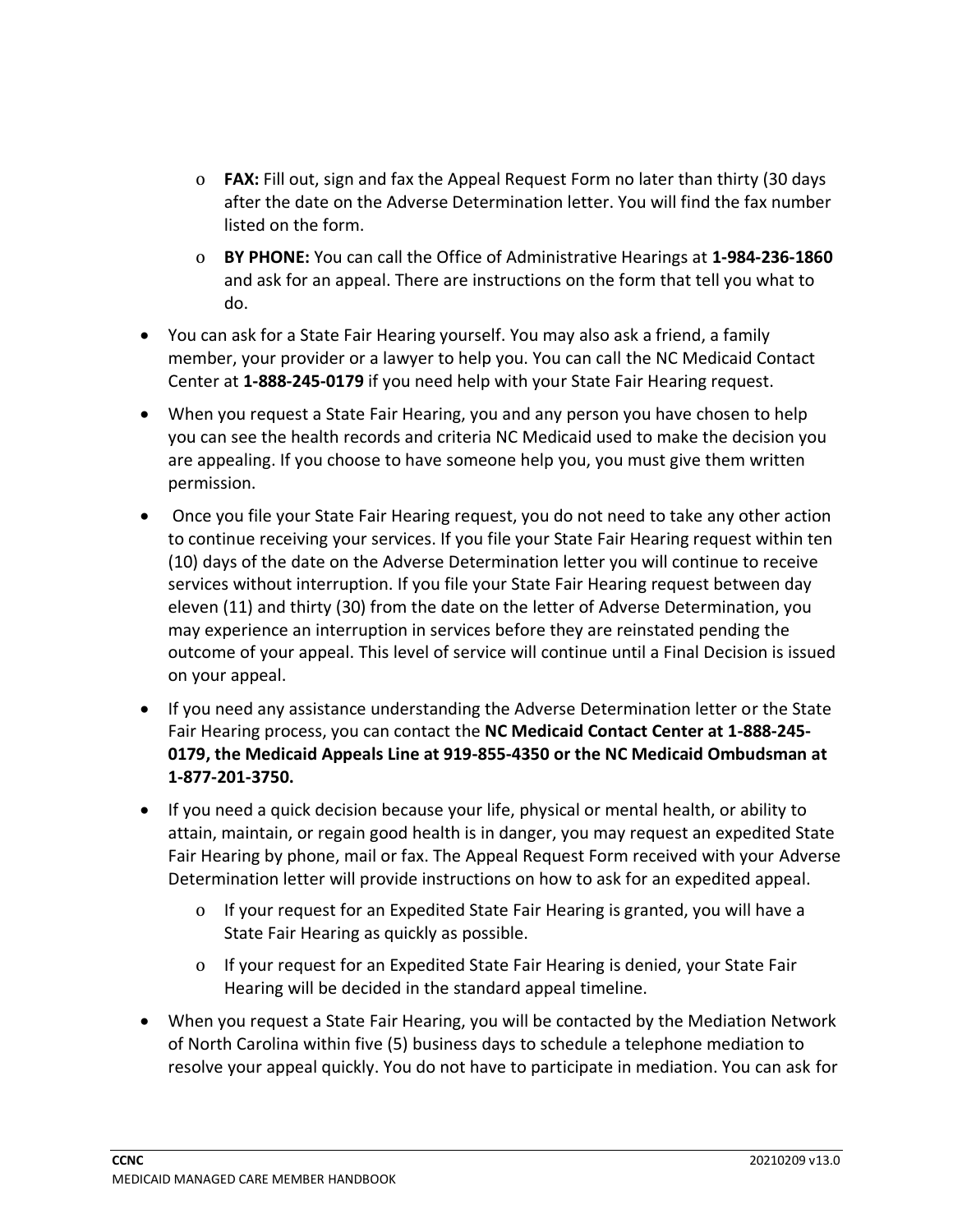the State Fair Hearing to be scheduled, or you can schedule a mediation to attempt to resolve your appeal.

• If you choose to forego mediation or mediation is unable to resolve your appeal, a State Fair Hearing will be held within fifty-five (55) days of receipt of your appeal request, unless an extension is granted. The Administrative Law Judge will have twenty (20) days from the State Fair Hearing to issue a Final Decision on your appeal.

If you disagree with the Final Decision, you may appeal that decision to the Superior Court in the county where you live by filing the appeal with your county Superior Court within thirty (30) days from the day you receive the State Fair Hearing Final Decision.

In addition to your NC Medicaid Direct appeal rights, you have the right appeal any adverse determination made by your LME-MCO that might impact your Behavioral Health benefits. For more information about your LME-MCO appeal rights, please reference your LME-MCO member handbook.

# **Transition of Care**

#### **Your Care When You Change Health Plans or Providers**

- If you join CCNC from another health plan, we will work with your previous health plan to get your health information, like your care plan, service authorizations and other information about your current care into our records.
- CCNC will help you move to a new care manager if necessary. Your current and new care manager will work together to come up with a plan to make sure you continue to receive the care you need.

If you have any questions, call CCNC at **1-877-566-0943 (TTY 711)**.

# **Member Rights and Responsibilities**

As a member of CCNC, you have certain rights and responsibilities. CCNC will respect your rights and make sure that no one working for our plan, or any of our providers, will prevent you from using your rights. Also, we will make sure that you are aware of your responsibilities as a member of our plan.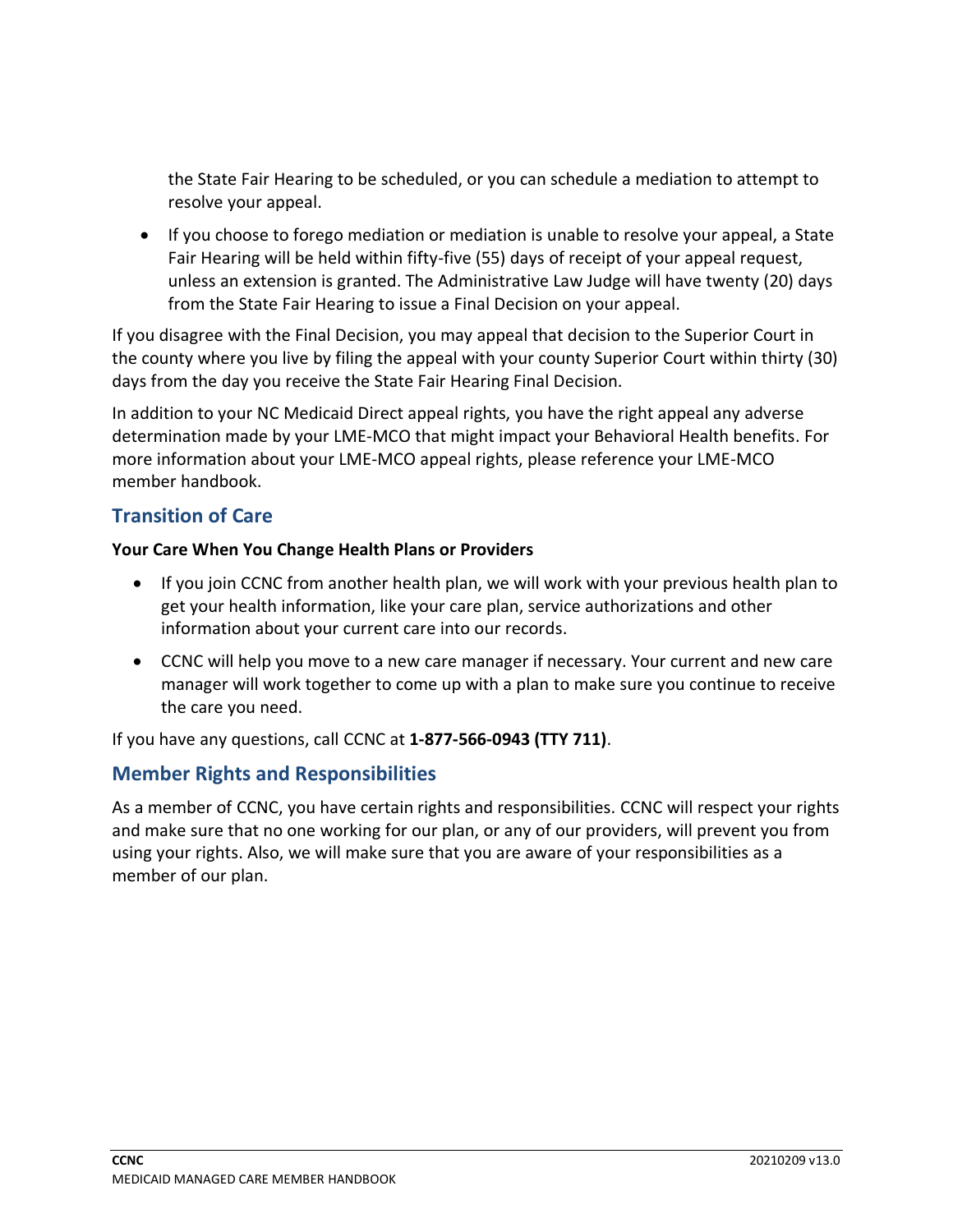#### **Your Rights**

As a member of CCNC, you have a right to:

- Be cared for with respect and with consideration for your dignity and privacy without regard for health status, sex, race, color, religion, national origin, age, marital status, sexual orientation or gender identity.
- Be told what services are available to you.
- Be told where, when and how to get the services you need from CCNC.
- Be told of your options when getting services so you or your guardian can make an informed choice.
- Give your approval of any treatment.
- Give your approval of any plan for your care after that plan has been fully explained to you.
- Refuse care and be told what you may risk if you do.
- Get information about your health care.
- Get a copy of your medical record and talk about it with your PCP.
- Ask, if needed, that your medical record be amended or corrected.
- Be sure that your medical record is private and will not be shared with anyone except as required by law, contract or with your approval.
- Use the CCNC complaint process to settle complaints. You can also contact the **NC Medicaid Ombudsman** at **1-877-201-3750** any time you feel you were not fairly treated.
- Use the State Fair Hearing system.
- Appoint someone you trust (relative, friend or lawyer) to speak for you if you are unable to speak for yourself about your care and treatment.
- Receive considerate and respectful care in a clean and safe environment, free from any form of restraint or seclusion used as a means of coercion, discipline, convenience or retaliation.

#### **Your Responsibilities**

As a member of CCNC, you agree to:

- Work with your care manager to protect and improve your health.
- Find out how your primary care case management coverage works.
- Listen to your care manager's advice and ask questions.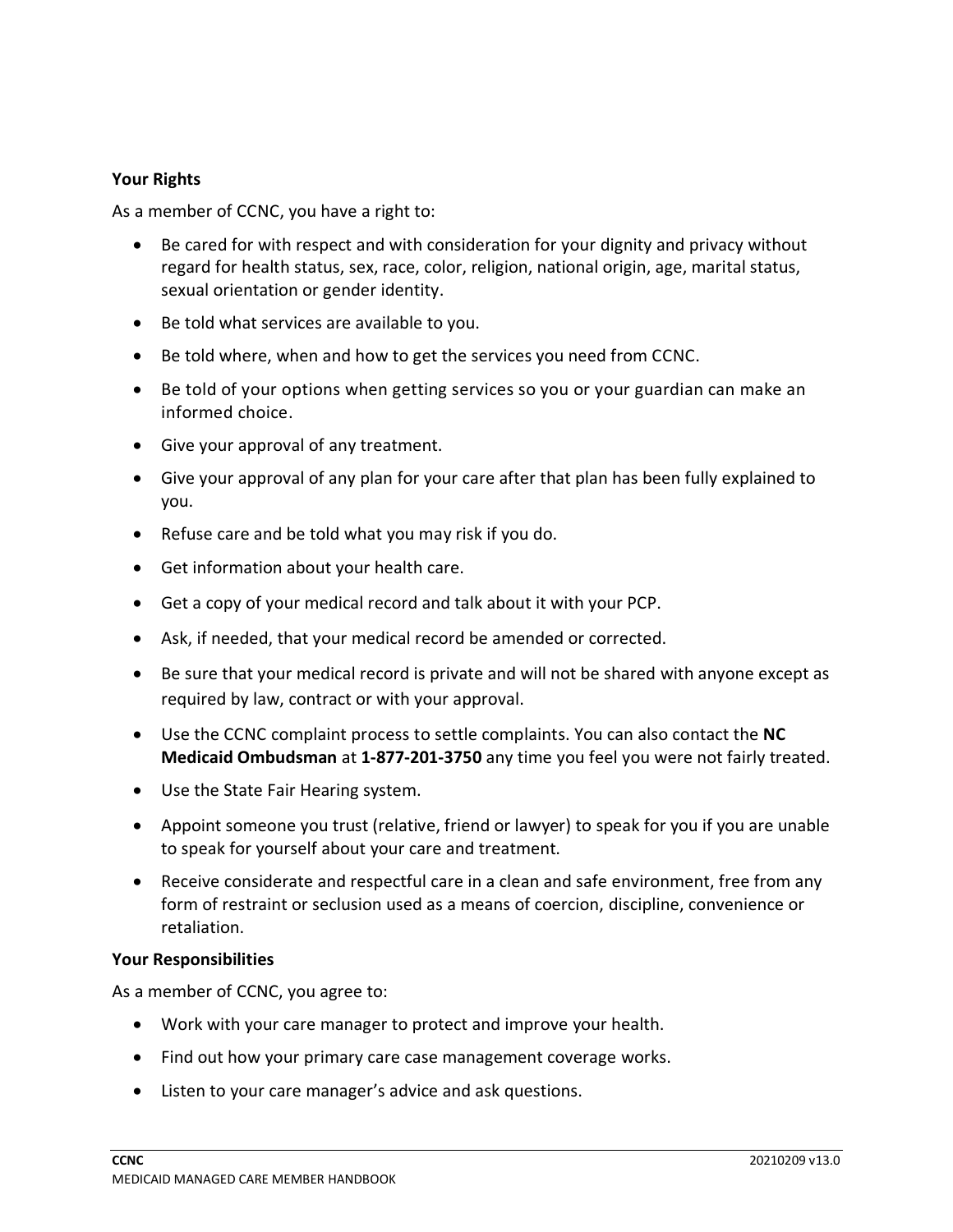- Treat health care staff with respect.
- Keep your appointments. If you must cancel, call as soon as you can.
- Use the Emergency Department only for emergencies.
- Call your PCP when you need medical care, even if it is after hours.

# **Advance Directives**

There may come a time when you become unable to manage your own health care. If this happens, you may want a family member or other person close to you making decisions on your behalf. By planning in advance, you can arrange now for your wishes to be carried out. An advance directive is a set of directions you give about the medical and mental health care you want if you ever lose the ability to make decisions for yourself.

Making an advance directive is your choice. If you become unable to make your own decisions, and you have no advance directive, your doctor or behavioral health provider will consult with someone close to you about your care. Discussing your wishes for medical and behavioral health treatment with your family and friends now is strongly encouraged, as this will help to make sure that you get the level of treatment you want if you can no longer tell your doctor or other physical or behavioral health providers what you want.

## **North Carolina has three ways for you to make a formal advance directive. These include living wills, health care power of attorney and advance instructions for mental health treatment.**

#### **Living Will**

In North Carolina, a "living will" is a legal document that tells others that you want to die a natural death if you:

- Become incurably sick with an irreversible condition that will result in your death within a short period of time
- Are unconscious and your doctor determines that it is highly unlikely that you will regain consciousness
- Have advanced dementia or a similar condition which results in a substantial loss of attention span, memory, reasoning and other brain functions, and it is highly unlikely the condition will be reversed

In a living will, you can direct your doctor not to use certain life-prolonging treatments such as breathing machine (called a "respirator" or "ventilator"), or to stop giving you food and water through a feeding tube.

A living will goes into effect only when your doctor and one other doctor determine that you meet one of the conditions specified in the living will. You are encouraged to discuss your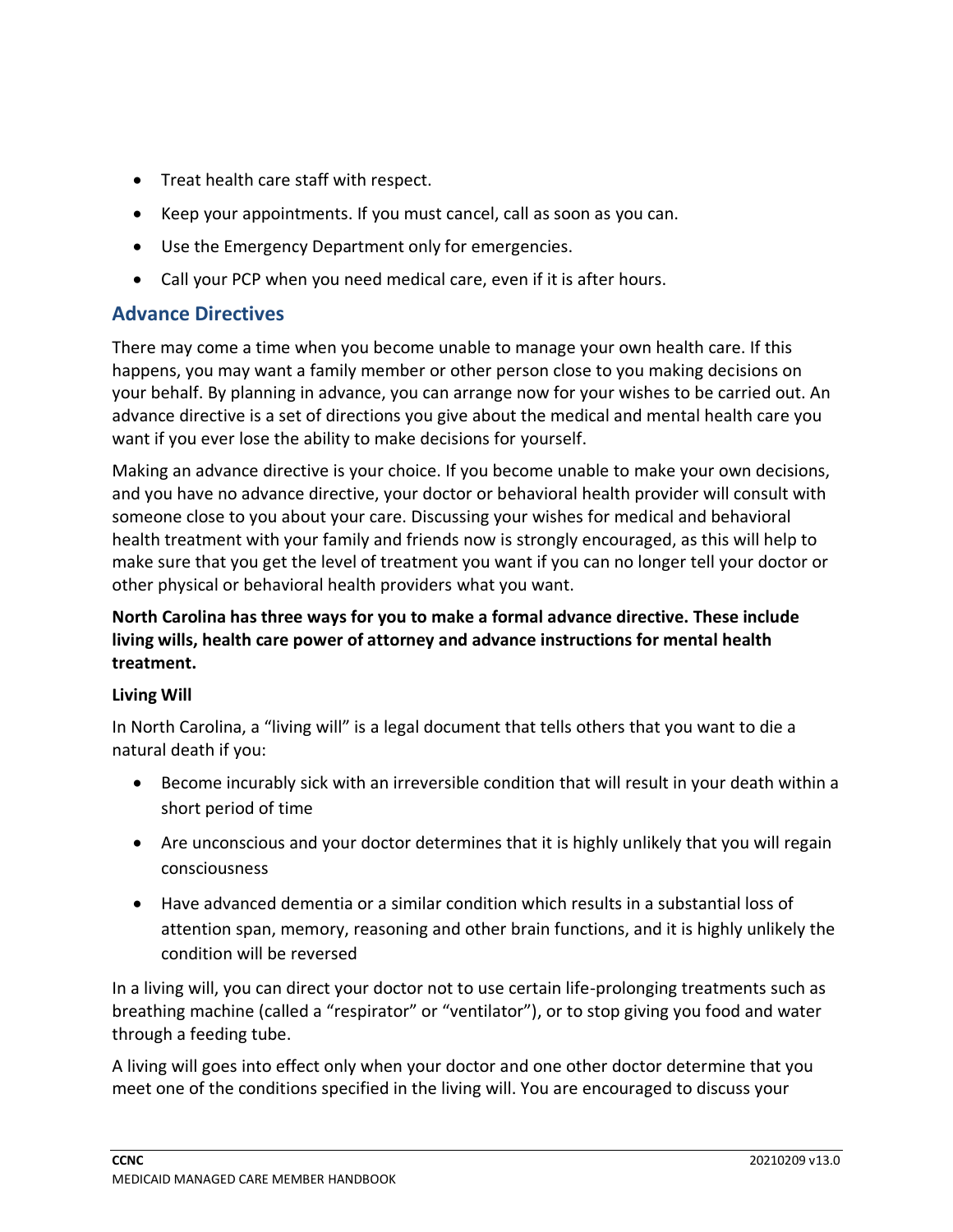wishes with friends, family and your doctor now, so that they can help make sure that you get the level of care you want at the end of your life.

### **Health Care Power of Attorney**

A **health care power of attorney** is a legal document in which you can name one or more people as your health care agents to make medical and behavioral health decisions for you as you become unable to decide for yourself. You can always say what medical or behavioral health treatments you would want and not want. You should choose an adult you trust to be your health care agent. Discuss your wishes with the people you want as your agents before you put them in writing.

Again, it is always helpful to discuss your wishes with your family, friends and your doctor. A health care power of attorney will go into effect when a doctor states in writing that you are not able to make or to communicate your health care choices. If, due to moral or religious beliefs, you do not want a doctor to make this determination, the law provides a process for a non-physician to do it.

## **Advance Instruction for Mental Health Treatment**

An **advance instruction for mental health treatment** is a legal document that tells doctors and mental health providers what mental health treatments you would want and what treatments you would not want if you later became unable to decide for yourself. It can also be used to nominate a person to serve as guardian if guardianship proceedings are started. Your advance instruction for behavioral health treatment can be a separate document or combined with a health care power of attorney or a general power of attorney. An advance instruction for behavioral health may be followed by a doctor or behavioral health provider when your doctor or an eligible psychologist determines in writing that you are no longer able to make or communicate behavioral health decisions.

#### **Forms You Can Use to Make an Advance Directive**

You can find the advance directive forms at sosnc.gov/ahcdr. The forms meet all the rules for a formal advance directive. For more information, you can also call 919-807-2167 or write to:

Advance Health Care Directive Registry Department of the Secretary of State P.O. Box 29622 Raleigh, NC 27626-0622

**You can change your mind and update these documents at any time. We can help you understand or get these documents.** They do not change your right to quality health care benefits. The only purpose is to let others know what you want if you cannot speak for yourself.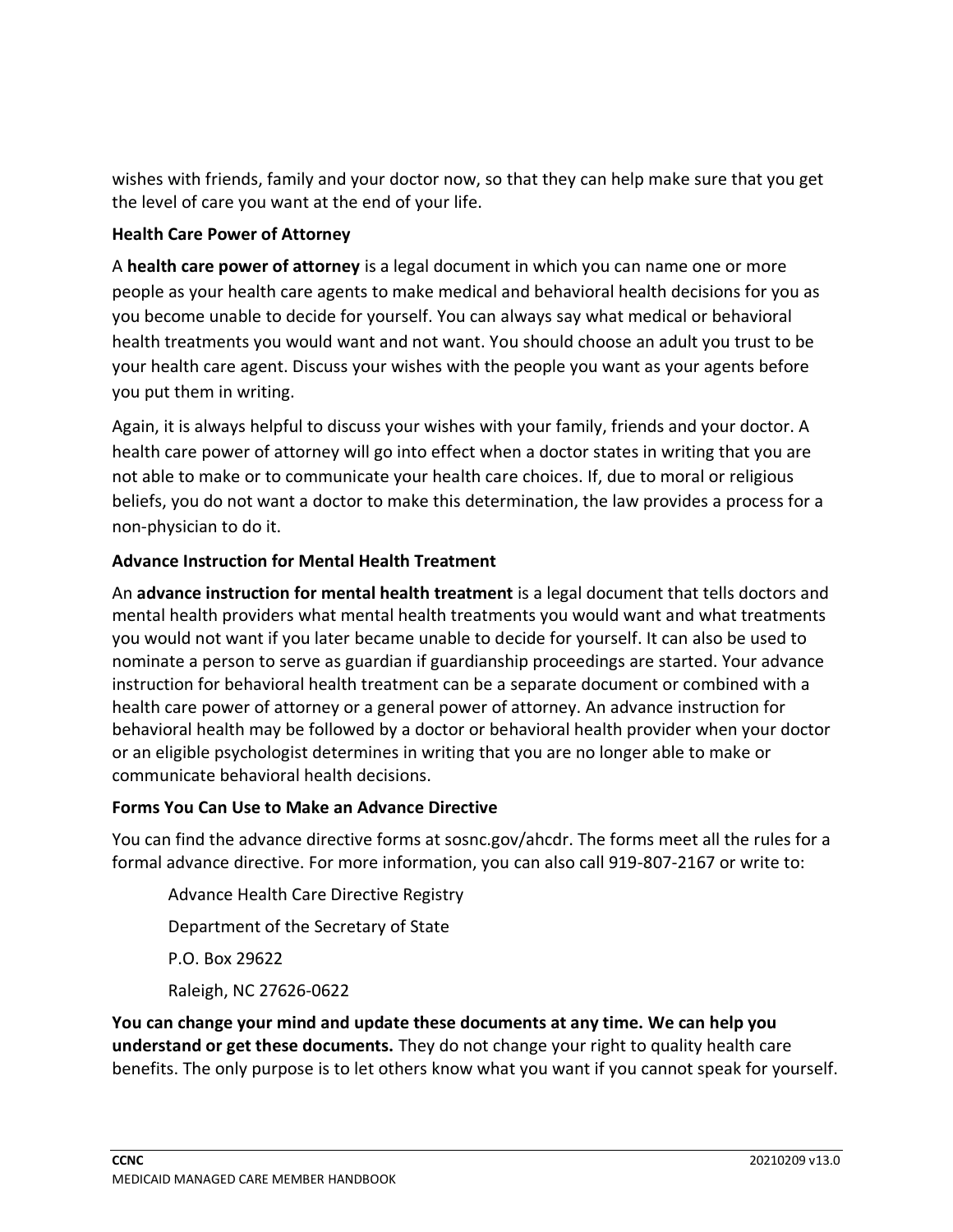Talk to your primary care provider (PCP) or call the NC Medicaid Contact Center at 1-888-245- 0179 if you have any questions about advance directives.

# **Concerns About Abuse, Neglect and Exploitation**

Your health and safety are very important. You should be able to lead your life without fear of abuse or neglect by others or someone taking advantage of them (exploitation). Anyone who suspects any allegations of abuse, neglect or exploitation of a child (age 17 or under) or disabled adult **must** be report these concerns to the local DSS office. A list of DSS locations can be found here: [ncdhhs.nc.gov/localdss.](https://www.ncdhhs.gov/divisions/social-services/local-dss-directory) There are also rules that no one will be punished for making a report when the reporter is concerned about the health and safety of an individual.

Providers are required to report any concerns of abuse, neglect or exploitation of a child or disabled adult receiving mental health, substance use disorder, intellectual and developmental disability services (I/DD) and/or traumatic brain injury (TBI) services from an unlicensed staff to the local DSS and the Healthcare Personnel Registry Section of the North Carolina Division of Health Service Regulation for a possible investigation. The link to the Healthcare Personnel Registry Section is https://www.ncnar.org/verify listings1.jsp. The provider will also take steps to ensure the health and safety of individuals receiving services.

For additional information on how to report concerns, contact your care manager or CCNC at **1- 877-566-0943 (TTY 711).**

# **Fraud, Waste and Abuse**

If you suspect that someone is committing Medicaid fraud, report it. Examples of Medicaid fraud include:

- An individual does not report all income or other health insurance when applying for Medicaid.
- An individual who does not get Medicaid uses a Medicaid member's card with or without the member's permission.
- A doctor or a clinic bills for services that were not provided or were not medically necessary.

You can report suspected fraud and abuse in any of the following ways:

- Call the Medicaid Fraud, Waste and Program Abuse Tip Line at 1-877-DMA-TIP1 (1-877- 362-8471).
- Call the State Auditor's Waste Line at 1-800-730-TIPS (1-800-730-8477).
- Call the U.S. Office of Inspector General's Fraud Line at 1-800-HHS-TIPS (1-800-447- 8477).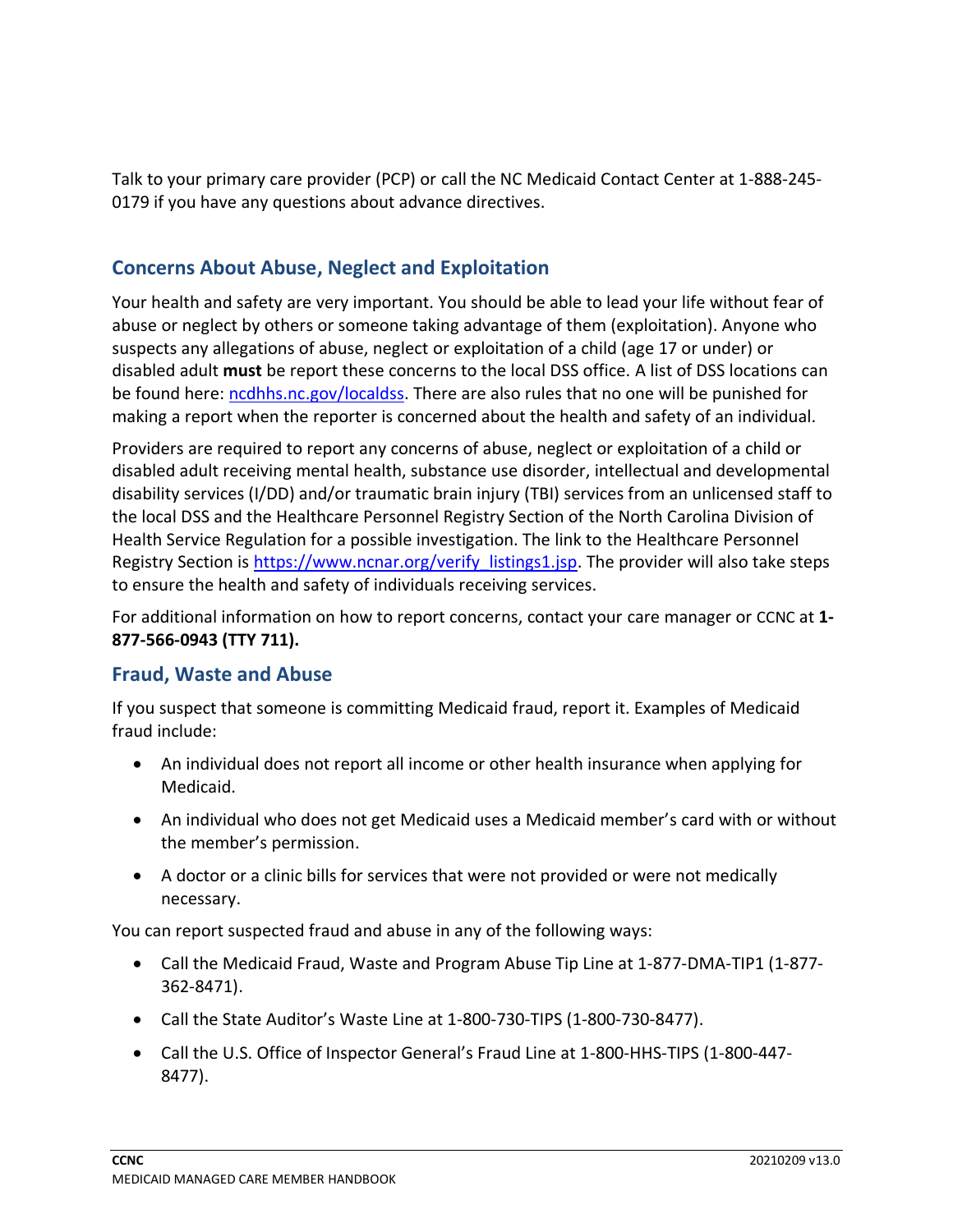## **Important Phone Numbers**

- CCNC Call Center: 1-877-566-0943 (TTY 711) Monday to Saturday, 8:30 a.m. to 4:30 p.m.
- NC Medicaid Contact Center: 1-888-245-0719, Monday to Friday, 8 a.m. to 5 p.m.
- NC Medicaid Ombudsman: 1-877-201-3750, Monday to Friday, 8 a.m. to 5 p.m. except state holidays
- The NC Mediation Network: 1-336-461-3300, 8 a.m. to 5 p.m.
- Free Legal Services Line: 1-866-219-5262, Monday to Friday, 8:30 a.m. to 4:30 p.m.; Monday and Thursday, 5:30 p.m. to 8:30 p.m.
- NC Medicaid Fraud, Waste and Abuse Tip Line: 1-877-362-8471
- State Auditor Waste Line: 1-800-730-TIPS (1-800-730-8477)
- U.S. Office of Inspector General Fraud Line: 1-800-HHS-TIPS (1-800-447-8477)

## **Keep Us Informed**

Call your local DSS office whenever these changes happen in your life:

- You have a change in Medicaid eligibility.
- You give birth.
- There is a change in Medicaid coverage for you or your children.

If you no longer get Medicaid, check with your local DSS office. You may be able to enroll in another program.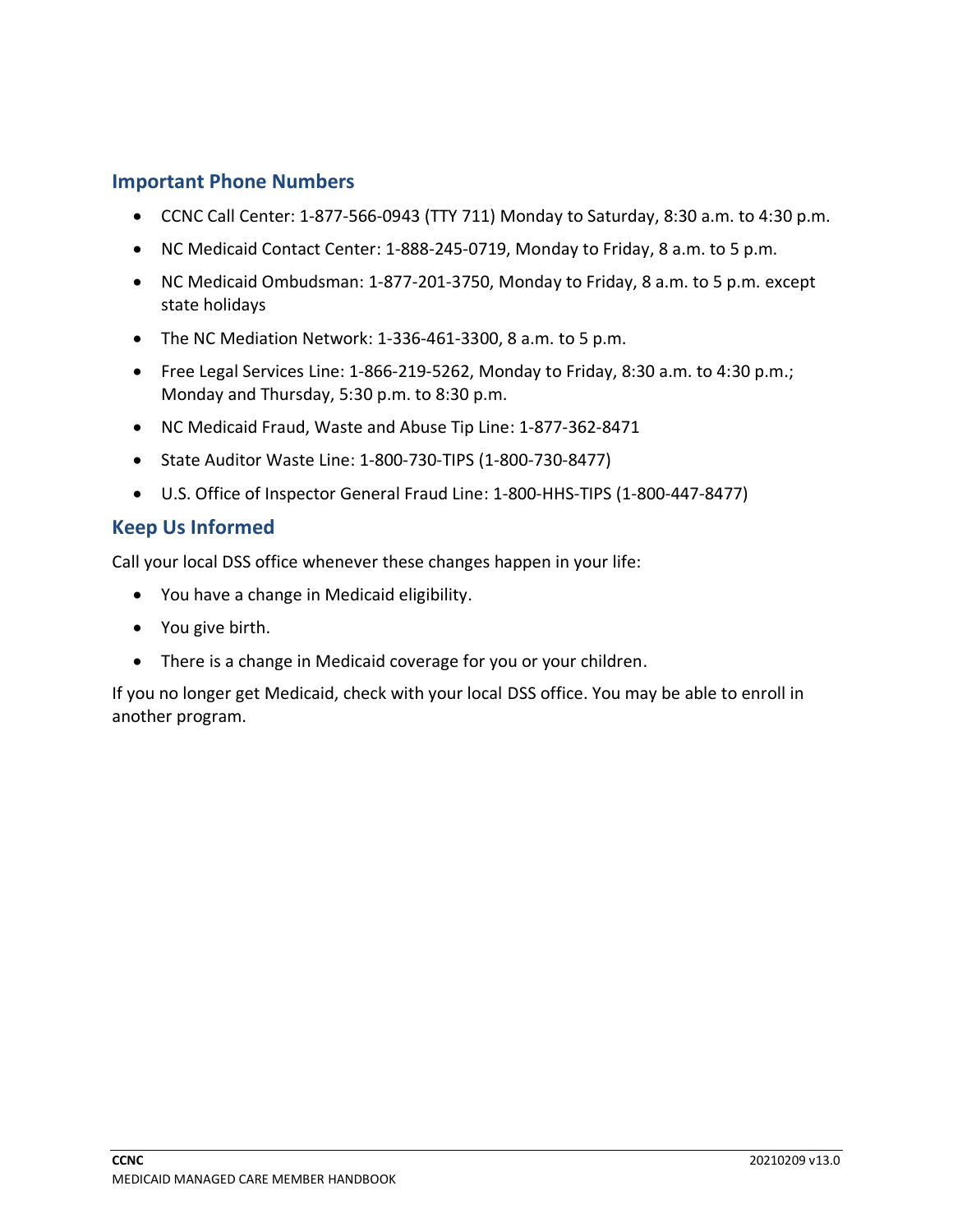# **NC Medicaid Ombudsman**

The NC Medicaid Ombudsman is a resource you can contact if you need help with your health care needs. The NC Medicaid Ombudsman is an independently operated, nonprofit organization whose only job is to ensure that individuals and families under NC Medicaid Direct get access to the care that they need.

The NC Medicaid Ombudsman can:

- Answer your questions about benefits.
- Help you understand your rights and responsibilities.
- Provide information about NC Medicaid Direct.
- Help you understand a notice you have received.
- Refer you to other agencies that may be able to assist you with your health care needs.
- Be an advocate for you if you are dealing with an issue or a complaint affecting access to health care.
- Provide information to assist you with your appeal, grievance, mediation or fair hearing.
- Connect you to legal help if you need it to help resolve a problem with your health care.

You can contact the NC Medicaid Ombudsman at **1-877-201-3750** or online at: [ncmedicaidombudsman.org.](https://ncmedicaidombudsman.org/)

# **Part II: Things You Should Know**

#### **How to Choose Your PCP**

- Your primary care provider (PCP) is a doctor, nurse practitioner, physician assistant or other type of provider specialty (e.g., obstetrician/gynecologist, pediatrician, etc.) who will:
	- Care for your health
	- Coordinate your needs
	- Help you get referrals for specialized services if you need them
- As a Medicaid beneficiary, you had an opportunity to choose your own PCP. If you did not choose a PCP, NC Medicaid will choose one for you based on your past health care. You can find your PCP's name and contact information on your Medicaid ID card. If you would like to change your PCP, you can do so at any time. (See "How to Change Your PCP" to learn how to make those changes.)
- When deciding on a PCP, you may want to find a PCP who:
	- You have seen before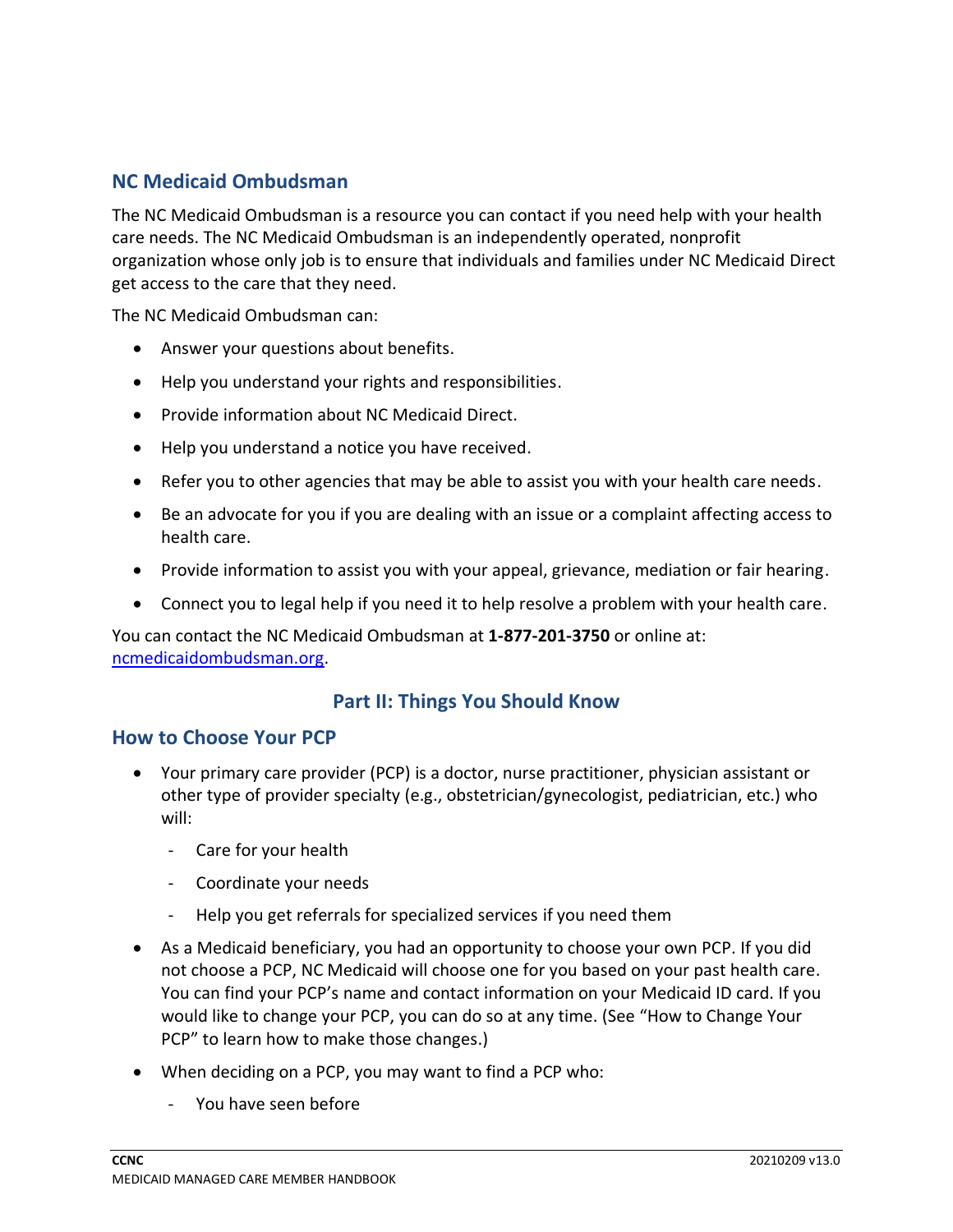- Understands your health history
- Is taking new patients
- Can serve you in your language
- Is easy to get to
- Each family member enrolled in CCNC can have a different PCP, or you can choose one PCP to take care of the whole family. A pediatrician treats children. Family practice doctors treat the whole family. Internal medicine doctors treat adults. To get help with choosing a PCP that is right for you and your family, call your local DSS office. A list of DSS locations can be found here: [ncdhhs.gov/localdss.](https://www.ncdhhs.gov/divisions/social-services/local-dss-directory)
- You do not need a PCP referral to see a plan OB/GYN doctor or another provider who offers women's health care services. You can get routine check-ups, follow-up care if needed and regular care during pregnancy.
- If you have a complex health condition or a special health care need, you may be able to choose a specialist to act as your PCP.
- You can find a full list of NC Medicaid providers, including PCPs, a[t ncmedicaidplans.gov.](https://ncmedicaidplans.gov/)

#### **If Your PCP Leaves NC Medicaid Direct**

• If your primary care provider leaves NC Medicaid Direct, NC Medicaid will tell you within 30 days and help make sure you choose a new PCP.

#### **How to Request a Printable List of NC Medicaid Providers**

• If you want a printable list of NC Medicaid providers, the NC Medicaid Enrollment Broker can help you. To request a printable NC Medicaid Provider Directory, please call the NC Medicaid Enrollment Broker at **1-833-870-5500** (TTY: 711 or RelayNC.com).

# **How to Change Your PCP**

• You can find your PCP's name and contact information on your Medicaid ID card. To change your PCP, call your local DSS office. A list of DSS locations can be found here: [ncdhhs.gov/localdss.](https://www.ncdhhs.gov/divisions/social-services/local-dss-directory) You can change your PCP at any time and for any reason.

# **How to Get Regular Health Care**

- When you need regular health care, please contact your PCP to schedule an appointment. The contact information for your PCP is listed on your Medicaid ID card.
- "Regular health care" means exams, regular check-ups, shots or other treatments to keep you well and address illness or other symptoms. It also includes giving you advice when you need it and referring you to the hospital or specialists when needed. You and your PCP work together to keep you well or to see that you get the care you need.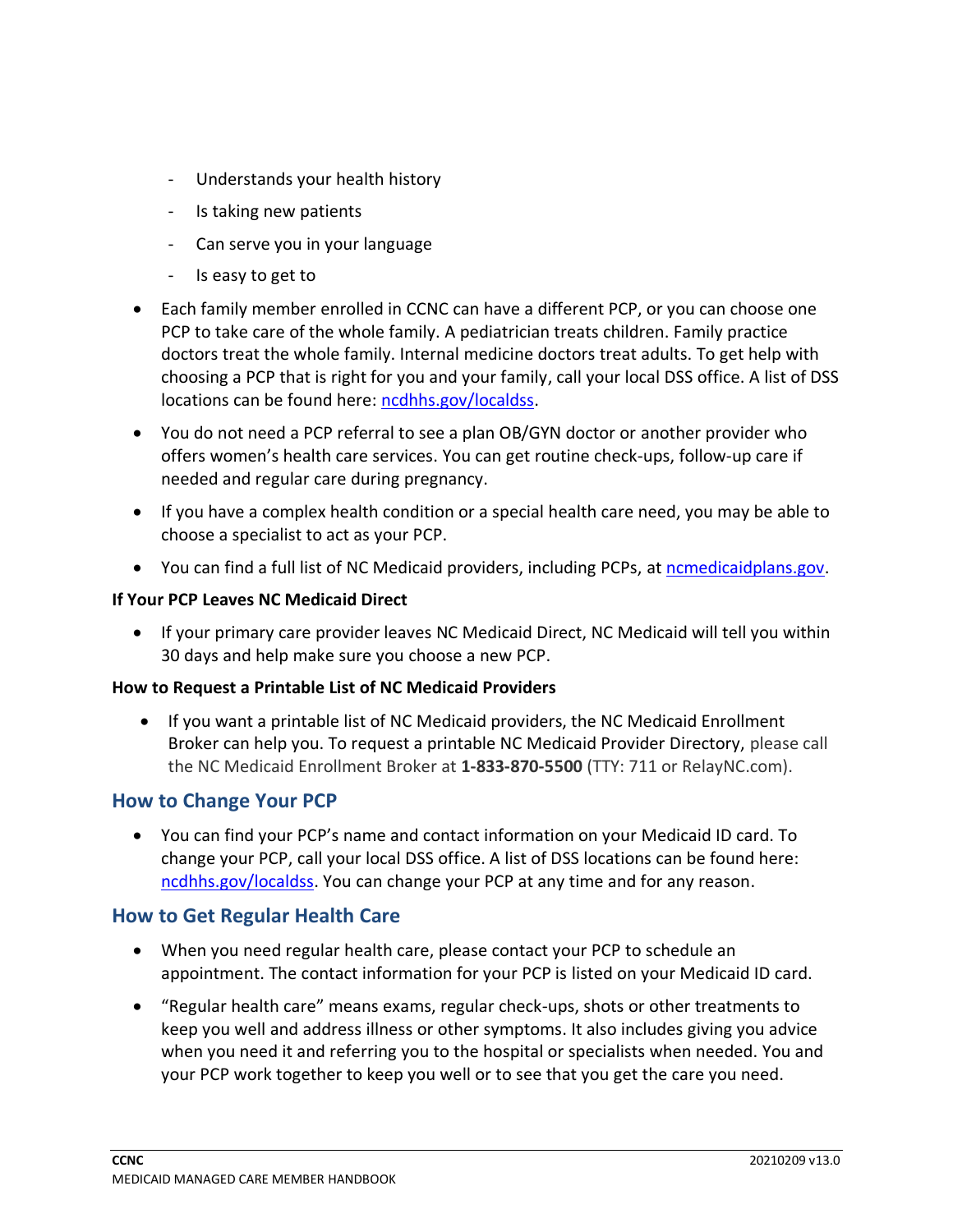- Your PCP is always available. Call your PCP when you have a medical question or concern. If you call after hours or on weekends, leave a message and where or how you can be reached. Your PCP will call you back as quickly as possible. Remember, your PCP knows you and knows how NC Medicaid Direct and CCNC works.
- Your PCP will take care of most of your health care needs, but you must have an appointment to see your PCP. If you ever cannot keep an appointment, call to let your PCP know.
- **Making your first regular health care appointment.** As soon as you choose or are assigned a PCP, if it is a new provider, call to make a first appointment. There are several things you can do to help your PCP get to know you and your health care needs.
- How to prepare for your first visit with a new provider:
	- Request a transfer of medical records from your current provider to your new PCP.
	- Make a list of problems you have now, and be prepared to discuss your general health, past major illnesses, surgeries and other health issues.
	- Make a list of questions you want to ask your PCP.
	- Bring medications and supplements you are taking to your first appointment.

It is best to visit your PCP within three months of enrolling in NC Medicaid Direct.

• **If you need care before your first appointment,** call your PCP's office to explain your concern to see if you can get an earlier appointment to address that particular health concern.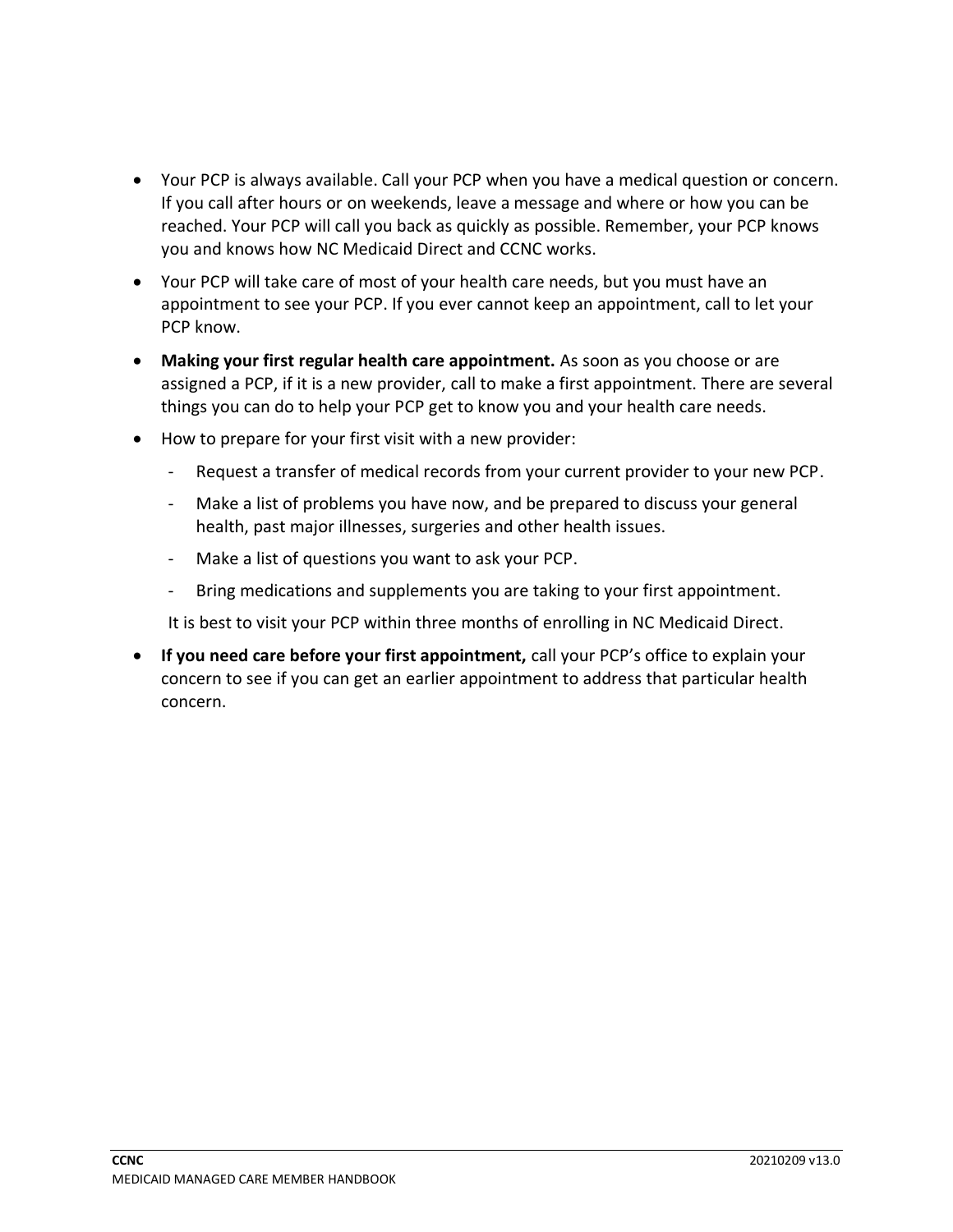# **Emergencies**

You are always covered for emergencies. An emergency medical or behavioral condition is a situation in which your life could be threatened, or you could be hurt permanently if you don't get care right away. Some examples of an emergency are:

- A heart attack or severe chest pain
- Bleeding that won't stop or a bad burn
- Broken bones
- Trouble breathing, convulsions or loss of consciousness
- When you feel you might hurt yourself or others
- If you are pregnant and have signs like pain, bleeding, fever or vomiting
- Drug overdose

**If you believe you have an emergency, call 911 or go to the nearest emergency room.**

- You can go to any hospital or setting to get emergency care.
- You **do not** need approval from your plan or your PCP before getting emergency care, and you are not required to use our hospitals or doctors.
- **If you're not sure, call your PCP at any time, day or night.** Tell the person you speak with what is happening. Your PCP's team will:
	- o Tell you what to do at home
	- o Tell you to come to the PCP's office
	- o Tell you about community services you can get, like a shelter
	- o Tell you to go to the nearest urgent care emergency room

**Remember:** If you need to speak to your PCP after hours or weekends, leave a message and how you can be reached. Your PCP will get back to you as soon as possible.

- **If you are out of the area when you have an emergency:**
	- o Go to the nearest emergency room.

**Remember:** Use the Emergency Department only if you have an emergency. If you have questions, call your PCP or CCNC at **1-877-566-0943 (TTY 711)**.

Some examples of **non-emergencies** are colds, upset stomach or minor cuts and bruises.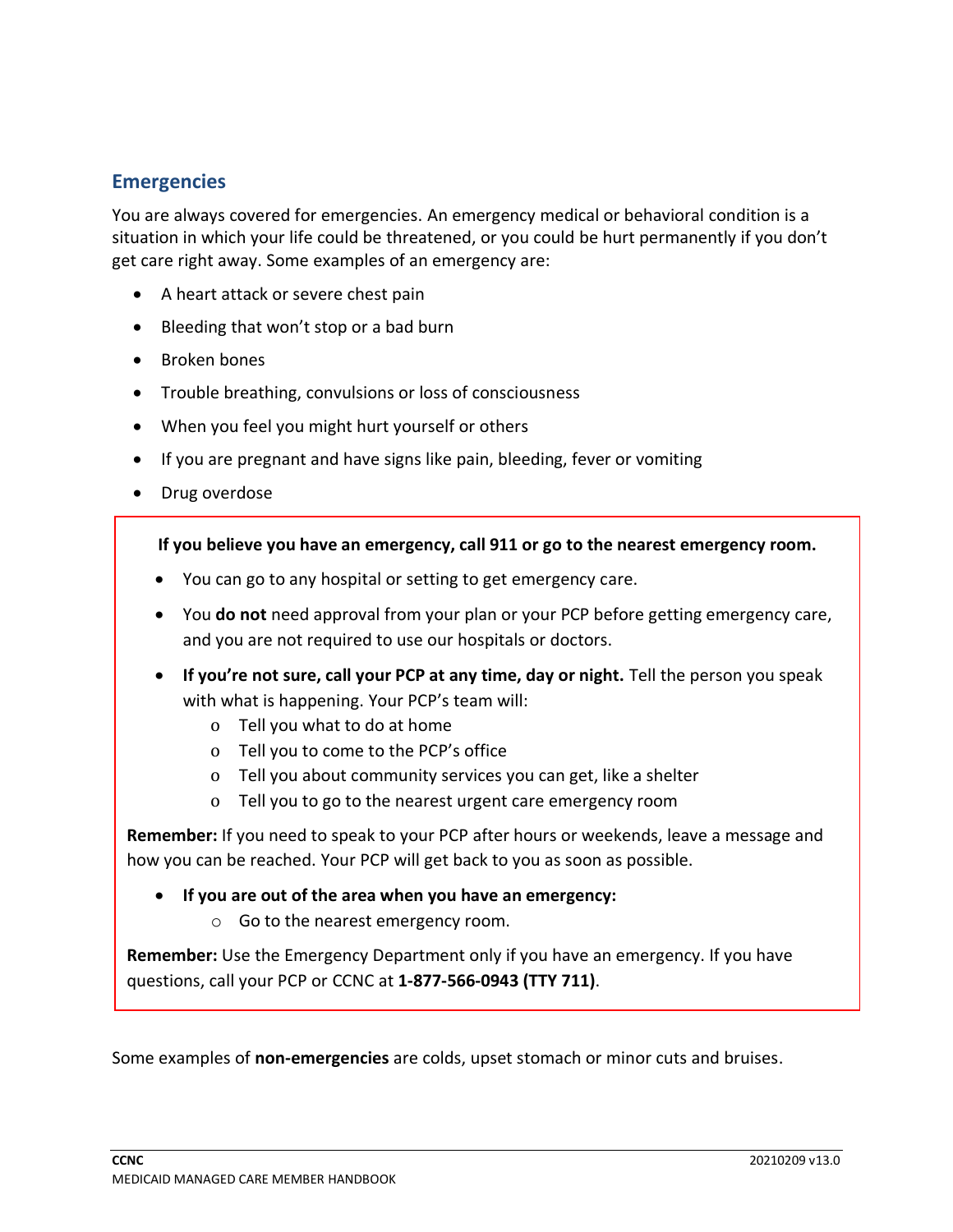# **Care Outside North Carolina and the United States**

In some cases, NC Medicaid Direct may pay for health care services you get from a provider located along the North Carolina border or in another state. Your PCP and CCNC can give you more information about which providers and services are covered outside of North Carolina and how you can get them if needed.

- If you need medically necessary emergency care while traveling anywhere **within** the United States and its territories**,** NC Medicaid Direct will pay for your care.
- NC Medicaid Direct will not pay for care received **outside** of the United States and its territories.

If you have any questions about getting care outside of North Carolina or the United States, talk with your PCP or call CCNC at **1-877-566-0943 (TTY 711)**.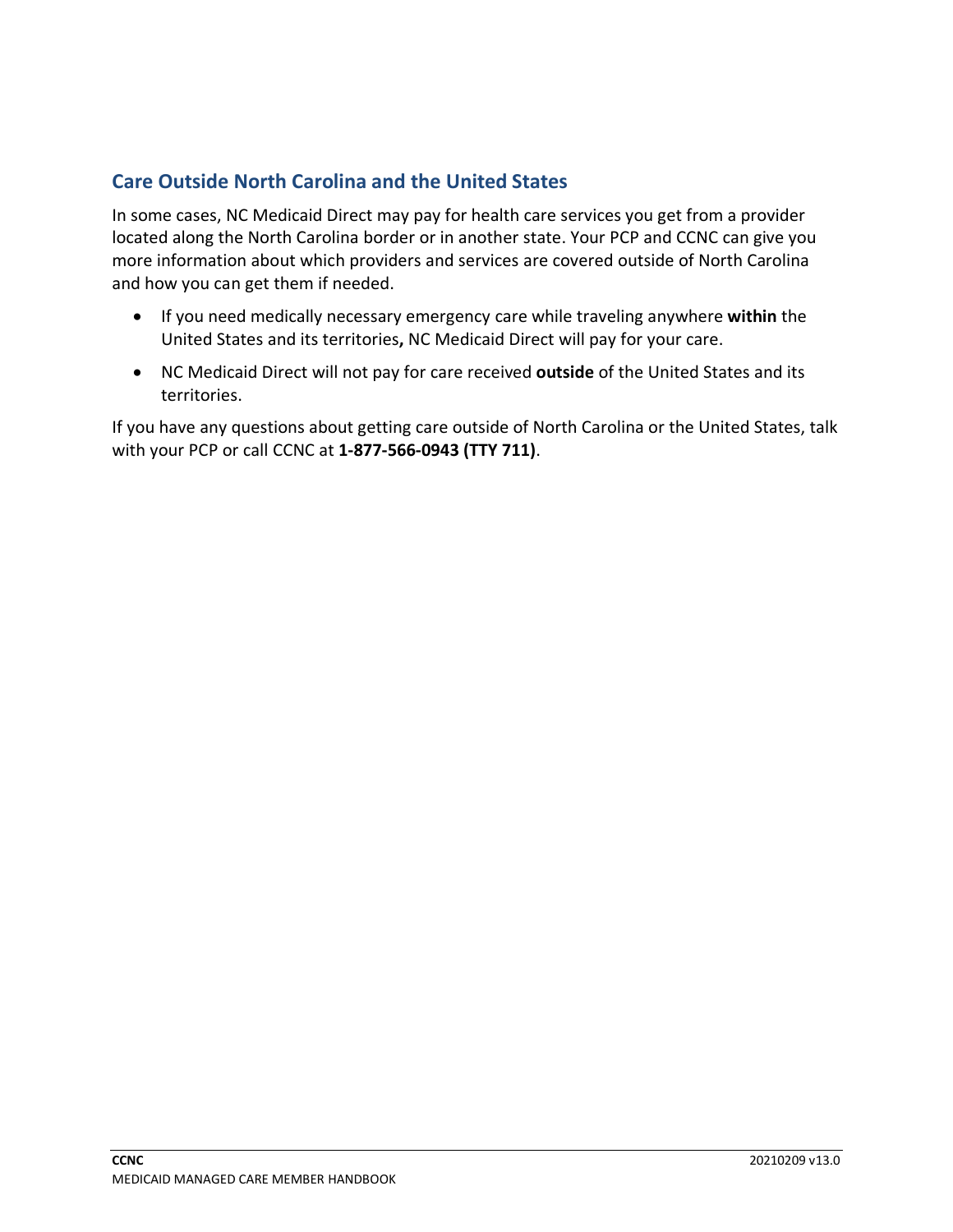# **Appendix A: Services Covered by NC Medicaid Direct**

**You may receive the services below from any NC Medicaid provider.** Services must be medically necessary and coordinated by your PCP. These services are available to both NC Medicaid and NC Health Choice beneficiaries, unless otherwise specified.

#### **Regular Health Care**

- Office visits with your PCP, including regular check-ups, routine labs and tests
- Referrals to specialists
- Vision/hearing exams
- Well-baby care
- Well-child care
- Immunizations (shots) for children and adults
- Help with quitting smoking or other tobacco use

## **Early and Periodic Screening, Diagnosis and Treatment (EPSDT) services for members under age 21**

Members under 21 years old (excluding NC Health Choice members) have access to a broad menu of federal health care benefits referred to as "Early and Periodic Screening, Diagnosis and Treatment Services." The "EPSDT guarantee" covers wellness visits and treatment services.

#### **Early and Periodic Screening and Diagnosis**

These "screening" visits are wellness care. They are free for members under age 21. These visits include a complete exam, free vaccines and vision, and hearing tests. Your provider will also watch your child's physical and emotional growth and well-being at every visit and "diagnose" any conditions that may exist. At these visits, you will get referrals to any treatment services your child needs to get well and to stay healthy.

#### **The "T" in EPSDT: Treatment for Members under 21 years old**

Sometimes children need medical treatment for a health problem. NC Medicaid Direct might not offer every service covered by the federal Medicaid program. When a child needs treatment, NC Medicaid Direct will pay for any service that the federal government's Medicaid plan covers. The proposed treatment must be evaluated on its ability to treat, fix, or improve your child's health problem or condition. This decision is made specifically for your child. NC Medicaid Direct cannot deny your child's service just because of a policy limit. Also, NC Medicaid Direct cannot deny a service just because that service is not included in our coverage policies. We must complete a special "EPSDT review" in these cases.

When NC Medicaid Direct approves services for children, important rules apply:

• There are no copays for Medicaid covered services to members under 21 years old.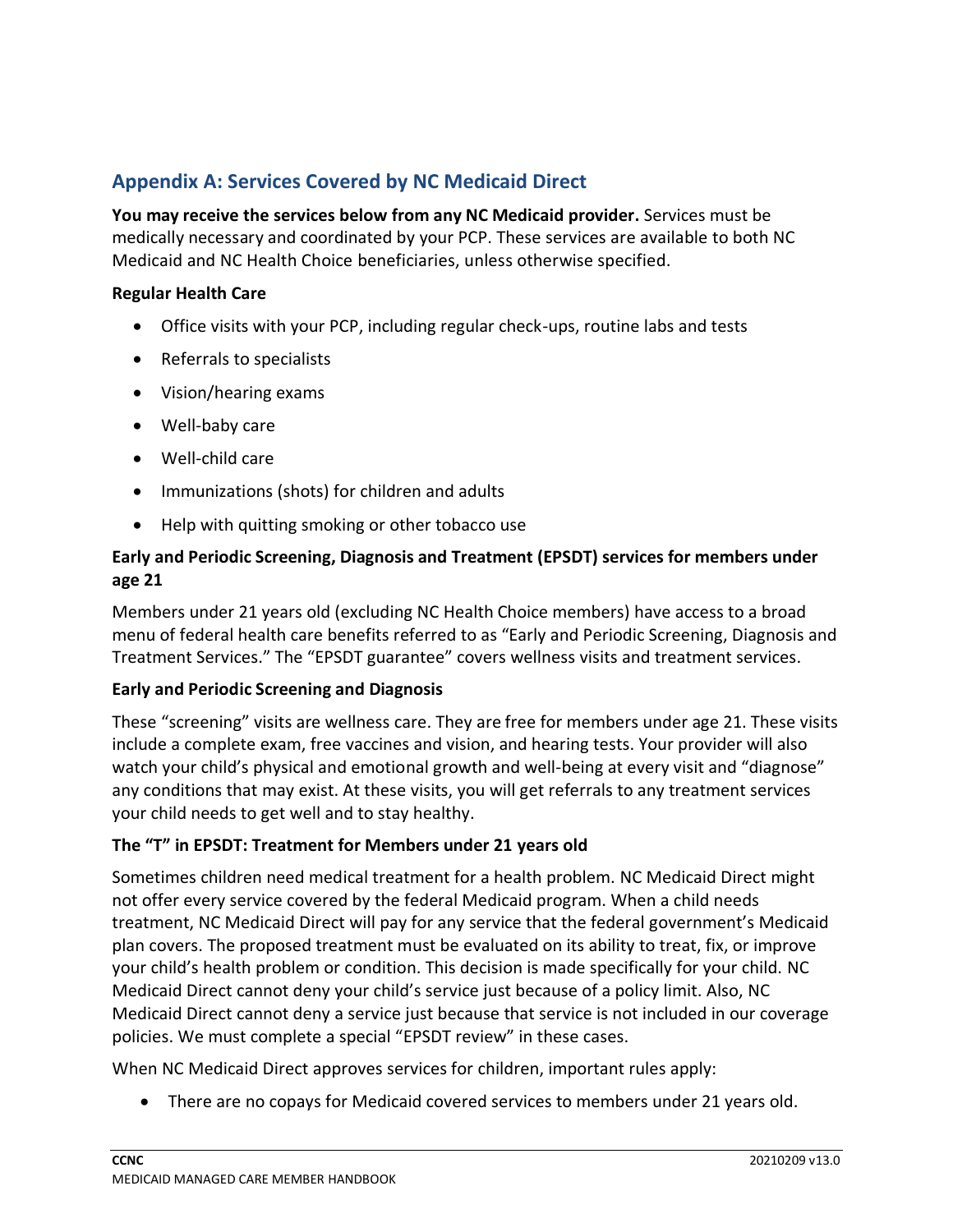- There are no limits on how often a service or treatment is given.
- There is no limit on how many services the member can get on the same day.
- Services may be delivered in the best setting for the child's health. This might include a school or a community setting.

#### **Maternity Care**

- Prenatal, delivery, and post-partum care
- Childbirth education classes
- Professional and hospital services related to maternal care and delivery
- One medically necessary post-partum home visit for newborn care and assessment following discharge, but no later than 60 days after delivery
- Care management services for high-risk pregnancies during pregnancy and for two months after delivery

#### **Hospital Care**

- Inpatient care
- Outpatient care
- Labs, X-rays and other tests

#### **Behavioral Health Services (Mental Health and Substance Use Disorder Services)**

Behavioral health care includes mental health (your emotional, psychological and social wellbeing) and substance (alcohol and drugs) use disorder treatment and rehabilitation services. All members have access to services to help with mental health issues like depression or anxiety, or to help with alcohol or other substance use disorders. For most, behavioral health services are provided by your LME/MCO. Information about your LME/MCO is available on your Medicaid ID card.

The behavioral health services include:

- Assertive community treatment (ACT)
- Behavioral health crisis services and withdrawal management services
	- Facility‑based crisis services for children and adolescents
	- Mobile crisis management services
	- Professional treatment services in a facility-based crisis program
	- Ambulatory detoxification services
	- Medically supervised or alcohol and drug abuse treatment center detoxification crisis stabilization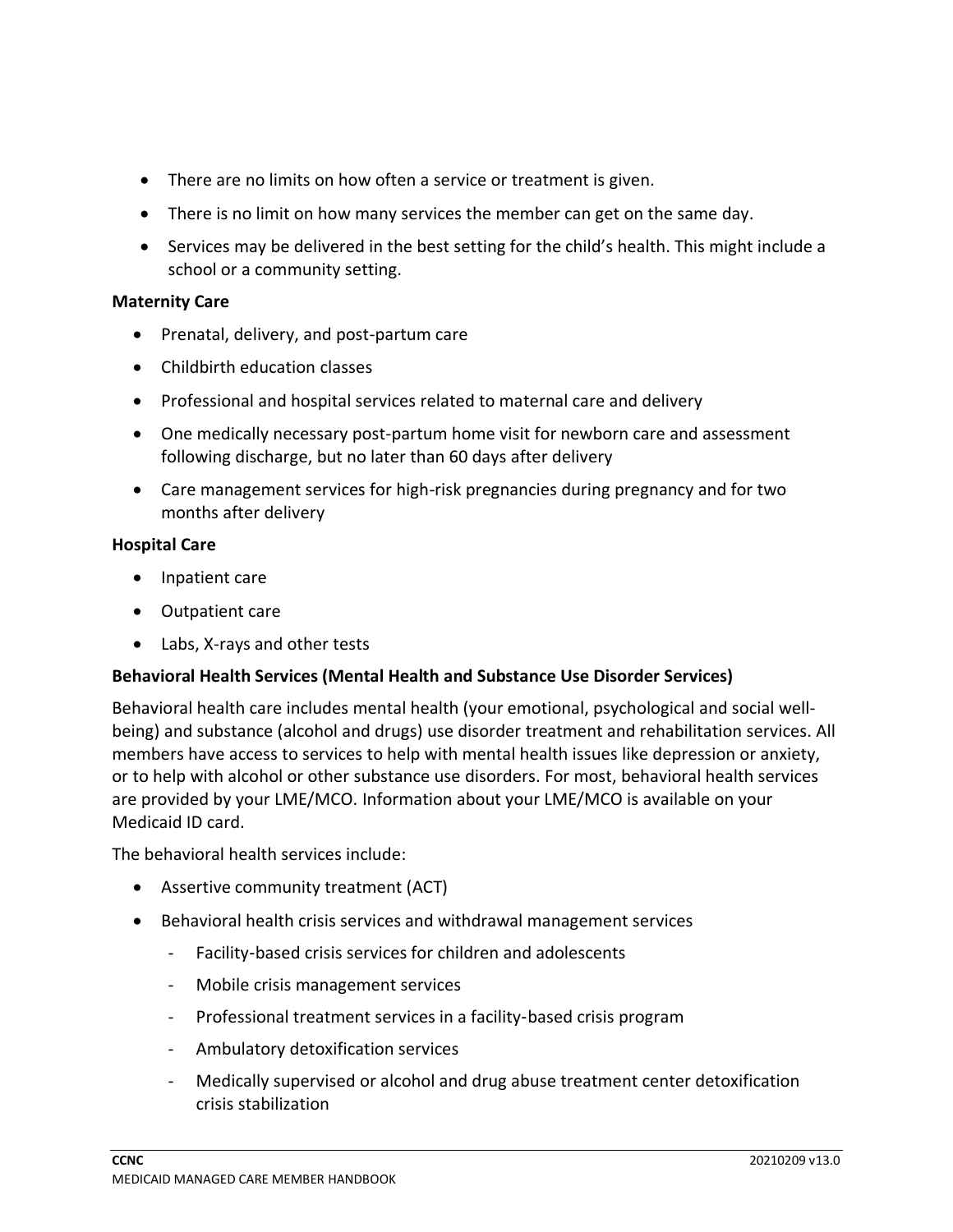- Non-hospital medical detoxification services
- Child and adolescent day treatment services
- Community support team (CST)
- Diagnostic assessment services
- Early and periodic screening, diagnostic and treatment services (EPSDT) for members under age 21
- Multi-systemic therapy services
- Intensive in-home services
- Inpatient behavioral health services
- Outpatient behavioral health emergency room services
- Outpatient behavioral health services provided by direct-enrolled providers
- Partial hospitalization
- Peer support services
- Psychiatric residential treatment facilities (PRTFs)
- Psychological services in health departments and school-based health centers sponsored by health departments
- Psychosocial rehabilitation
- Research-based intensive behavioral health treatment
- Residential treatment facility services for children and adolescents

The substance use disorder (SUD) specific services include the following:

- Outpatient opioid treatment services
- All Substance abuse comprehensive outpatient treatment (SACOT)
- Substance abuse medically monitored residential treatment
- Substance abuse non-medical community residential treatment

#### **Home Health Services**

- Time-limited skilled nursing services.
- Specialized therapies, including physical therapy, speech-language pathology and occupational therapy (prior authorization required treatment services; beneficiaries aged 21 and older limited to 27 visits per year across all therapy disciplines combined; see the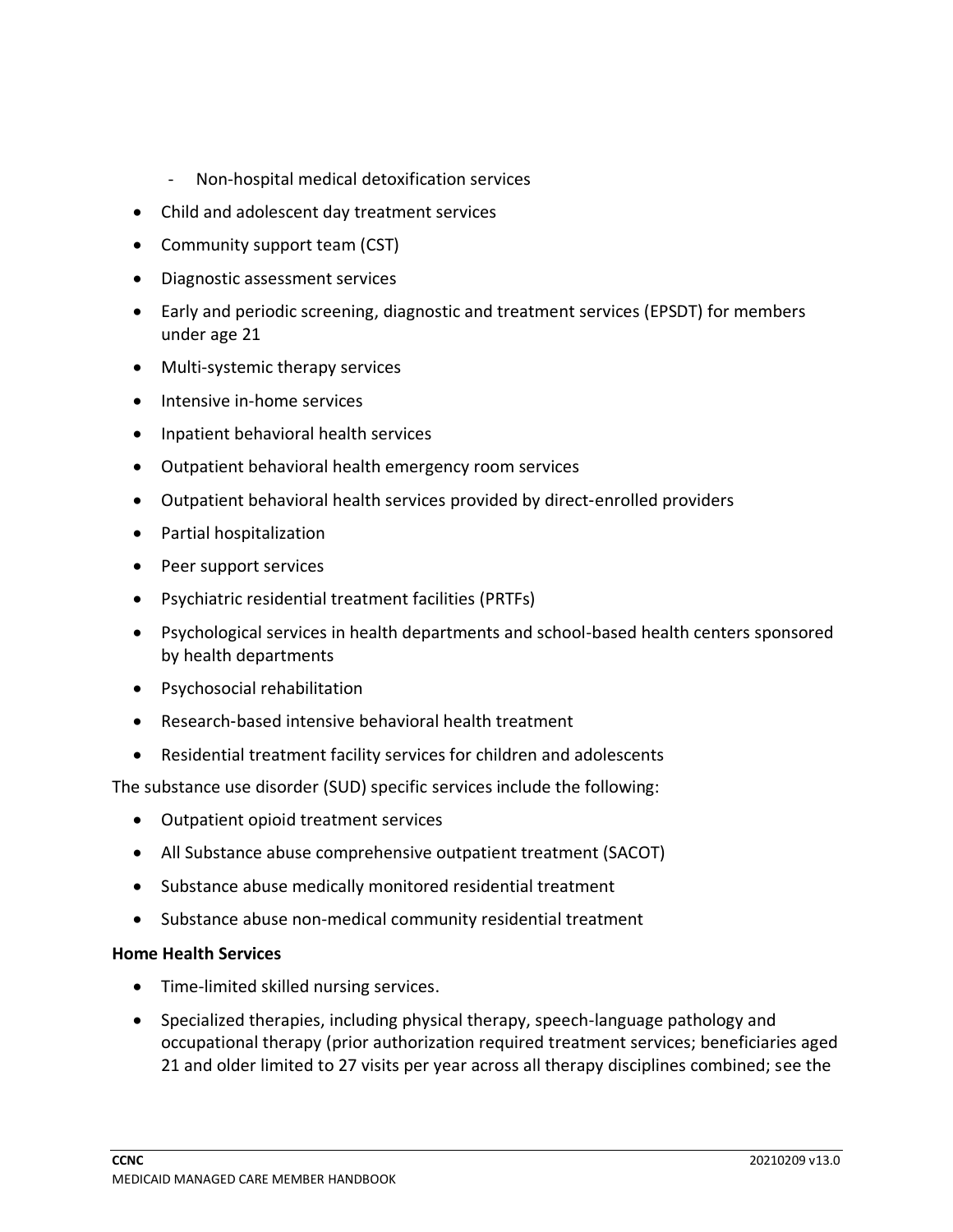10-series of Specialized Therapies policies for more details: https://medicaid.ncdhhs.gov/providers/clinical-coverage-policies).

- Home health aide services for help with activities such as bathing, dressing, preparing meals and housekeeping.
- Medical equipment and supplies.

#### **Personal Care Services**

• Help with common activities of daily living, including eating, dressing and bathing, for individuals with disabilities and ongoing health conditions

#### **Hospice Care**

- Hospice helps patients and their families with the special needs that come during the final stages of illness and after death
- Hospice provides medical, supportive and palliative care to terminally ill individuals and their families or caregivers
- You can get these services in your home, in a hospital or in a nursing home

#### **HIV and STI Screening**

- You can get human immunodeficiency virus (HIV) and sexually transmitted infection (STI) testing and treatment and counseling service any time from your PCP or CCNC doctors. When you get this service as part of a family planning visit, you can go to any doctor or clinic that takes Medicaid and offers family planning services. You do not need a referral when you get this service as part of a family planning visit.
- You can choose to go either to your PCP or to the local health department for diagnosis and/or treatment. You do not need a referral to go to the local health department.

#### **Vision Care**

- Services provided by ophthalmologists and optometrists, including routine eye exams, medically necessary contact lenses, and eyeglasses. Opticians may also fit and dispense medically necessary contact lenses and eyeglasses.
- Coverage frequency for routine eye exams and eyeglasses varies for children and adults.
	- Children may receive services once every year (365 days).
	- Adults may receive services once every two years (730 days).
	- Early eye exams and eyeglasses can be approved, based on medical necessity.
- Specialist referrals for eye diseases or defects

#### **Pharmacy**

• Prescription drugs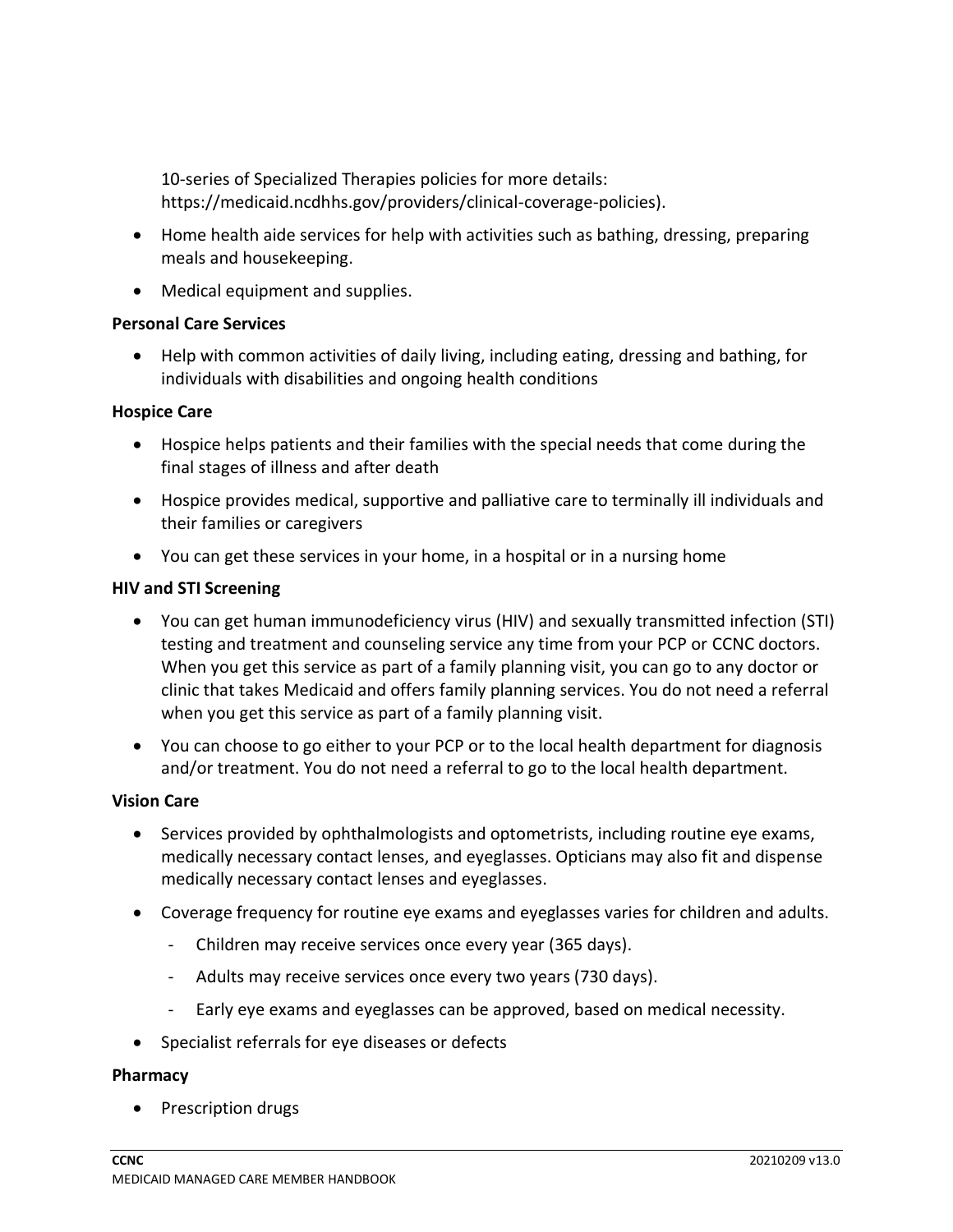- Some medicines sold without a prescription (also called "over-the-counter"), like allergy medicines
- Insulin and other diabetic supplies like syringes, test strips, lancets and pen needles
- Smoking cessation agents, including over-the-counter products
- Emergency contraception
- Medical and surgical supplies, available through DME pharmacies and suppliers
- NC Medicaid Direct also provides a Pharmacy Lock-In Program, which helps identify members that are at risk for possible overuse or improper use of pain medications (opioid analgesics) and nerve medications (benzodiazepines and certain anxiolytics).
- The Pharmacy Lock-In Program also helps identify members who get the medications from more than one prescriber (doctor, nurse practitioner or physician assistant). If you qualify for this program, NC Medicaid Direct will notify you by mail and only pay for your pain medications and nerve medications when:
	- Your medications are ordered by one prescriber. You will be given a chance to pick a prescriber enrolled in NC Medicaid Direct.
	- You have these prescriptions filled from one pharmacy. You will be given a chance to pick a pharmacy enrolled in NC Medicaid Direct.
	- If you qualify for the Pharmacy Lock-In Program, you will be in the program for a two-year period. If you do not agree with our decision that you should be in the program, you can appeal our decision using the appeals form, which is included with your notification letter.

#### **Emergency Care**

- Emergency care services are procedures, treatments or services needed to evaluate or stabilize an emergency.
- After you have received emergency care, you may need other care to make sure you remain in stable condition.
- Depending on the need, you may be treated in the Emergency Department, in an inpatient hospital room or in another setting.

#### **Specialty Care**

- Respiratory care services
- Podiatry services
- Chiropractic services
- Cardiac care services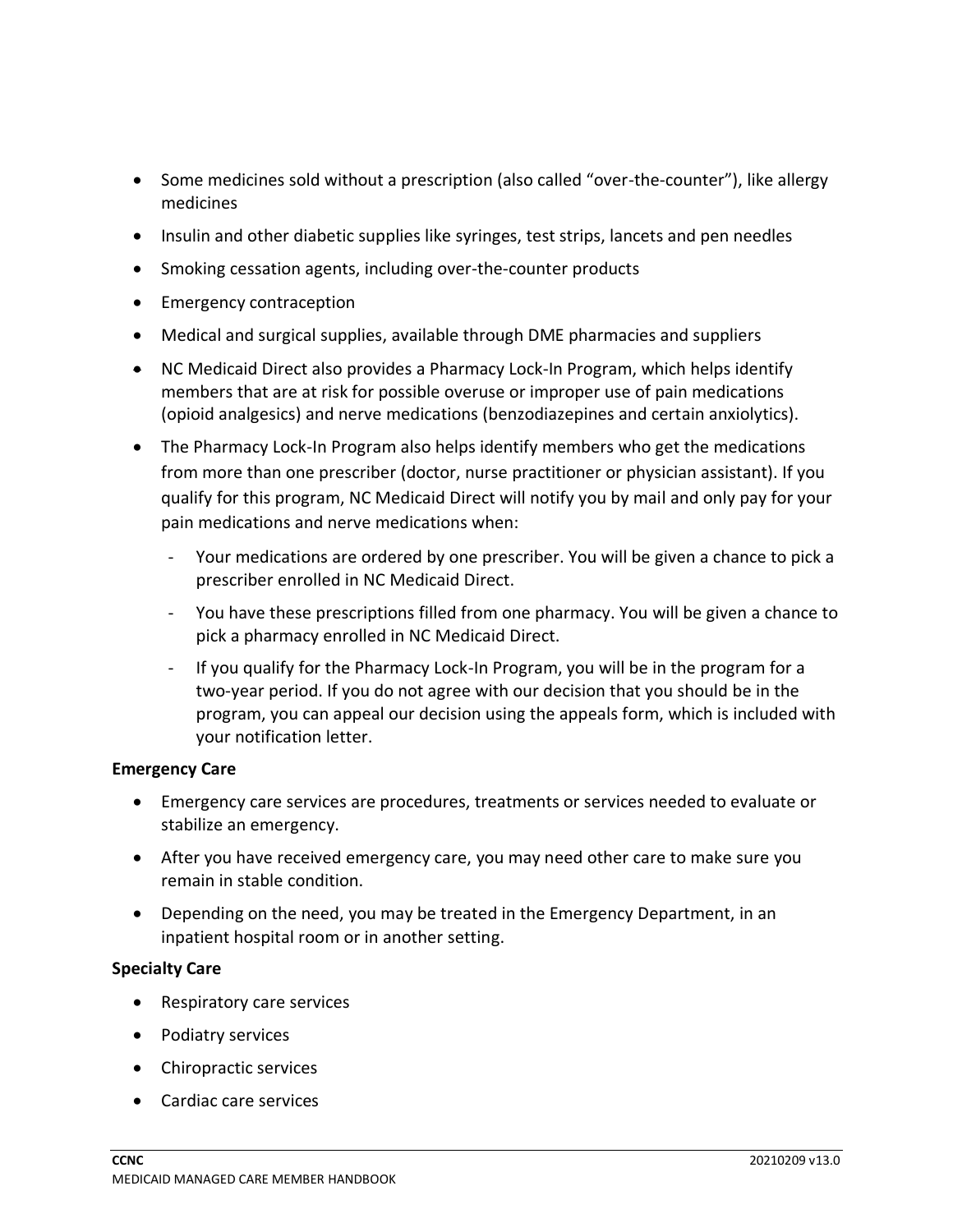• Surgical services

#### **Nursing Home Services**

- Includes short-term or rehabilitation stays and long-term care
- Covered nursing home services include medical supervision, 24-hour nursing care, assistance with daily living, physical therapy, occupational therapy and speech-language pathology

#### **Transportation Services**

- **Emergency:** If you need emergency transportation (an ambulance), call 911.
- **Non-Emergency:** Transportation to help you get to and from your appointments for Medicaid-covered care. This service is free to you. If you need an attendant to go with you to your doctor's appointment, or if your child (18 years old or younger) is a member of the plan, transportation is also covered for the attendant, parent or guardian. Nonemergency transportation includes personal vehicles, taxis, vans, mini-buses, mountain area transports and public transportation. **NC Health Choice members are not eligible to receive non-emergency transportation services.**

**How to Get Non-Emergency Transportation.** Call your local DSS office to schedule transportation services. A list of DSS locations can be found here: [ncdhhs.gov/localdss.](https://www.ncdhhs.gov/divisions/social-services/local-dss-directory)

# **Long-Term Services and Supports (LTSS)**

If you have a certain health condition or disability, you may need help with day-to-day activities like eating, bathing or doing light household chores, including services like home health and personal care services.

#### **Family Planning**

You can go to any doctor or clinic that takes Medicaid and offers family planning services. You can also visit one of our family planning providers. You do not need a referral from your PCP for family planning services. Family planning services include:

- Birth control
- Birth control devices such as IUDs, implantable contraceptive devices, and others that are available with a prescription
- Emergency contraception
- Sterilization services
- HIV and sexually transmitted infection (STI) testing, treatment and counseling
- Screenings for cancer and other related conditions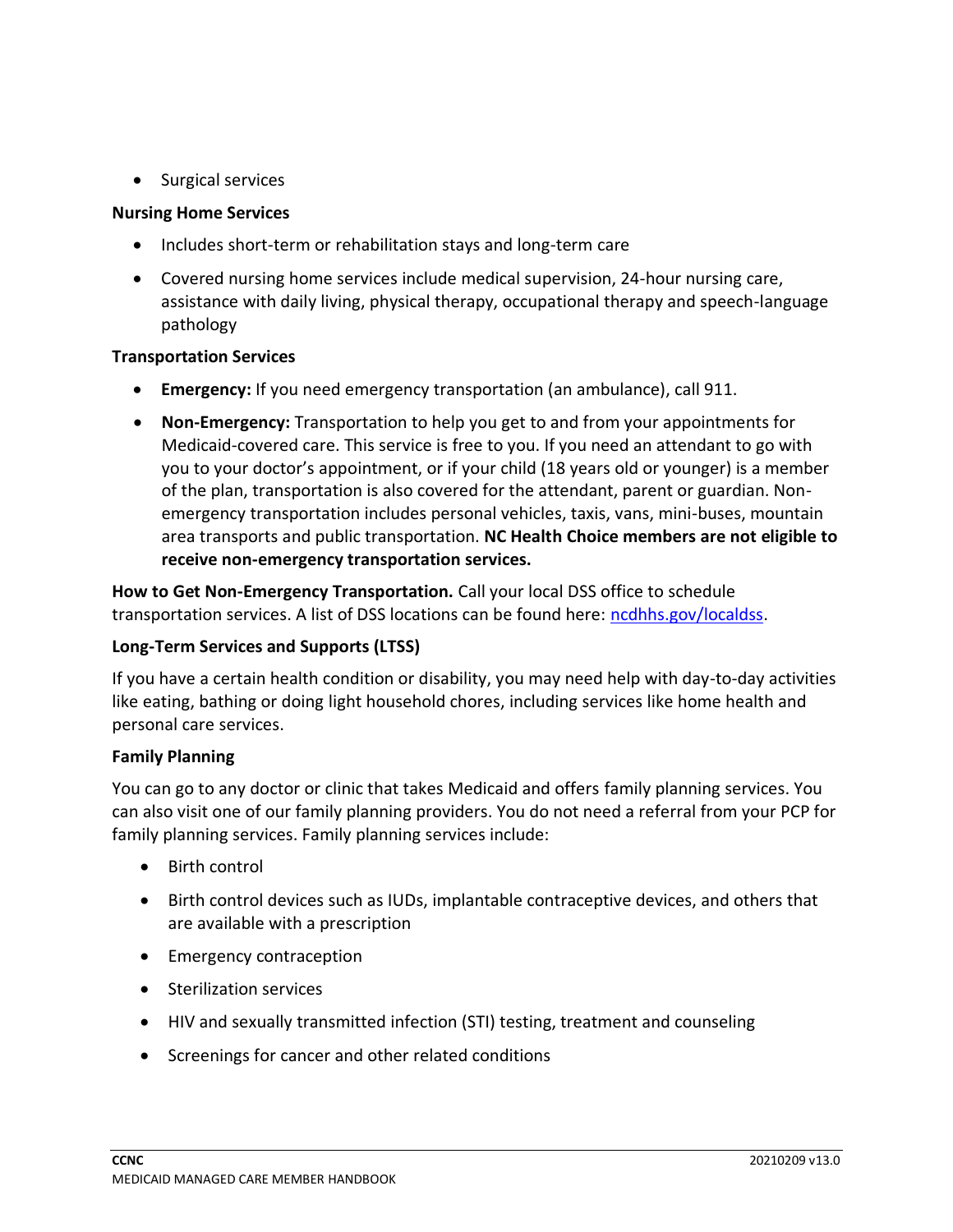#### **Other Covered Services**

- Durable medical equipment/prosthetics/orthotics (when medically necessary; prior authorization and other limits may apply, see the 5-series of Medical Equipment policies for more details: https://medicaid.ncdhhs.gov/providers/clinical-coverage-policies).
- Hearing aid products and services
- Telehealth
- Home infusion therapy
- Rural Health Clinic (RHC) services
- Federally Qualified Health Center (FQHC) services
- Local Health Department services
- Free clinic services
- Dental services
- Services provided or billed by Local Education Agencies that are included in your child's Individualized Education Program, Individual Family Service Plan, a section 504 Accommodation Plan, an Individual Health Plan, or a Behavior Intervention Plan
- Services provided and billed by Children's Developmental Agencies (CDSAs) or providers contracted with CDSAs that are included in your child's Individualized Family Service Plan

# **Appendix B: Copays**

You may be required to pay a copay. A "copay" is a fee you pay when you get certain health care services from a provider or pick up a prescription from a pharmacy.

#### **Copays if You Have Medicaid\***

| <b>Service</b>                            | <b>Your Copay</b> |
|-------------------------------------------|-------------------|
| Doctor visits                             | \$3 per visit     |
| Non-emergency Emergency Department visits |                   |
| Optometrist visits                        |                   |
| <b>Outpatient services</b>                |                   |
| Podiatrist visits                         |                   |
| Generic and brand prescriptions           | \$3 for each      |
|                                           | prescription      |
| Chiropractic visits                       | \$2 per visit     |
| Optical services/supplies                 |                   |

*\*There are NO copays for the following people or services:*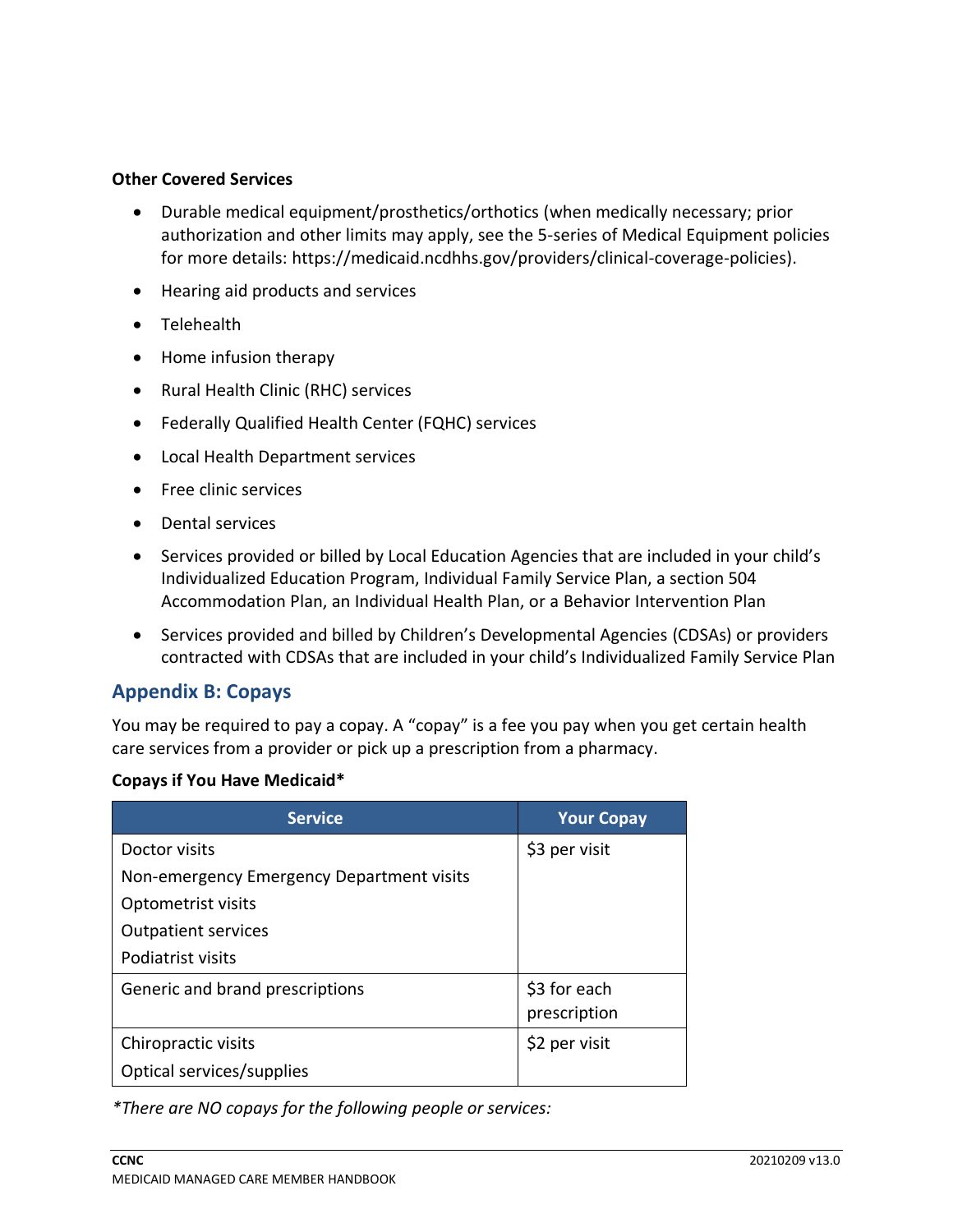- Members under age 21
- Members who are pregnant
- Members receiving hospice care
- Federally recognized tribal members
- North Carolina Breast and Cervical Cancer Control Program (NC BCCCP) beneficiaries
- Children in foster care
- People living in an institution who are receiving coverage for cost of care
- Behavioral health services
- Intellectual or developmental disability (I/DD) services
- Traumatic brain injury (TBI) services

A provider cannot refuse to provide services if you cannot pay. If you have any questions about Medicaid copays, please call CCNC at **1-877-566-0943 (TTY 711)**.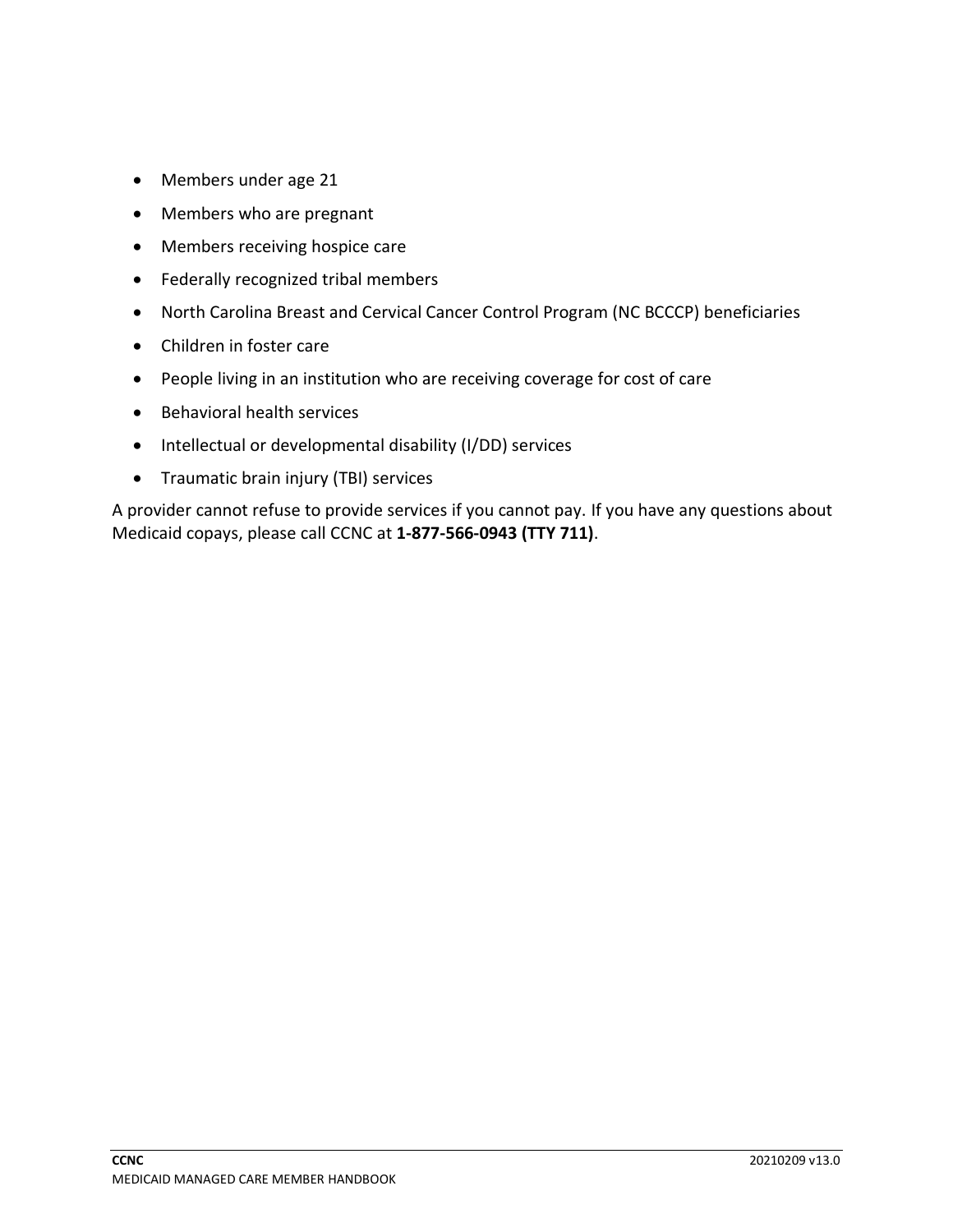#### **Copays if Your Child Has NC Health Choice**

| <b>Service</b>                                                         | <b>Your Copay</b>          |  |
|------------------------------------------------------------------------|----------------------------|--|
| If you do not pay an annual enrollment fee for your child or children: |                            |  |
| Office visits                                                          | \$0 per visit              |  |
| Generic prescriptions                                                  | \$1 for each prescription  |  |
| Brand prescriptions when generic is not available                      |                            |  |
| Over-the-counter medications                                           |                            |  |
| Brand prescriptions when generic is available                          | \$3 for each prescription  |  |
| Non-emergency Emergency Department visits                              | \$10 per visit             |  |
| If you do pay an annual enrollment fee for your child or children:     |                            |  |
| Office visits                                                          | \$5 per visit              |  |
| Outpatient hospital visits                                             |                            |  |
| Generic prescriptions                                                  | \$1 for each prescription  |  |
| Brand prescriptions when generic is not available                      |                            |  |
| Over-the-counter medications                                           |                            |  |
| Brand prescriptions when generic is available                          | \$10 for each prescription |  |
| Non-emergency Emergency Department visits                              | \$25 per visit             |  |

If you have any questions about NC Health Choice copays, call CCNC at **1-877-566-0943 (TTY 711).**

If your PCP is not able to accommodate your special needs, call your local DSS office to learn more about how you can change your PCP.

# **Appendix C: Services NOT Covered**

Below are some examples of services that are **not available** from CCNC or NC Medicaid Direct. If you get any of these services, you may have to pay the bill:

- Cosmetic surgery if not medically necessary
- Personal comfort items such as cosmetics, novelties, tobacco or beauty aids
- Routine foot care, except for beneficiaries with diabetes or a vascular disease
- Routine newborn circumcision (medically necessary circumcision is covered for all ages)
- Experimental drugs, procedures or diagnostic tests
- Infertility treatments
- Sterilization reversal